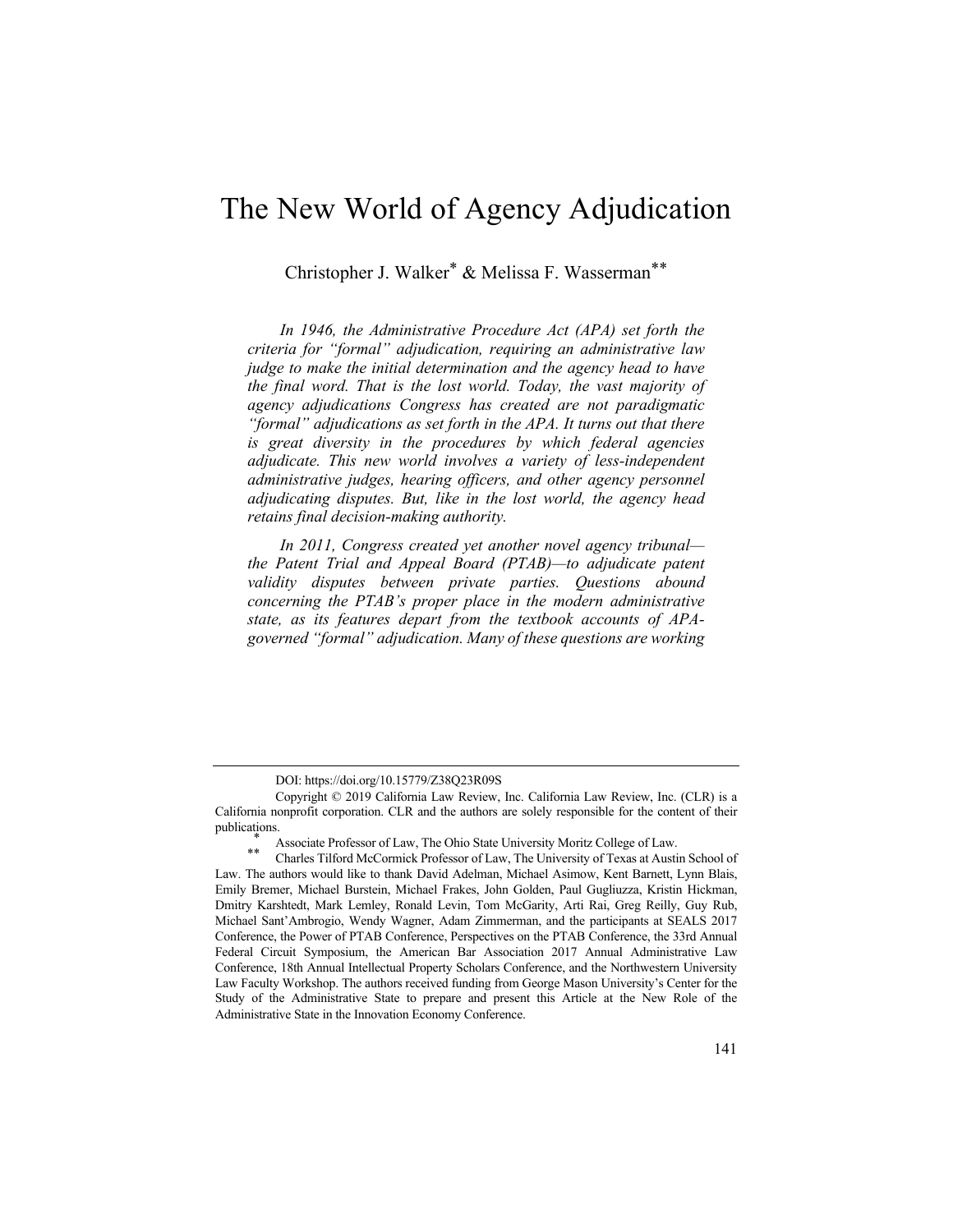*their way through the Federal Circuit and to the Supreme Court. Indeed, the Supreme Court recently held in* Oil States Energy Services *that PTAB adjudication does not unconstitutionally strip parties of their property rights in issued patents—while expressly leaving open many questions concerning the limits of administrative adjudication.*

*This Article situates PTAB adjudication within administrative law's larger landscape of agency adjudication. By surveying this new world of agency adjudication, we find that PTAB adjudication is not extraordinary. But we also identify one core feature of modern agency adjudication that is absent at the PTAB: the Director of the Patent and Trademark Office lacks final decision-making authority. To be sure, the Director has some power to influence outcomes: in the past, she has ordered rehearing of cases and stacked the board with administrative patent judges who share her substantive vision. But these second-best means of agency-head control raise problems of their own, including constitutional questions and inefficiencies in agency performance. This Article concludes by exploring alternative mechanisms that would remedy the lack of agency-head review at the PTAB.*

|    | A. The Lost World: APA-Governed Adjudication 148                  |  |
|----|-------------------------------------------------------------------|--|
| B. | The New World: Adjudication Outside of the APA 153                |  |
|    | II. The PTAB Revolution                                           |  |
|    | III. Situating PTAB Adjudication Within the New World of Agency   |  |
|    |                                                                   |  |
|    | A. PTAB Adjudication, the APA, and the Lost World  162            |  |
|    | B. PTAB Adjudication Within the New World  165                    |  |
|    | C. PTAB Adjudication Beyond the New World 168                     |  |
|    | IV. The Importance of Agency-Head Final Decision-Making Authority |  |
|    |                                                                   |  |
|    | A. Ramifications of the Lack of Agency-Head Final Decision-       |  |
|    |                                                                   |  |
| B. | The Director's Authority to "Stack" PTAB Panels 178               |  |
| C. | Alternative Mechanisms for Increased Agency-Head Control          |  |
|    |                                                                   |  |
|    |                                                                   |  |
|    |                                                                   |  |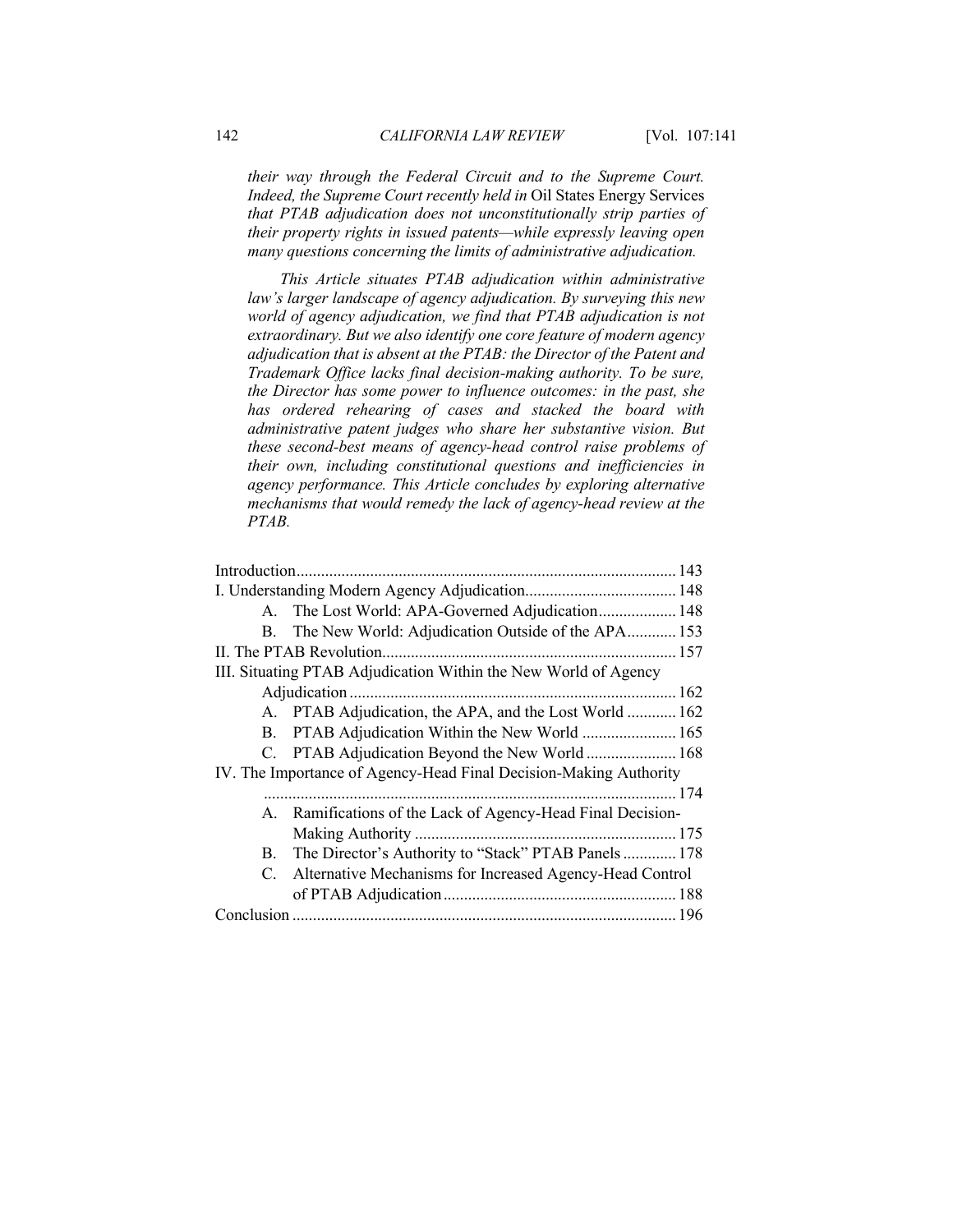#### **INTRODUCTION**

Every administrative law student learns the basics of "formal" agency adjudication under the Administrative Procedure Act (APA). Paradigmatic APA formal adjudication involves an evidentiary hearing held before an administrative law judge (ALJ) where parties are entitled to oral arguments, rebuttal, and cross-examination of witnesses.<sup>1</sup> ALJs presiding over formal adjudicatory hearings are functionally equivalent to a trial judge in a bench trial.<sup>2</sup> The critical difference from the judicial model is that the agency head reviews ALJ decisions de novo and has final decision-making authority.<sup>3</sup>

The vast majority of agency adjudications today, however, do not look like APA formal adjudication. Instead, agencies regulate using adjudicatory means that still require evidentiary hearings but do not embrace all of the features set forth in the APA. To borrow from Daniel Farber and Anne O'Connell, the predominance of formal-like agency adjudication outside of the APA is yet another departure from the "lost world of administrative law"—further revealing "an increasing mismatch between the suppositions of modern administrative law and the realities of modern regulation."4

This new world of formal adjudication outside of the APA is procedurally and substantively diverse.<sup>5</sup> It covers a broad range of subject matters such as public benefits, disputes between federal agencies and private parties, and even disputes between private parties. Some new-world adjudicatory systems handle hundreds of thousands of cases a year, while others handle just a few cases annually. Many are essentially just as formal as APA-governed formal adjudication; others are quite informal. As the Administrative Conference of the United States observed, "Some proceedings are highly adversarial; others are inquisitorial. Caseloads vary. Some have huge backlogs and long delays; others seem relatively current. The structures for internal appeal also vary."6

Despite this great diversity in adjudication across the modern administrative state, the "standard federal model" continues to vest final

<sup>1.</sup> *See* 1 RICHARD J. PIERCE, ADMINISTRATIVE LAW TREATISE 703 (5th ed. 2010) (discussing formal adjudication procedures set forth in 5 U.S.C. §§ 554–557 (2012)).

<sup>2.</sup> *Id. See generally* Thomas W. Merrill, *Article III, Agency Adjudication, and the Origins of the Appellate Review Model of Administrative Law*, 111 COLUM. L. REV. 939, 940 (2011) (detailing how "[m]odern administrative law is built on the appellate review model of the relationship between reviewing courts and agencies," which "borrow[s] from the understandings that govern the relationship between appeals courts and trial courts in civil litigation").

<sup>3.</sup> 5 U.S.C. § 557(b) (2012); *accord* FCC v. Allentown Broad. Corp., 349 U.S. 358, 364–65 (1955).

<sup>4.</sup> Daniel A. Farber & Anne Joseph O'Connell, *The Lost World of Administrative Law*, 92 TEX. L. REV. 1137, 1140 (2014).

<sup>5.</sup> *See infra* Part I.B.

<sup>6.</sup> Adoption of Recommendations of the Admin. Conf. of the U.S., 81 Fed. Reg. 94, 312, 315 (Dec. 23, 2016).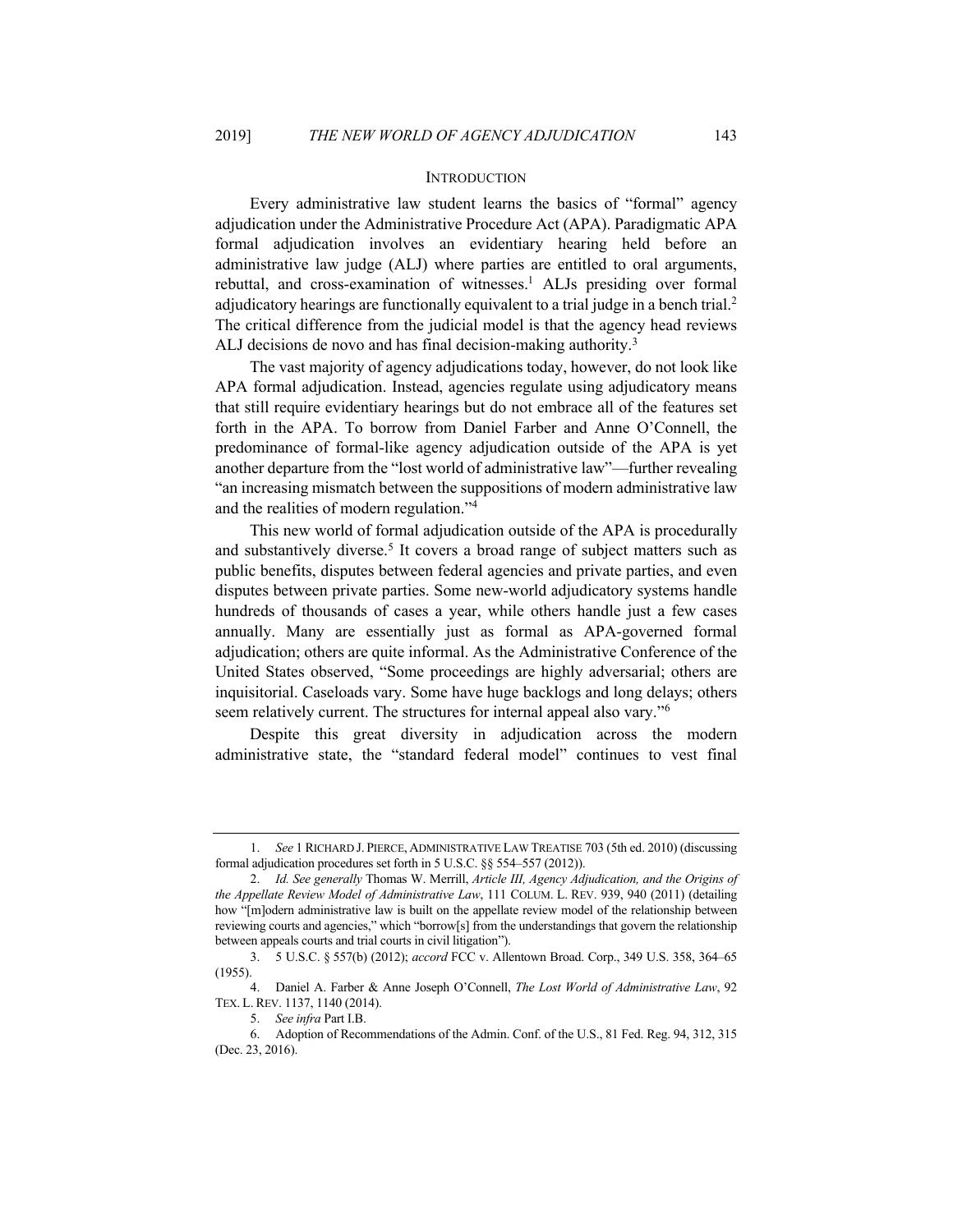decision-making authority in the agency head.7 This feature has deep roots in the federal courts theory. *Hart & Weschler's* distinguishes Article III courts and Article I legislative courts from agency tribunals in part because the agency head has final policy-making authority.<sup>8</sup> Administrative law scholars, moreover, have long recognized and often criticized how federal agencies have the authority to make policy either through rulemaking or adjudication.<sup>9</sup> That is, agency heads have almost unfettered authority to review and reverse their adjudicatory boards, through which they set binding policies for the agency.

Beyond enabling agency heads to control policy, agency-head review also empowers agency leadership to bring greater consistency to adjudicatory outcomes while concomitantly providing agency heads with a better understanding of how the regulatory system is functioning. Given these benefits, it is not too surprising that even though the new world is more diverse than the lost world, final decision-making authority in the agency head remains a touchstone of agency adjudication.

In 2011, Congress created yet another form of federal agency adjudication: certain proceedings conducted at the Patent Trial and Appeal Board (PTAB) of the Patent and Trademark Office (Patent Office).<sup>10</sup> At the time of its enactment, the Patent Office Director proclaimed that the Leahy-Smith America Invents Act (AIA) constituted "the most significant overhaul to our patent system, since the founding fathers first conceived of codifying a grand bargain between society and invention."11 As part of this comprehensive reform, the AIA created the PTAB and established three new, fast-track administrative procedures for private parties to challenge issued patents before the PTAB.

The PTAB has transformed the relationship between Article III patent litigation and the administrative state. As of September 2018, the PTAB had received nearly 8,500 petitions challenging patents under these three AIA procedures.12 To adjudicate these claims, the Patent Office tripled its workforce of administrative patent judges (APJs), who generally adjudicate on three-judge

<sup>7.</sup> Ronald M. Levin, *Administrative Judges and Agency Policy Development: The Koch Way*, 22 WM. & MARY BILL RTS. J. 407, 412 (2013).

<sup>8.</sup> RICHARD H. FALLON, JR., ET AL., HART & WESCHLER'S THE FEDERAL COURTS AND THE FEDERAL SYSTEM 379–80 (7th ed. 2015); *accord* Richard H. Fallon, Jr., *Of Legislative Courts, Administrative Agencies, and Article III*, 101 HARV. L. REV. 915, 923–24 (1988).

<sup>9.</sup> *See, e.g.*, M. Elizabeth Magill, *Agency Choice of Policymaking Form*, 71 U. CHI. L. REV. 1383, 1396–97 (2004); David L. Shapiro, *The Choice of Rulemaking or Adjudication in the Development of Administrative Policy*, 78 HARV. L. REV. 921, 922 (1965).

<sup>10.</sup> Leahy-Smith America Invents Act, Pub. L. No. 112–29, 125 Stat. 284 (2011) (codified in scattered sections of 35 U.S.C.).

<sup>11.</sup> David Kappos, *Re-Inventing the US Patent System*, USPTO: DIRECTOR'S FORUM (Sept. 16, 2011), http://www.uspto.gov/blog/director/entry/re\_inventing\_the\_us\_patent [https://perma.cc/S8CR-UZDC].

<sup>12.</sup> U.S. PATENT & TRADEMARK OFFICE, TRIAL STATISTICS: IPR, PGR, CBM (Sept. 2018), https://www.uspto.gov/sites/default/files/documents/trial\_statistics\_20180930a.pdf [https://perma.cc/QG2X-KPC7].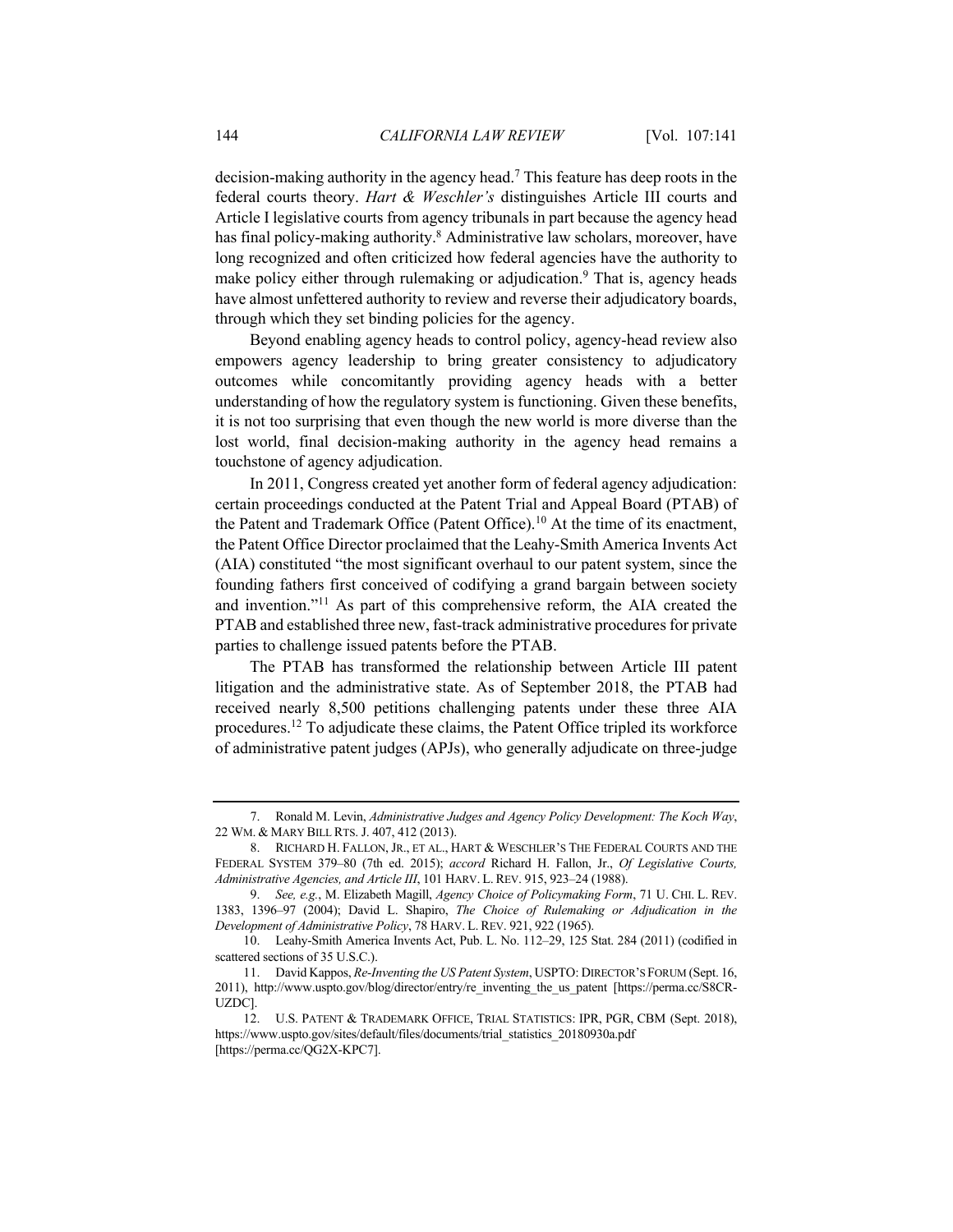panels.13 In 2016, the US Court of Appeals for the Federal Circuit (Federal Circuit), which has near-exclusive jurisdiction over patent appeals,<sup>14</sup> docketed more patent appeals arising from the PTAB than from the federal district courts.15

These new PTAB adjudications have raised numerous questions about administrative law and regulatory practice, which are working their way through the Federal Circuit and to the Supreme Court. Indeed, last Term in *Oil States Energy Services v. Greene's Energy Group*, the Supreme Court held that patent grants involve public rights and adjudicating patents without a jury at the PTAB—a non-Article III forum—is constitutionally permissible.<sup>16</sup> At oral argument, the Court expressed concerns about a number of the new agency adjudication's features. For instance, Chief Justice Roberts and Justice Ginsburg both questioned whether the Patent Office Director's authority to change the agency adjudicators in the middle of PTAB proceedings offends due process.<sup>17</sup> Justice Thomas, writing for the *Oil States* majority, expressly noted that the petitioner did not raise a due process challenge and thus the Court would save that question for another day.18

Some patent scholars have questioned the PTAB's legitimacy in the modern administrative state, suggesting perhaps that it is a new platypus of administrative law.19 After all, its procedures differ in significant ways from the

<sup>13.</sup> KENT BARNETT ET AL., NON-ALJ ADJUDICATORS IN FEDERAL AGENCIES: STATUS, SELECTION, OVERSIGHT, AND REMOVAL 18 (2018), https://www.acus.gov/sites/default/files/documents/Non-ALJ Draft Report\_2.pdf [https://perma.cc/MHE2-UPYA] (reporting there were 275 administrative patent judges as of 2017).

<sup>14.</sup> *See* 28 U.S.C. § 1338(a) (2012) (granting district courts "original jurisdiction of any civil action arising under any Act of Congress relating to patents"); *id.* § 1295(a)(1) (granting the Federal Circuit "exclusive jurisdiction" over "an appeal from a final decision of a district court. . . in any civil action arising under . . . any Act of Congress relating to patents"); *id.* § 1295(a)(4)(A) (granting the Federal Circuit "exclusive jurisdiction" over an appeal from a decision of "the Patent Trial and Appeal Board").

<sup>15.</sup> Jason Rantanen, *The Federal Circuit and Appeals from the Patent Office*, PATENTLYO(Dec. 4, 2016), https://patentlyo.com/patent/2016/12/federal-circuit-appeals.html [https://perma.cc/S29V-4SY2].

<sup>16.</sup> Oil States Energy Servs., LLC v. Greene's Energy Grp., LLC, 138 S. Ct. 1365, 1375, 1379 (2018). Justice Thomas, writing for the Court, emphasized that the Court's holding was narrow. *See id.*  at 1379 ("[W]e address only the precise constitutional challenges that Oil States raised here. Oil States does not challenge the retroactive application of inter partes review, even though that procedure was not in place when its patent issued. Nor has Oil States raised a due process challenge. Finally, our decision should not be misconstrued as suggesting that patents are not property for purposes of the Due Process Clause or the Takings Clause."). Justice Gorsuch, joined by Chief Justice Roberts, dissented, arguing that PTAB adjudication unconstitutionally extinguishes private property rights through a non-Article III forum. *Id.* at 1385–86 (Gorsuch, J., dissenting).

<sup>17.</sup> Transcript of Oral Argument at 45, 64–65, Oil States Energy Servs., LLC v. Greene's Energy Grp., 138 S. Ct. 1365 (2018) (No. 16-712).

<sup>18.</sup> *Oil States*, 138 S. Ct. at 1379.

<sup>19.</sup> *Cf.* Kent Barnett, *Looking More Closely at the Platypus of Formal Rulemaking*, REG. REV. (May 11, 2017), https://www.theregreview.org/2017/05/11/barnett-platypus-formal-rulemaking [https://perma.cc/F8SR-YDHS] (referring to formal, on-the-record rulemaking as an old platypus in administrative law).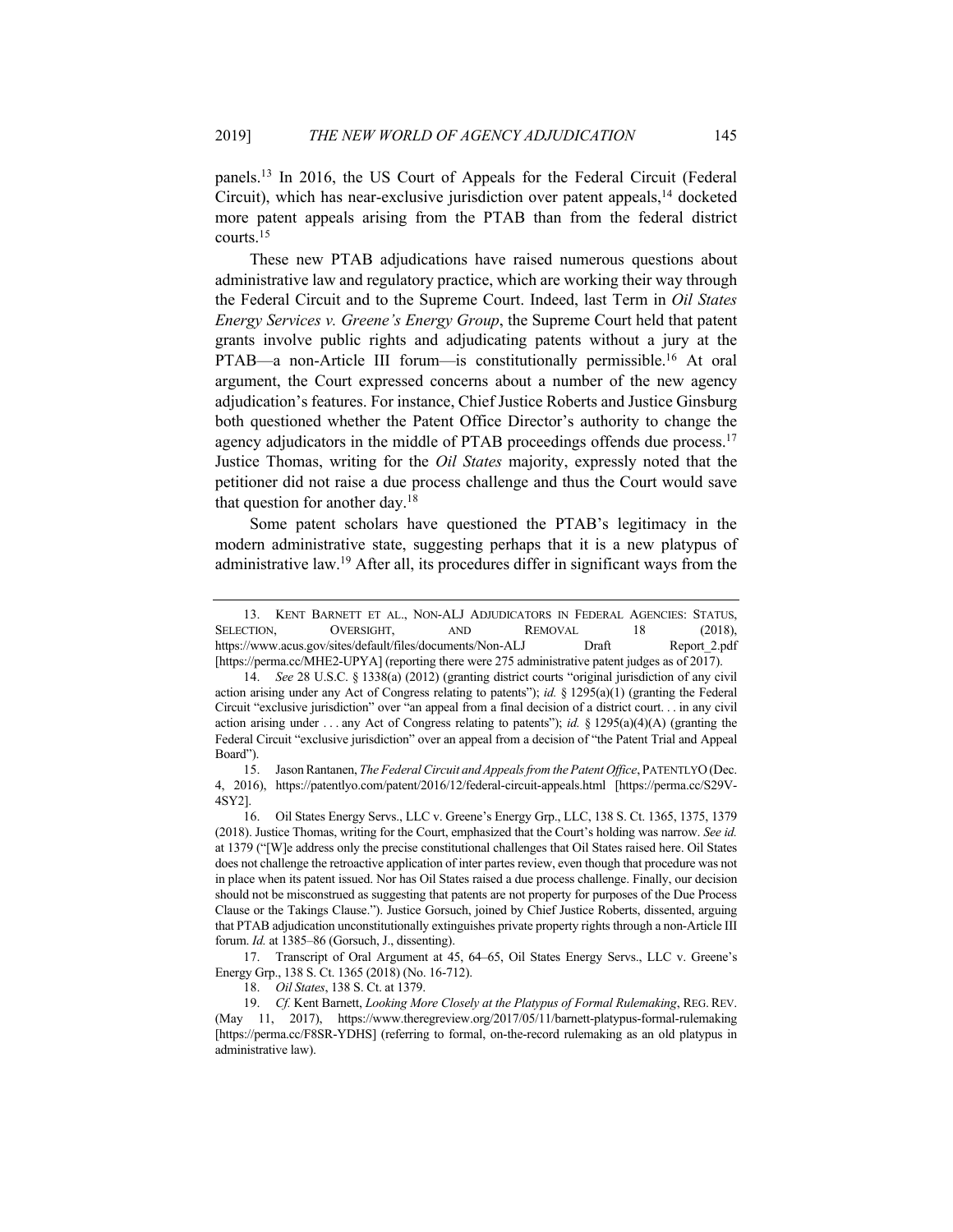formal adjudication procedures in the APA. In PTAB proceedings, APJs preside over the adjudication instead of ALJs, and the Patent Office Director does not have final decision-making authority over PTAB decisions.

In this Article, we situate the PTAB adjudicatory process within administrative law's larger movement away from the lost world of APA formal adjudication and toward the new world of quasi-formal adjudication that falls outside of the APA. As we demonstrate by detailing similar new world agency adjudications in a number of regulatory contexts, the PTAB's adjudicatory proceedings are not that unusual. Indeed, as we detail in Part III.B, PTAB adjudication embraces most of the best practices that administrative law experts have identified to ensure that these formal-like adjudications are procedurally fair and substantively consistent and accurate.

But PTAB adjudication also departs from both the lost world and the new world of agency adjudication in one critical respect: in the AIA, Congress did not grant the Patent Office Director final decision-making authority over PTAB adjudications. The Director does have some authority to have the final word: in the past, the Director has ordered rehearing of cases and stacked the PTAB with APJs who are sympathetic to the Director's views. But, these second-best means of agency-head control arguably raise problems of their own, most notably those of procedural fairness and due process that may be unconstitutional. In light of these concerns, in Part IV we explore alternative mechanisms—internal agency practices, agency rulemaking, or even statutory amendment—that would help remedy the Director's lack of final decision-making authority.

Situating the PTAB within the modern administrative state is critical for a number of reasons. First, the category of adjudication influences the judicial deference afforded to the agency's legal and factual determinations, as well as the procedural safeguards required.20 The Federal Circuit has repeatedly suggested that the PTAB proceedings are APA-governed formal adjudication and hence has imposed the APA's formal adjudication procedures on the Patent Office.21 This is incorrect. As we argue in Part III.A, the PTAB proceedings are not governed by the APA's formal adjudication requirements, even though they share many hallmarks of formal adjudication. Regardless of the merits of requiring the PTAB to implement the same procedural safeguards afforded to formal adjudication, it appears that the APA, contrary to the suggestion of the Federal Circuit, does not mandate these protections.

<sup>20.</sup> *See infra* Part I. *See also* Melissa F. Wasserman, *The Changing Guard of Patent Law:*  Chevron *Deference for the PTO*, 54 WM. & MARY L. REV. 1959, 1969–70 (2013).

<sup>21.</sup> *See, e.g.*, Novartis AG v. Torrent Pharms. Ltd., 853 F.3d 1316, 1324 (Fed. Cir. 2017) ("In a formal adjudication . . . the APA imposes certain procedural requirements on the agency."); *accord* Dell Inc. v. Acceleron, LLC, 818 F.3d 1293, 1301 (Fed. Cir. 2016); *In re* NuVasive, Inc., 841 F.3d 966, 971 (Fed. Cir. 2016). Notably, the Federal Circuit has not afforded PTAB's legal interpretations of ambiguous terms in the Patent Act any deference, which is highly unusual from an administrative law perspective. *See* Wasserman, *supra* note 20, at 1975.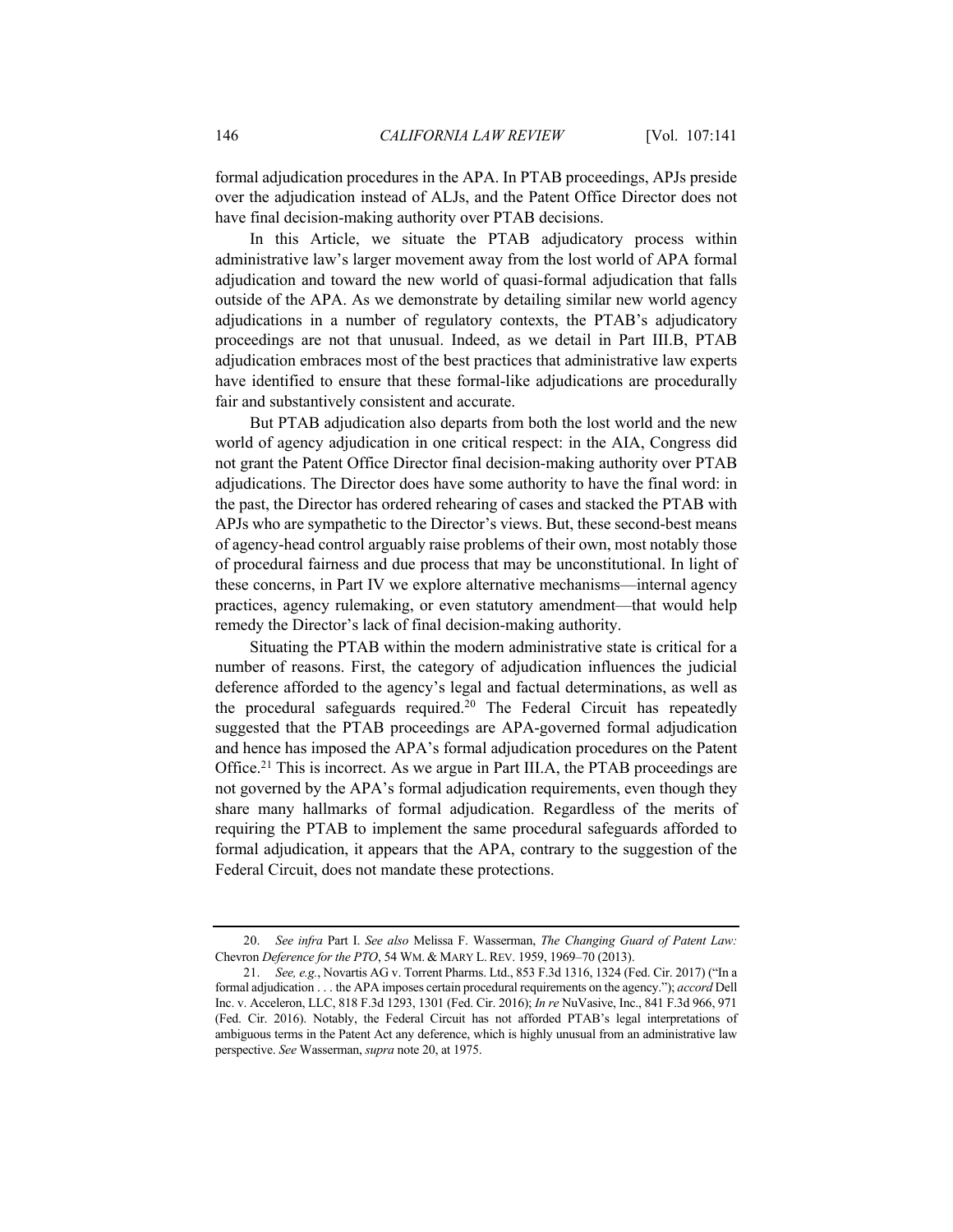Second, understanding the extent to which PTAB features exist in other agency adjudications informs the debate regarding whether certain features of the Patent Office's new adjudicatory powers violate the APA or the Constitution. Because the field of patent law has historically lacked a robust engagement with administrative law theory and doctrine, a sustained comparison of PTAB adjudications with other agency adjudications can help focus challenges to PTAB features that are in fact unique and therefore more likely to be illegal.<sup>22</sup> At a minimum, courts should better understand how invalidating a feature of PTAB adjudication would affect the broader administrative state.

Third, comparing PTAB adjudication with the diverse agency adjudications across the regulatory state can highlight deficiencies in the PTAB's decisional process while concomitantly providing ways for the agency to improve its own decision-making. Understanding which features most agency adjudications have that the PTAB lacks can help inform discussions as to why the Patent Office's adjudicatory powers lack this feature and what, if anything, should be done to rectify this issue. This could lead to improvements in the decision-making process at the PTAB and the Patent Office more generally. Conversely, the PTAB has embraced a number of best practices that are worth incorporating in other new-world adjudicatory processes. Much can be learned from examining these diverse laboratories of agency adjudication.

Finally, by focusing on these new PTAB proceedings and situating them within the new world of agency adjudication, we hope to spark a more sustained and critical debate about the future of agency adjudication. At the very least, administrative law, as taught in the classroom, must look beyond formal adjudication governed by the APA to the vast array of formal-like adjudications that predominate agency adjudication today. Yet even in this new world of agency adjudication, vesting final policy-making authority in the agency head remains a critical feature—one which sets agency adjudication apart from disputes resolved by the Article III judiciary or Article I legislative courts, provides improved agency performance, and merits further theoretical development and empirical investigation. This Article starts that conversation by examining in detail a new agency adjudication—PTAB adjudication—that expressly lacks final decision-making authority in the agency head.

This Article proceeds as follows: Part I provides an overview of both the lost world and the new world of agency adjudication. Part II introduces the key features of PTAB adjudication as set forth in the AIA. Part III situates the PTAB proceedings within the larger landscape of agency adjudications that take place

<sup>22.</sup> *See, e.g.*, Stuart Minor Benjamin & Arti K. Rai, *Who's Afraid of the APA? What the Patent System Can Learn from Administrative Law*, 95 GEO.L.J. 269, 270 (2007) ("In contrast to commentators and practitioners in other technically complex areas . . . the patent law community has tended to pay little attention to administrative law."); Adam Mossoff, *The Use and Abuse of IP at the Birth of the Administrative State*, 157 U. PA. L. REV. 2001, 2002 (2009) ("Throughout the twentieth century, administrative law and intellectual property law seemed as if they were hermetically sealed off from each other in both theory and practice.").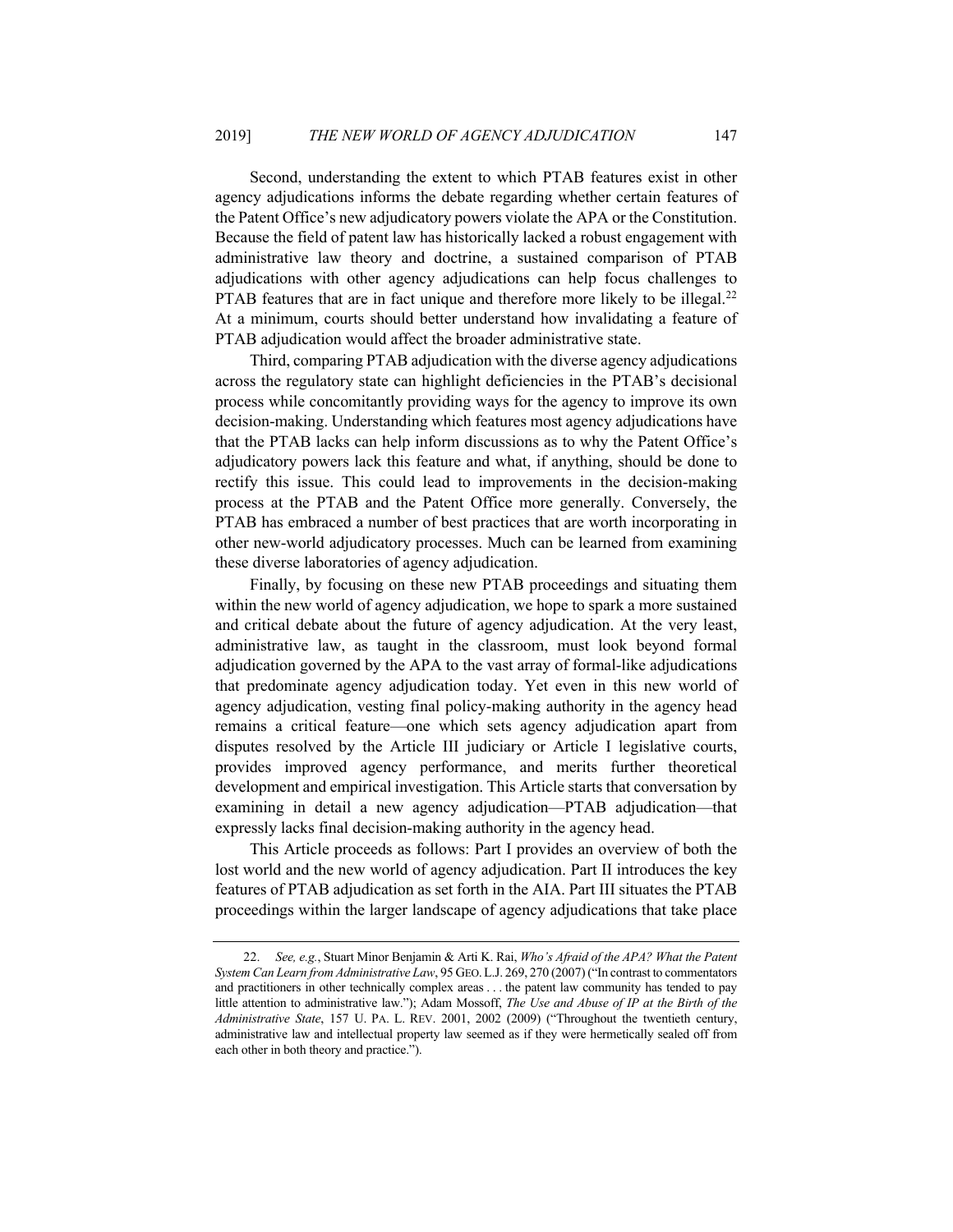across the regulatory state. Part IV then focuses on one critical difference in PTAB adjudication that sets it apart—the agency head's lack of final decisionmaking authority.

#### I.

#### UNDERSTANDING MODERN AGENCY ADJUDICATION

Every administrative law student learns about classic formal APA adjudication. This world of agency adjudication, however, is largely lost. Compared to classic formal APA adjudication, the modern landscape of agency adjudication is much more substantively and procedurally diverse and involves a variety of less-independent adjudicatory personnel. This Section describes this modern landscape and contrasts it with APA "formal" adjudication. Part I.A begins with the lost world of adjudication. Part I.B then introduces the new world of adjudication. Through this survey, an important similarity emerges: agency adjudication, whether part of the lost or new world, generally vests final decision-making authority in the agency head.

#### *A. The Lost World: APA-Governed Adjudication*

Enacted in 1946, the Administrative Procedure Act establishes the default rules for federal agency action and judicial review, $^{23}$  subject to congressional override in the agency's governing statute.<sup>24</sup> The APA divides the types of agency actions into two broad categories: (1) rulemaking, which is the agency process for promulgating rules that articulate "an agency statement of general or particular applicability and future effect";<sup>25</sup> and (2) adjudication, which is agency action that does not qualify as rulemaking.26

<sup>23.</sup> *See* 5 U.S.C. §§ 551–559, 701–706 (2012). For more on APA's enactment, see, for example, Walter Gellhorn, *The Administrative Procedure Act: The Beginnings*, 72 VA. L. REV. 219 (1986); George B. Shepherd, *Fierce Compromise: The Administrative Procedure Act Emerges from New Deal Politics*, 90 NW. U. L. REV. 1557 (1996). For an overview of the evolution of the APA since 1946, see, for example, Kathryn E. Kovacs, *Superstatute Theory and Administrative Common Law*, 90 IND. L.J. 1207 (2015); Christopher J. Walker, *Modernizing the Administrative Procedure Act*, 69 ADMIN.L.REV. 629, 633–68 (2017).

<sup>24.</sup> *See, e.g.*, Dickinson v. Zurko, 527 U.S. 150, 154–55 (1999) (holding that to depart from the APA default rules, the agency's governing statute must suggest "more than a possibility of a [different] standard, and indeed more than even a bare preponderance of evidence"; and stating that the exception "must be clear"). *See generally* Stephanie Hoffer & Christopher J. Walker, *The Death of Tax Court Exceptionalism*, 99 MINN. L. REV. 221, 243–45 (2014) (discussing the standards for departing from the APA's default rules).

<sup>25.</sup> 5 U.S.C. § 551(4)–(5) (2012).

<sup>26.</sup> *Id.* § 551(6) (defining adjudication as the "agency process for the formulation of an order"); *id.* (defining an "order" as "the whole or a part of a final disposition . . . of an agency in a matter other than rule making"). *But see* Ronald M. Levin, *The Case for (Finally) Fixing the APA's Definition of "Rule*,*"* 56 ADMIN. L. REV. 1077 (2004) (noting that the APA's distinction between rulemaking and adjudication is confusing and arguing that the APA's definition of "rule" "may be the most blatantly defective provision in the Act").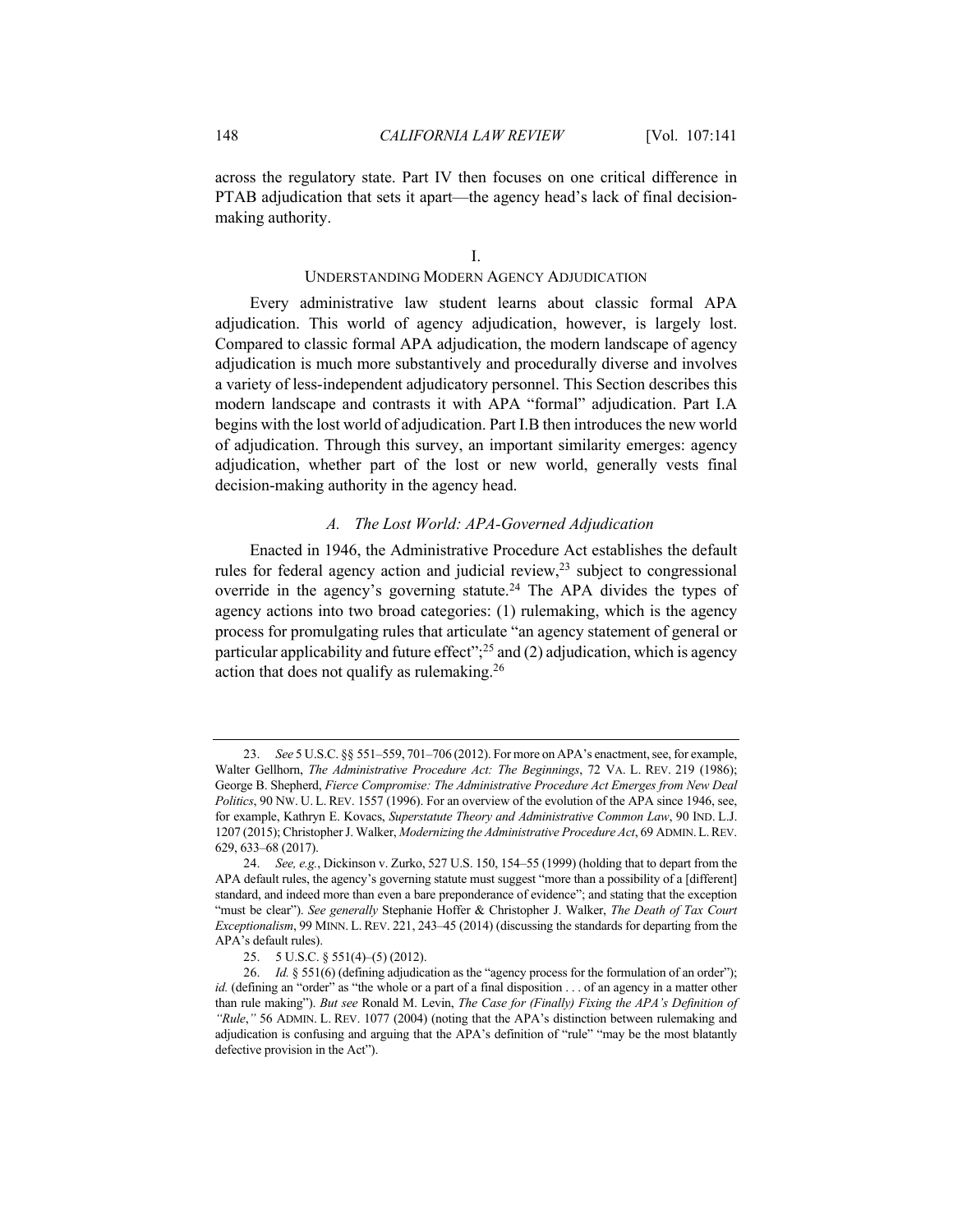The APA further distinguishes "formal" adjudication from all other types of "informal" adjudication. The APA's formal adjudication procedures generally apply "in every case of adjudication required by statute to be determined on the record after opportunity for an agency hearing."27 In such circumstances, the APA requires a number of trial-like procedures similar to a bench trial in federal court, subject to modification in the agency's governing statute. Richard Pierce's *Administrative Law Treatise* identifies ten key statutory requirements of APAgoverned formal adjudication, which are summarized in Table 1.28 We add an eleventh important feature—final decision-making authority in an agency head—which is discussed below.

|     | <b>Statutory Requirement</b>                                                           | <b>APA Provision</b>     |
|-----|----------------------------------------------------------------------------------------|--------------------------|
| 1.  | Notice of Legal Authority and Matters of Fact and Law<br>Asserted                      | § 554(b)                 |
| 2.  | Oral Evidentiary Hearing Before the Agency or ALJ<br>Who Must Be Impartial             | § 556(b)                 |
| 3.  | Limitations on Adjudicator's Ex Parte Communications<br>with Parties and Within Agency | $\S$ § 554(d), 557(d)(1) |
| 4.  | Availability of Legal or Other Authorized<br>Representation                            | § 555(b)                 |
| 5.  | Burden of Proof on Order's Proponent                                                   | § 556(d)                 |
| 6.  | Party Entitled to Present Oral or Documentary Evidence                                 | § 556(d)                 |
| 7.  | Party Entitled to Cross-Examine Witnesses if Required<br>for Full Disclosure of Facts  | § 556(d)                 |
| 8.  | Decision Limited to Bases Included in Hearing Record                                   | § 556(d)                 |
| 9.  | Party Entitled to Transcript of Evidence from Exclusive<br>Record for Decision         | § 556(e)                 |
| 10. | Decision Includes Reasons for All Material Findings and<br>Conclusions                 | $\S 557(c)(3)(A)$        |
| 11. | Agency Head Final Decision-Making Authority and De<br>Novo Review of ALJ Decisions     | § 557(b)                 |

**Table 1. Classic APA-Governed Formal Adjudication**

The first three requirements reflect due process concerns ensuring proper notice and a meaningful opportunity to be heard before an unbiased adjudicator. The APA requires that the parties subject to adjudication be provided with timely notice of the hearing, including "the legal authority and jurisdiction under which

<sup>27.</sup> 5 U.S.C. § 554(a) (2012). The APA includes a half-dozen exceptions, including where the agency adjudication is subject to a trial de novo review, "proceedings in which decisions rest solely on inspections, tests, or elections," and "cases in which an agency is acting as an agent for a court." *Id.*  $§ 554(a)(1)–(6).$ 

<sup>28.</sup> 1 PIERCE, *supra* note 1, at 703 (discussing formal adjudication procedures set forth in 5 U.S.C. §§ 554–557).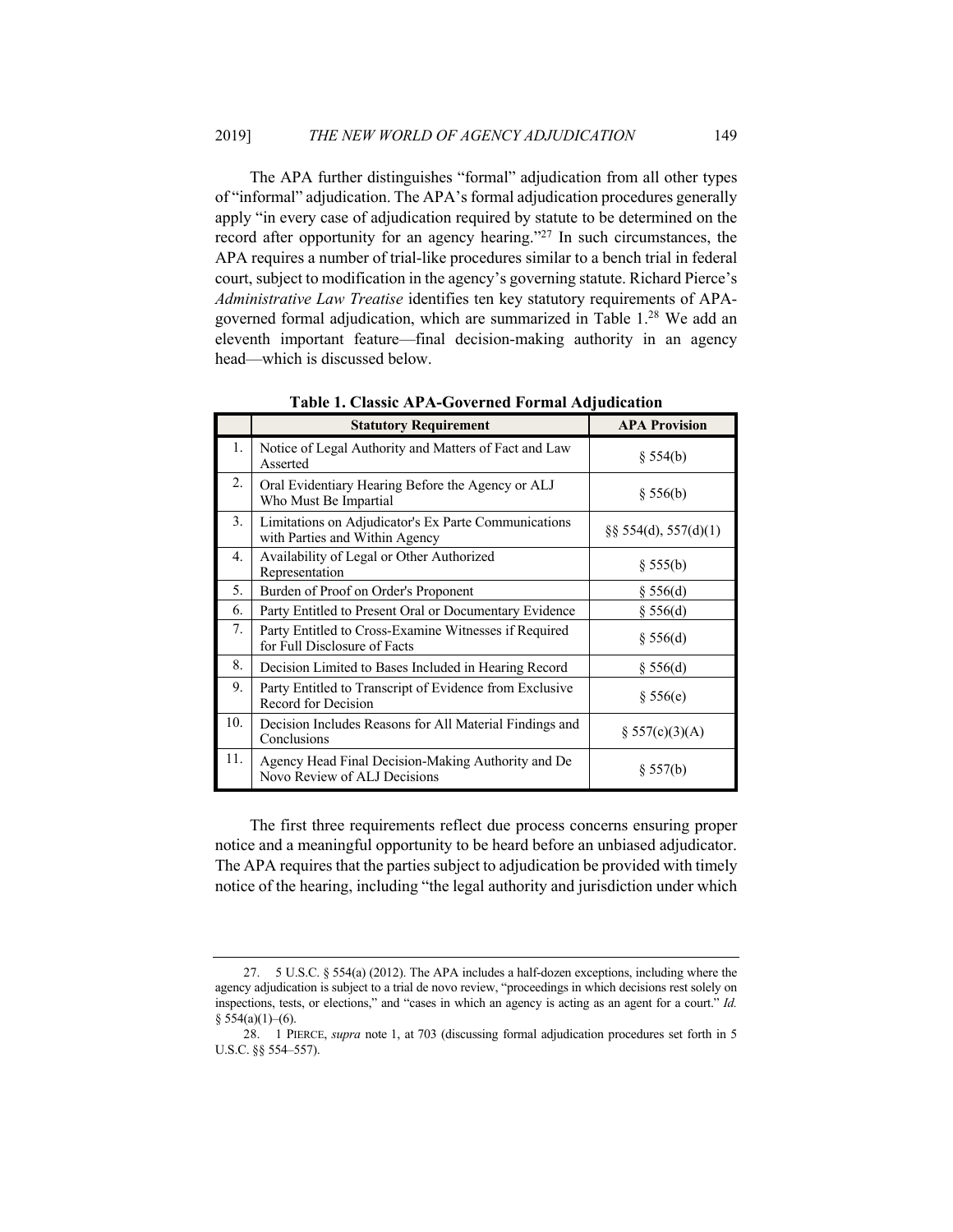the hearing is to be held" and "the matters of fact and law asserted."29 An impartial adjudicator must preside over the evidentiary hearing. An impartial adjudicator means the agency, "one or more members of the body which comprises the agency," or "one or more administrative law judges appointed under" the APA. $30$  The adjudicator cannot engage in ex parte communications about the case "unless on notice and opportunity for all parties to participate."31 Nor can the adjudicator "be responsible to or subject to the supervision or direction of an employee or agent engaged in the performance of investigative or prosecuting functions for an agency."32

The APA provides four main requirements for the agency hearing. Parties may be represented by an attorney or, "if permitted by the agency, by other qualified representative."<sup>33</sup> In the proceeding, the proponent has the burden of proof, and the parties are entitled to present oral or documentary evidence, though "the agency as a matter of policy shall provide for the exclusion of irrelevant, immaterial, or unduly repetitious evidence."34 A party is also allowed to submit rebuttal evidence and "to conduct such cross-examination as may be required for a full and true disclosure of the facts."35

The final three APA requirements featured in Pierce's treatise address the agency's order and decision. The agency's decision must be based exclusively on the record created at the hearing and supported by "reliable, probative, and substantial evidence."<sup>36</sup> If a party believes the agency's decision is based on a material fact outside of the record, the party must have an opportunity to make a timely request for reconsideration.<sup>37</sup> Accordingly, the APA requires the agency to provide the parties with an "exclusive record" of "[t]he transcript of testimony and exhibits, together with all papers and requests filed in the proceeding."38 Not only must the agency's decision be based solely on the exclusive record created at the hearing, but it must also include a statement of "findings and conclusions,

<sup>29.</sup> 5 U.S.C. § 554(b) (2012). This notice requirement applies to the agency and private parties when they are the moving parties, though the APA expressly requires private parties to "give prompt notice of issues controverted in fact or law." *Id.*

<sup>30.</sup> *Id.* § 556(b) (2012); *see also id.* § 3105 ("Each agency shall appoint as many administrative law judges as are necessary for proceedings required to be conducted in accordance with sections 556 and 557 of this title."). The APA provides that parties may move to exclude administrative law judges for "personal bias or other disqualification of a presiding or participating employee." *Id.* § 556(b).

<sup>31.</sup> *Id.* § 554(d)(1).

<sup>32.</sup> *Id.*  $\S 554(d)(2)$ . Indeed, the APA has detailed prohibitions on ex parte communications "relevant to the merits of the proceeding," requirements to make any such communications part of the public record of the proceeding, and authority for the agency to require the offending party "to show cause why his claim or interest in the proceeding should not be dismissed, denied, disregarded, or otherwise adversely affected on account of such violation." *Id.* § 557(d).

<sup>33.</sup> *Id.* § 555(b).

<sup>34.</sup> *Id.* § 556(d).

<sup>35.</sup> *Id.*

<sup>36.</sup> *Id.*

<sup>37.</sup> *Id.* § 556(e).

<sup>38.</sup> *Id.*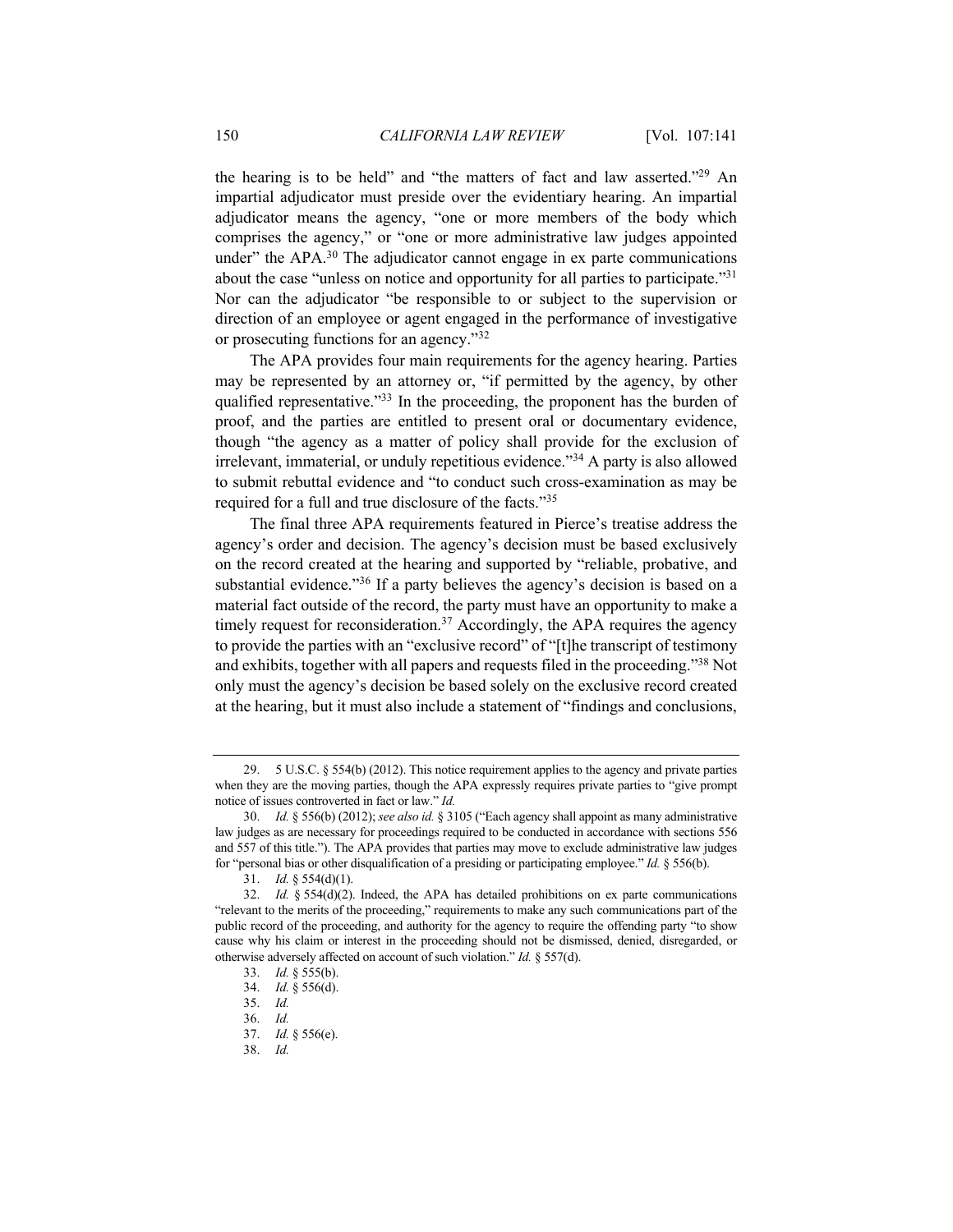and the reasons or basis therefor, on all the material issues of fact, law, or discretion presented on the record."39

Every administrative law casebook covers the basics of APA formal adjudication, focusing primarily on what process is required under the Constitution.40 Paradigmatic APA-governed formal adjudication requires an evidentiary hearing held before an ALJ in which parties are entitled to oral arguments, rebuttal, and cross-examination of witnesses. ALJs presiding over this formal adjudicatory hearing are functionally equivalent to a trial judge in a bench trial. The ALJ is the principal factfinder and initial decision-maker in an agency adjudication, and the APA generally empowers ALJs to "regulate the course of the hearing."41 Moreover, Congress has sharply limited agency control over the selection, retention, and removal of ALJs, such that ALJs enjoy strong decisional independence.42

The critical difference between an ALJ adjudication and a civil bench trial is that the agency head has de novo review authority, while an appellate court defers to the trial court's factual findings.<sup>43</sup> Indeed, federal courts scholars have long distinguished Article III federal courts and Article I legislative courts from agency adjudicatory tribunals on the theory that the agency head has final policy-

<sup>39.</sup> *Id.* § 557(c)(3)(A).

<sup>40.</sup> In the early years of the APA, the Supreme Court seemed to treat the APA's "formal" adjudication hearing provisions as constitutionally required under the Due Process Clause, only to quickly retreat from that position. *See* PIERCE, *supra* note 1, at 704–05 (discussing *Wong Yang Sun v. McGrath*, 339 U.S. 33 (1950), which was overruled in relevant part by *Marcello v. Bonds*, 349 U.S. 302 (1955)). Today, administrative law casebooks focus more on the balancing test articulated in *Mathews v. Eldridge*, 424 U.S. 319 (1976).

<sup>41.</sup> 5 U.S.C. § 556(c)(5) (2012).

<sup>42.</sup> While agencies may "appoint as many administrative law judges as are necessary" to handle their caseload, 5 U.S.C. § 3105 (2012), agencies have historically been limited in selecting ALJs from a list of candidates selected by the Office of Personnel Management (OPM). *But see* Exec. Order 13,843, 83 Fed. Reg. 32,755 (July 13, 2018) (directing, in light of *Lucia v. SEC*, 138 S. Ct. 2044 (2018), that ALJs be exempted from the competitive hiring rules and examinations set forth by OPM and that federal agencies establish their own processes for hiring ALJs). Once appointed, ALJs have significant protection from performance reviews, as their financial compensation is not dependent upon the evaluation of their performance by the agency but instead set by statute and OPM regulations. 5 U.S.C. § 5372 (2012). ALJs can only be removed for "good cause," as determined by an independent agency, the Merit Systems Protection Board, after a formal adjudicative hearing. *Id.* § 7521(a). Because ALJs do not serve a fixed time period, they in essence have life tenure. *See generally* Harold H. Bruff, *Specialized Courts in Administrative Law*, 43 ADMIN. L. REV. 329, 346 (1991); Jeffrey S. Lubbers, *Federal Administrative Law Judges: A Focus on our Invisible Judiciary*, 33 ADMIN. L. REV. 109, 112– 20 (1981); Paul R. Verkuil, *Reflections Upon the Federal Administrative Judiciary*, 39 UCLA L. REV. 1341, 1344 (1992).

<sup>43.</sup> *See generally* Merrill, *supra* note 2; Christopher J. Walker, *Against Remedial Restraint in Administrative Law*, 117 COLUM. L.REV. ONLINE 106, 111 (2017) ("The appellate review model in the civil litigation context is based on the record from the prior proceeding, and the reviewing court does not engage in independent fact-finding. Likewise, the standard of review reflects the comparative expertise of the various institutions, with more or less deferential review depending on whether the issue is more factual or legal, respectively.").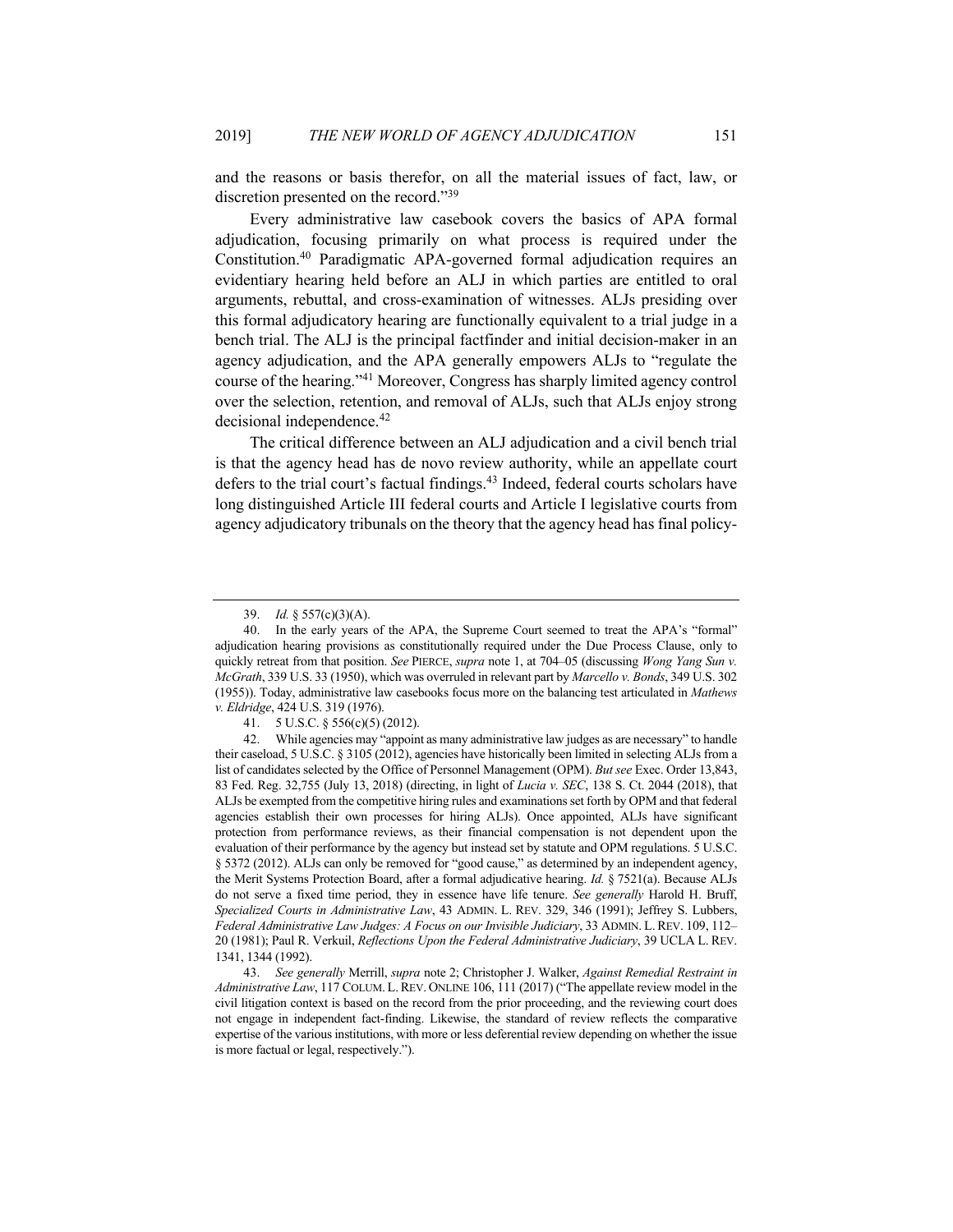making authority.<sup>44</sup> As discussed in Part IV.A, given that agency-head final decision-making authority provides numerous benefits that improve agency performance, it is unsurprising that agency-head final decision-making authority is what Ron Levin has coined the "standard federal model."45

In the *Administrative Law Treatise*, Pierce does not list agency-head final decision-making authority as one of the ten core features of APA-governed formal adjudication. Indeed, this feature has been underexplored in administrative law literature.46 But this agency-head final decision-making authority certainly deserves mention. The APA provides that, in cases where "the agency did not preside at the reception of the evidence, the presiding employee . . . shall initially decide the case," and that initial "decision then becomes the decision of the agency without further proceedings unless there is an appeal to, or review on motion of, the agency within time provided by rule."<sup>47</sup> When the agency decides to review an initial decision—either on appeal or via sua sponte review—the agency head has final decision-making authority.<sup>48</sup>

Furthermore, the Supreme Court has interpreted the APA to provide that the ALJ's initial decision is not entitled to deferential administrative review.<sup>49</sup> An agency has complete freedom, as though it had heard the initial evidence itself, when reviewing the decision of the ALJ. Nevertheless, the agency is typically required to explain why it has rejected an ALJ's findings, and courts examine the evidence more critically when an agency's reversal of an ALJ ruling turns on the credibility of the witnesses who testified at the hearing.<sup>50</sup>

This traditional APA-governed formal adjudication is utilized by a number of so-called independent federal agencies, such as the Federal Trade Commission,<sup>51</sup> the Federal Communications Commission,<sup>52</sup> the International Trade Commission,<sup>53</sup> and the Securities and Exchange Commission.<sup>54</sup> It is also

<sup>44.</sup> *See, e.g.*, FALLON ET AL., *supra* note 8, at 379–80 (noting the policy-making function in agency adjudication); Fallon, *supra* note 8, at 923–24 (same).

<sup>45.</sup> Levin, *supra* note 7, at 412.

<sup>46.</sup> An important exception is Russell L. Weaver, *Appellate Review in Executive Departments and Agencies*, 48 ADMIN.L.REV. 251 (1996). *See also* Shapiro, *supra* note 9, at 921 (noting how agency heads have "the power to formulate policy by either adjudication or the promulgation of regulations").

<sup>47.</sup> 5 U.S.C. § 557(b) (2012).

<sup>48.</sup> *See* Weaver, *supra* note 46, at 252 (noting that while the APA "imposed strict divisions between those who prosecute and those who adjudicate," it "imposed far fewer restraints on the appellate process; under the APA, ALJ decisions were fully reviewable within the agency").

<sup>49.</sup> FCC v. Allentown Broad. Corp., 349 U.S. 358, 364–65 (1955).

<sup>50.</sup> Universal Camera Corp. v. NLRB, 340 U.S. 474, 496 (1951). Most frequently, the agency head may reverse the ALJ's initial decision for policy reasons. However, when the agency reverses for factual disputes, the Court has stated that "evidence supporting a conclusion may be less substantial when an impartial, experienced [ALJ] who has observed the witnesses and lived with the case has drawn conclusions different from the [agency's]." *Id.*

<sup>51.</sup> 15 U.S.C. § 45 (2012).

<sup>52.</sup> 47 U.S.C. § 151 (2012).

<sup>53.</sup> 19 U.S.C. § 1330 (2012).

<sup>54.</sup> 15 U.S.C. § 78d (2012).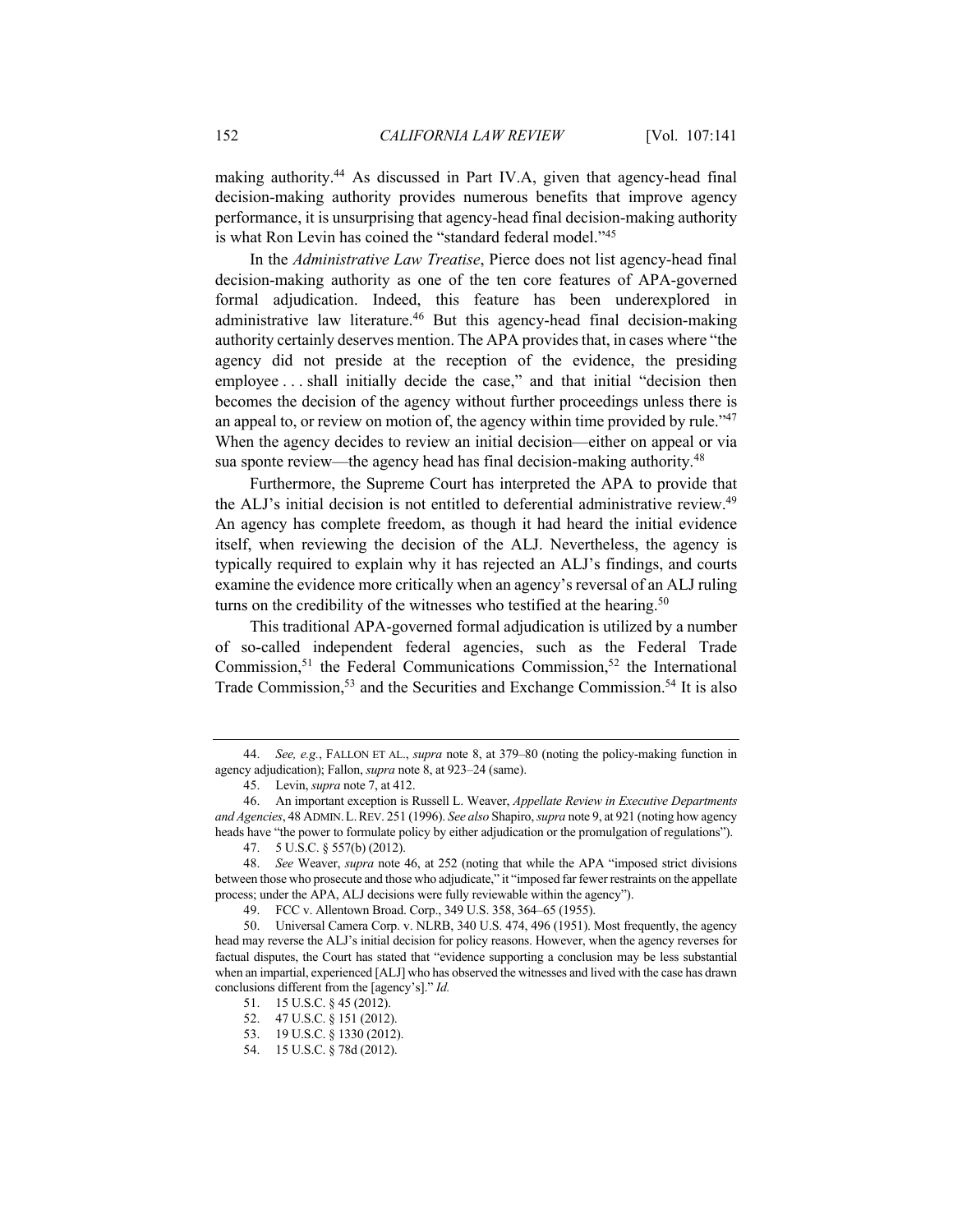commonplace at a number of executive branch agencies, including at the Departments of Agriculture, Health and Human Services, Interior, and Labor.<sup>55</sup>

### *B. The New World: Adjudication Outside of the APA*

Despite administrative law's fixation on APA-governed formal adjudication, the vast majority of agency adjudications and federal regulatory actions do not involve APA-governed formal adjudications before an ALJ or the agency itself. Instead, most agency actions are adjudicated by non-ALJ agency personnel that have diverse titles, such as administrative judge, administrative appeals judge, immigration judge, hearing officer, and presiding official—just to name a few. Some experts estimate that as much as 90 percent of all agency adjudication occurs outside of APA formal adjudication proceedings.<sup>56</sup> As Michael Asimow observed, the APA "fails to regulate in any significant way the vast and rapidly increasing number of more or less formal evidentiary adjudicatory hearings required by federal statutes that are not conducted by ALJs and yet are functionally indistinguishable from the hearings that are conducted by ALJs."57

Kent Barnett explained that administrative judges (AJs) "remain the most unknown of the 'hidden judiciary' [because the] data for AJs, as compared to ALJs is much more limited, dated, and inconsistent from survey to survey."58 But there are three relatively extensive surveys from 1992, 2002, and 2017 that provide some context on the scope of adjudicatory activities outside of the APA. For instance, in 2002, agencies reported that they conducted more than 550,000 adjudications annually outside of the APA-governed formal adjudication process, a 41 percent increase from the 1992 survey.59 In 2002, there were also 3,370 non-ALJ adjudicators, a 25 percent increase from 2,692 non-ALJ adjudicators in 1992.60 By comparison, there were only 1,351 ALJs in 2002 and 1,167 ALJs in 1992.<sup>61</sup> By 2017, there were 10,831 non-ALJ adjudicators in the

<sup>55.</sup> OFFICE OF PERSONNEL MGMT., ADMINISTRATIVE LAW JUDGES, https://www.opm.gov/services-for-agencies/administrative-law-judges/#url=ALJs-by-Agency [https://perma.cc/LJ8D-HNDZ] (last visited Dec. 21, 2018). OPM provides an agency-by-agency

breakdown of ALJs on its website.

<sup>56.</sup> AM. BAR ASS'N, A GUIDE TO FEDERAL AGENCY ADJUDICATION 176 (Jeffrey B. Litwak ed., 2d ed. 2012) (citing Paul R. Verkuil, *A Study of Informal Adjudication Procedure*, 43 U. CHI. L. REV. 739, 741 (1976)).

<sup>57.</sup> Michael Asimow, *The Spreading Umbrella: Extending the APA's Adjudication Provisions to All Evidentiary Hearings Required by Statute*, 56 ADMIN. L. REV. 1003, 1020 (2004).

<sup>58.</sup> Kent Barnett, *Against Administrative Judges*, 49 U.C.DAVIS L.REV. 1643, 1656–57 (2016).

<sup>59.</sup> RAYMOND LIMON, OFFICE OF ADMIN. L. JUDGES, THE FEDERAL JUDICIARY THEN AND NOW—ADECADE OF CHANGE 1992–2002, at 3 (2002) (comparing 2002 survey data with findings from John H. Frye III, *Survey of Non-ALJ Hearing Programs in the Federal Government*, 44 ADMIN. L. REV. 261 (1992)).

<sup>60.</sup> *Id.*

<sup>61.</sup> *Id.* at 3 n.4.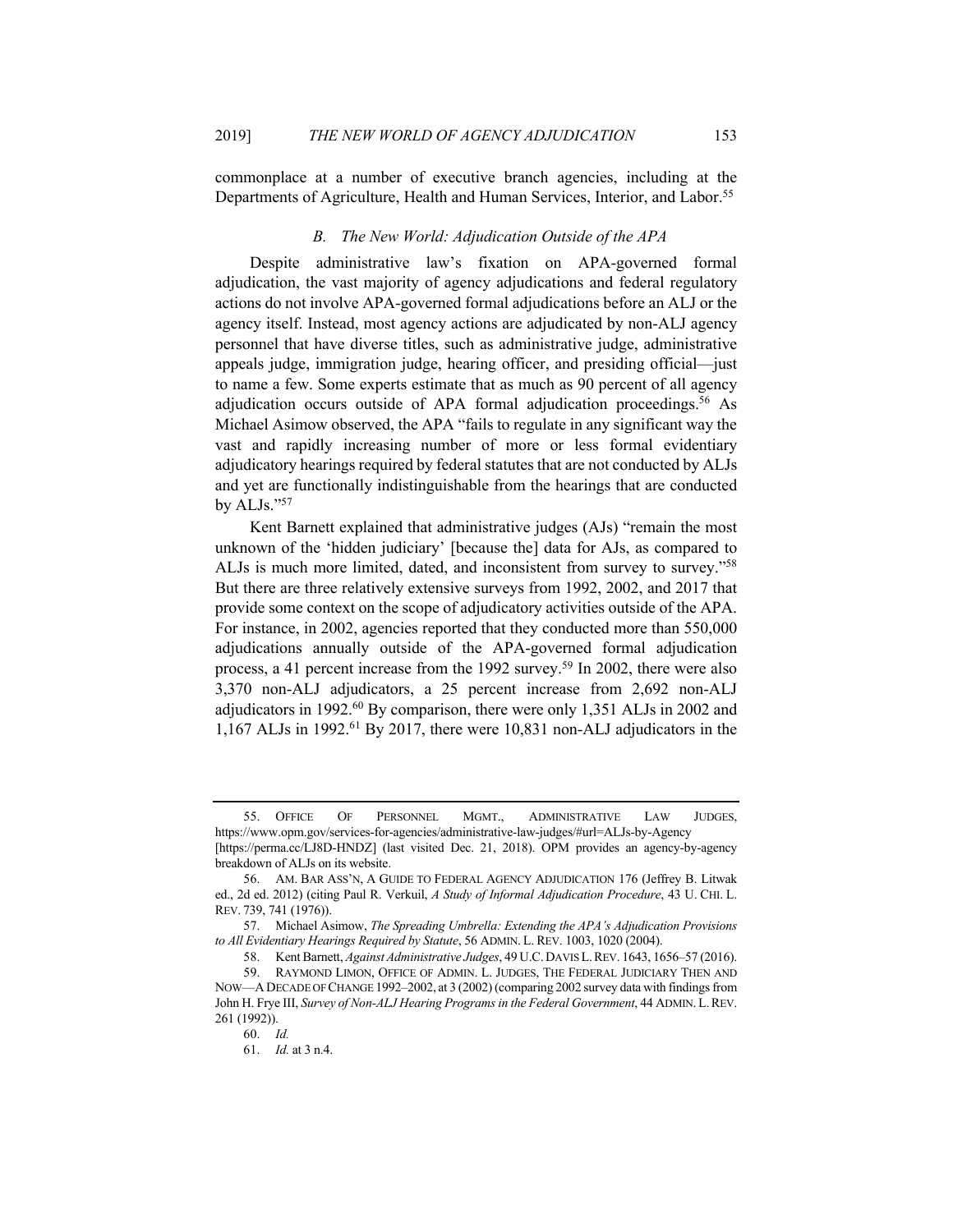surveyed agencies.<sup>62</sup> In contrast, the Office of Personnel Management (OPM) reports that there were 1,965 ALJs across the federal administrative state as of March 2017, 85 percent of whom work at the Social Security Administration.<sup>63</sup> The non-ALJ workforce is five times as large as the ALJ workforce.

Moreover, there is great breadth and diversity in non-APA agency adjudications. The Administrative Conference of the United States (ACUS) has exhaustively documented that diversity, observing that these adjudications

involve types of matters spanning many substantive areas, including immigration, veterans' benefits, environmental issues, government contracts, and intellectual property. Some involve disputes between the federal government and private parties; others involve disputes between two private parties. Some involve trial-type proceedings that are at least as formal as [APA-governed "formal"] adjudication. Others are quite informal and can be decided based only on written submissions. Some proceedings are highly adversarial; others are inquisitorial. Caseloads vary. Some have huge backlogs and long delays; others seem relatively current. The structures for internal appeal also vary.<sup>64</sup>

The new world of agency adjudication is further complicated by the array of agency adjudicatory proceedings that not only fall outside of APA-governed "formal" adjudication but also do not even involve an agency-administrated evidentiary hearing. The 1992, 2002, and 2017 surveys of non-ALJ agency adjudicators primarily captured the agency officials who conduct evidentiary hearings, not the agency officials who engage in millions of less formal agency adjudications conducted each year.<sup>65</sup> To provide one example, the IRS routinely makes tax deficiency determinations following an audit without a legally required evidentiary hearing.<sup>66</sup> Although the number of IRS deficiency determinations is not publicly available, we know that the IRS audits or reviews around 5 percent—more than five million returns—of the tax returns filed each

<sup>62.</sup> BARNETT ET AL., *supra* note 13, at 16–17. This number includes 7,856 Patent Examiners at the Patent Office, compared to a reported 1,000 Patent Examiners in the 2002 Limon study. *Id.* at 18. If Patent Examiners are excluded from both surveys, we see an increase in non-ALJ adjudicators from 2,370 in the 2002 survey to 2,976 in the 2017 survey—a 26 percent increase in fifteen years.

<sup>63.</sup> *Id.*

<sup>64.</sup> Adoption of Recommendations, 81 Fed. Reg. 94,312, 94,315 (Dec. 23, 2016).

<sup>65.</sup> *See* MICHAEL ASIMOW, ADJUDICATION OUTSIDE THE ADMINISTRATIVE PROCEDURE ACT 5 (Admin. Conf. U.S. ed., 2016) https://www.acus.gov/sites/default/files/documents/adjudicationoutside-the-administrative-procedure-act-draft-report.pdf [https://perma.cc/N949-VKRM] ("Two earlier studies by John Frye and Ray Limon sought to map the world of Type B adjudication. . . . The studies take snapshots of Type B adjudications in 1992 and again in 2002.").

<sup>66.</sup> *See* Hoffer & Walker, *supra* note 24, at 235–37 (describing the IRS tax deficiency adjudicatory process and subsequent judicial review). A second example of IRS informal adjudication involves its review of innocent spouse claims. *See id.* at 237–40. A final IRS example concerns collections due process proceedings. *See id.* at 240–41. As Asimow explains, it is more difficult to categorize collection due process adjudications because tax regulations require the IRS to conduct a "hearing," but that hearing is quite informal. *See* ASIMOW, *supra* note 65, at 10 ("I originally included IRS CDP hearings as Type B adjudication, but have now decided that they are not 'evidentiary hearings.' Instead, they should be treated as Type C adjudication.").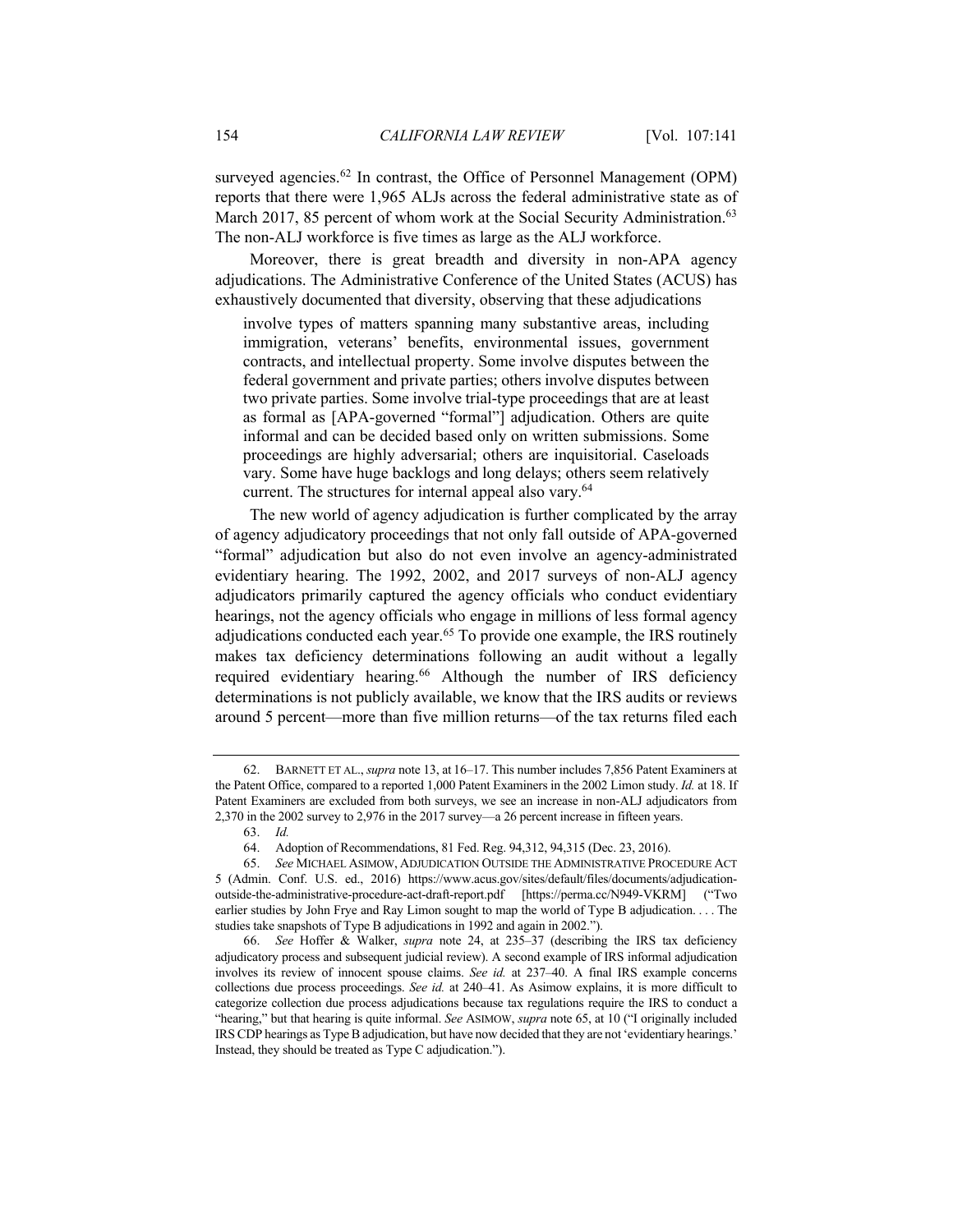year.67 And in fiscal year 2016, for instance, the IRS imposed civil penalties on nearly 40,000 filers.<sup>68</sup>

In light of these critical differences in "informal" adjudication, ACUS and the American Bar Association's Section of Administrative Law and Regulatory Practice have discouraged the use of the traditional, binary distinction between "formal" and "informal" for APA agency adjudication.<sup>69</sup> Instead, they advocate for three categories of adjudication:

(a) Adjudication that is regulated by the procedural provisions of the Administrative Procedure Act (APA) and usually presided over by an administrative law judge (referred to as Type A in the report that underlies this recommendation and throughout the preamble);

(b) Adjudication that consists of legally required evidentiary hearings that are not regulated by the APA's adjudication provisions in 5 U.S.C. sections 554 and 556–557 and that is presided over by adjudicators who are often called administrative judges, though they are known by many other titles (referred to as Type B in the report that underlies this recommendation and throughout the preamble); and

(c) Adjudication that is not subject to a legally required (i.e., required by statute, executive order, or regulation) evidentiary hearing (referred to as Type C in the report that underlies this recommendation and throughout the preamble).<sup>70</sup>

Type A adjudication is the same as APA-governed "formal" adjudication discussed in Part I.A. Type B adjudication generally tracks adjudications conducted by the non-ALJ adjudicators discussed in the 1992, 2002, and 2017 surveys—administrative adjudications where a statute, regulation, or executive order requires an evidentiary hearing that is not governed by the APA's extensive adjudication provisions.<sup>71</sup> Type C adjudication is a residual category for less formal adjudications that do not require an evidentiary hearing.

<sup>67.</sup> *See, e.g.*, TAXPAYER ADVOCATE SERVICE, 2016ANNUAL REPORT TO CONGRESS 28 fig.S.6 (2016), https://taxpayeradvocate.irs.gov/Media/Default/Documents/2016-ARC/ARC16\_Volume1.pdf [https://perma.cc/Y7WY-D8VQ] (reporting that the IRS audited or reviewed to some extent 6,825,987 of the 146,777,623 returns filed in 2014).

<sup>68.</sup> *Id.* at 42 tbl.7.

<sup>69.</sup> *See* Adoption of Recommendations, 81 Fed. Reg. 94,312, 94,314–15 (Dec. 23, 2016) (distinguishing Type A, B, and C adjudications); *accord* AMERICAN BAR ASS'N, RESOLUTION 114 (Feb. 2005) [hereinafter ABA RESOLUTION 114], https://www.americanbar.org/content/dam/aba/administrative/administrative\_law\_judiciary/resolution \_114.authcheckdam.pdf [https://perma.cc/BK94-7UZ2]. *See generally* Asimow, *supra* note 57 (presenting and discussing further ABA Resolution 114).

<sup>70.</sup> Adoption of Recommendations, 81 Fed. Reg. at 94,314 (footnotes omitted).

<sup>71.</sup> *See* ASIMOW, *supra* note 65, at 2. As Asimow explains, distinguishing Type B adjudications from both Type A and Type C adjudications is not an exact science. *See id.* at 7–13. For many Type B adjudications, the relevant statute may not indicate whether the APA's formal adjudication provisions should apply. Asimow identifies four ways to distinguish Type B from Type A: (1) whether the relevant statute uses the APA's magic words "on the record" after an agency hearing, 5 U.S.C. § 554(a) (2012); (2) whether the relevant statute does not use the magic words but otherwise assumes record exclusivity and requires an evidentiary hearing; (3) whether courts apply *Chevron* deference to agency statutory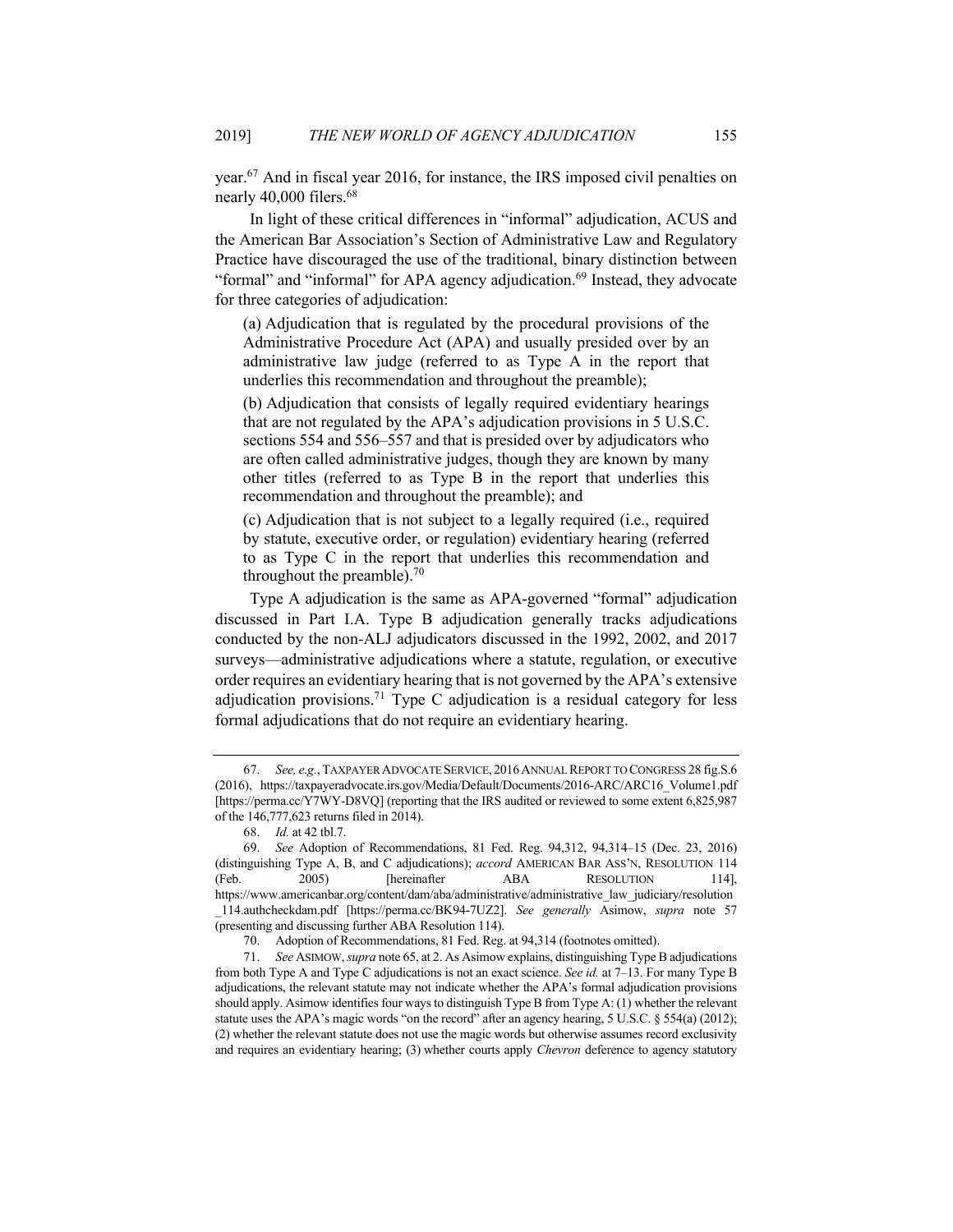Scholars have been studying non-APA adjudications for at least four decades, although the emergence of this new typology is of relatively recent vintage. In 1976, Paul Verkuil surveyed the variety of informal adjudications (Type B and Type C) and explored constitutional due process issues.<sup>72</sup> Before that, several scholars had attempted to categorize and identify best practices for what agency adjudication scholars call Type C adjudication.<sup>73</sup> However, it was not until the 1990s that scholars drew the distinction between Type A and Type B adjudication. In 1992, ACUS published a report by Paul Verkuil, Daniel Gifford, Charles Koch, Richard Pierce, and Jeffrey Lubbers that focused on these distinctions.74 In 2005, the ABA passed a resolution that urged Congress to amend the APA to apply most of the APA's formal adjudication provisions to Type B adjudication.<sup>75</sup>

In 2015, ACUS, in collaboration with Stanford Law School, launched an online database of federal agency adjudication that, at its inception, covered over 133 federal agencies and 159 major adjudicatory schemes.<sup>76</sup> Using this database, ACUS embarked on the most ambitious study of Type B adjudication to date, with a particular focus on identifying best practices for Type B adjudication.<sup>77</sup> We return to these best practices in Part III.B when examining the PTAB process in greater detail. In the ACUS report, Asimow provided ten case studies of Type B adjudications that give important context and texture about the variety of Type B agency adjudication. For example, Asimow explained how the Department of Agriculture utilizes Type B adjudications to resolve disputes between businesses in the fruit and vegetable markets, $78$  how the Department of Energy uses Type B procedures to resolve personnel security and whistleblowing claims,79 how the

interpretations developed in the adjudication; and (4) whether courts determine congressional intent to have the APA apply due to the adjudication of serious public policy issues. *See* ASIMOW, *supra* note 65, at 7–9. Like Asimow, we do not take a definitive position here on the best criteria for distinguishing Type A from Type B, although some version of the second option seems reasonable, coupled with either the use of an ALJ or final review by the head of the agency.

<sup>72.</sup> Verkuil, *supra* note 56, at 757–92.

<sup>73.</sup> *See, e.g.*, William J. Lockhart, *The Origin and Use of "Guidelines for the Study of Informal Action in Federal Agencies,"* 24 ADMIN. L. REV. 167 (1972); Warner W. Gardner, *The Procedures by Which Informal Action Is Taken*, 24 ADMIN. L. REV. 115 (1972).

<sup>74.</sup> PAUL R. VERKUIL ET AL., RECOMMENDATION 92-7: THE FEDERAL ADMINISTRATIVE JUDICIARY (Admin. Conf. of U.S. ed., 1992), https://www.acus.gov/sites/default/files/documents/92- 7\_0.pdf [https://perma.cc/3VXB-K362].

<sup>75.</sup> *See* ABA RESOLUTION 114, *supra* note 6; *see generally* Asimow, *supra* note 57 (presenting and discussing ABA Resolution 114).

<sup>76.</sup> *Adjudication Research: Joint Project of ACUS and Stanford Law School*, STANFORD UNIV., acus.law.stanford.edu [https://perma.cc/6CGX-8593] (last visited Dec. 21, 2018).

<sup>77.</sup> This project culminated with Asimow's report and recommendations of best practices, *see* Adoption of Recommendations, 81 Fed. Reg. 94,312, 94,314–16 (Dec. 23, 2016), which ACUS adopted in December 2016. ACUS ultimately adopted thirty-one recommendations that agencies should consider implementing when conducting Type B adjudication, including recommendations on the integrity of the decision-making process, prehearing practices, hearing practices, post-hearing practices, and effective management of procedures. *Id.* at 94, 315–16.

<sup>78.</sup> *See* ASIMOW, *supra* note 65, at 36–39 app. A-1.

<sup>79.</sup> *See id.* at 43–51 app. A-3.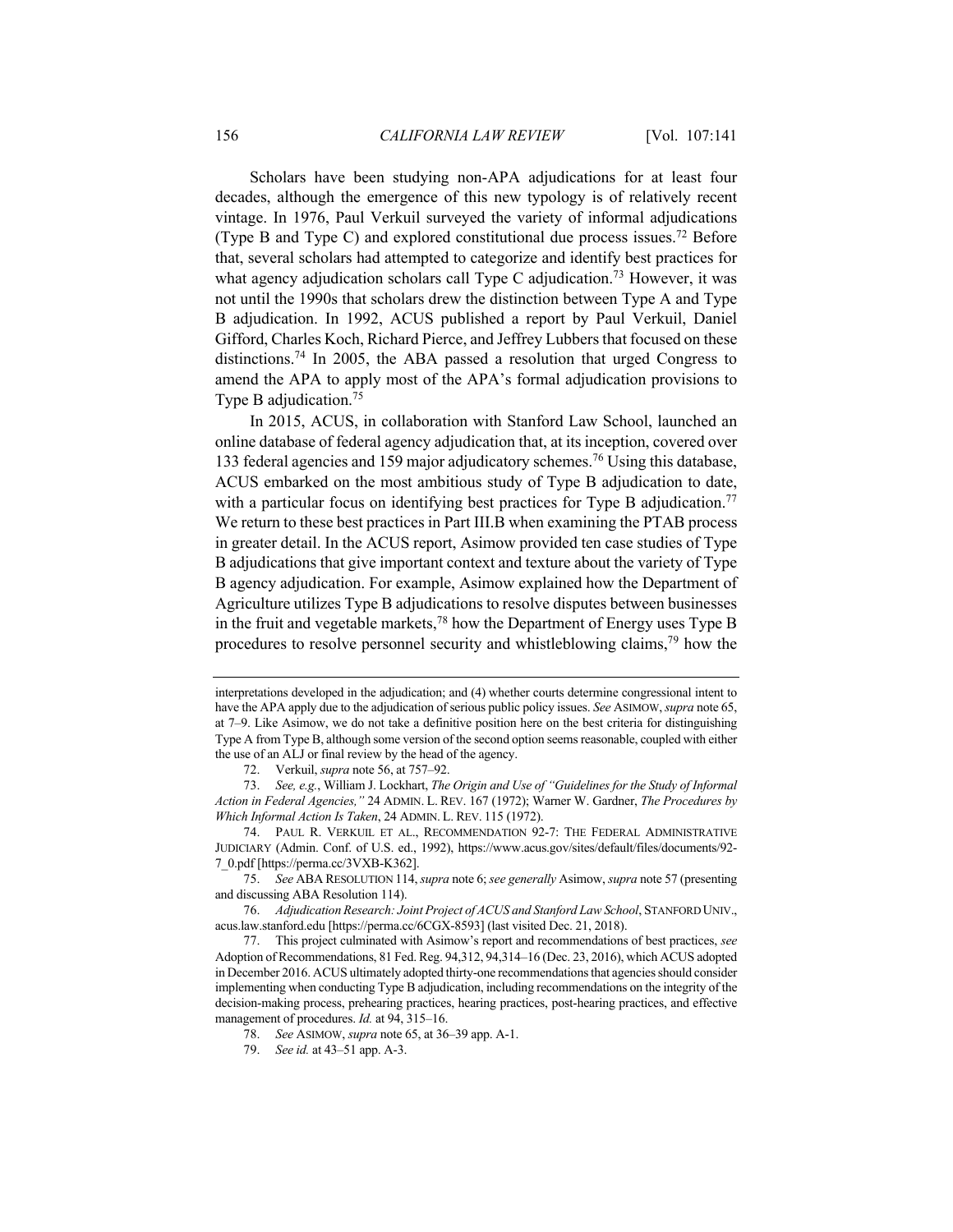Equal Employment Opportunity Commission engages in Type B adjudication to resolve employment discrimination disputes brought by employees at certain federal agencies,<sup>80</sup> and how the Environmental Protection Agency conducts Type B adjudications to address cases involving minor civil penalties or permitting requests.81

Similar to Type A adjudication discussed in Part I.A, a common feature of Type B adjudication is that the agency head has final decision-making authority. Although the APA does not require it for Type B adjudication (as it does for Type A adjudication), in the vast majority of Type B adjudication models, the agency head has some degree of decision-making authority. The 2017 ACUS survey found only thirteen types of non-ALJ trial-like hearings where there is no administrative appeal: "The matters in which the non-ALJ could issue a final decision without the possibility of any appellate review were limited to CFTC wage-garnishment proceedings, labor arbitrations within the Alcohol and Tobacco Tax and Trade Bureau of Treasury, public/private partnerships with NASA, and certain license-transfer agreements before the NRC."82 Out of Asimow's ten in-depth case studies, only the Civilian Board of Contract Appeals and the Board of Veterans Appeals, plus the PTAB, lacked higher-level agency reconsideration.83 In Part III.C and Part IV, we explore in much greater detail the importance of agency-head review in Type B adjudication, including the numerous benefits associated with agency-head final decision-making authority.

#### II.

# THE PTAB REVOLUTION

In 2011, Congress created yet another new form of federal agency adjudication: certain proceedings before the PTAB at the Patent Office.<sup>84</sup> The Leahy-Smith America Invents Act (AIA), which represents the most significant overhaul to the patent system in nearly sixty years, created three novel procedures for private parties to challenge issued patents before the newlyformed PTAB. 85

The AIA was enacted, in part, to respond to the growing criticism that the Patent Office issues too many invalid patents, which harms consumer welfare.<sup>86</sup> While Article III courts can invalidate erroneous patents, the cost of patent litigation has skyrocketed over the past decade, hampering the ability of patent

<sup>80.</sup> *See id.* at 52–56 app. A-4.

<sup>81.</sup> *See id.* at 56–62 app. A-5.

<sup>82.</sup> BARNETT ET AL., *supra* note 13, at 35.

<sup>83.</sup> ASIMOW, *supra* note 65, at 33.

<sup>84.</sup> Leahy-Smith America Invents Act, Pub. L. No. 112–29, 125 Stat. 284 (2011).

<sup>85.</sup> *See id.* § 6 (codified at 35 U.S.C. §§ 311–319, 321–329) (post-grant review proceedings), § 12 (codified at 35 U.S.C. § 257) (supplemental examination), § 18 (codified at 35 U.S.C. § 321) (transitional program for covered business method patents).

<sup>86.</sup> Michael D. Frakes & Melissa F. Wasserman, *Does the U.S. Patent Office Grant Too Many Bad Patents?: Evidence from a Quasi-Experiment*, 67 STAN. L. REV. 613, 621 (2015).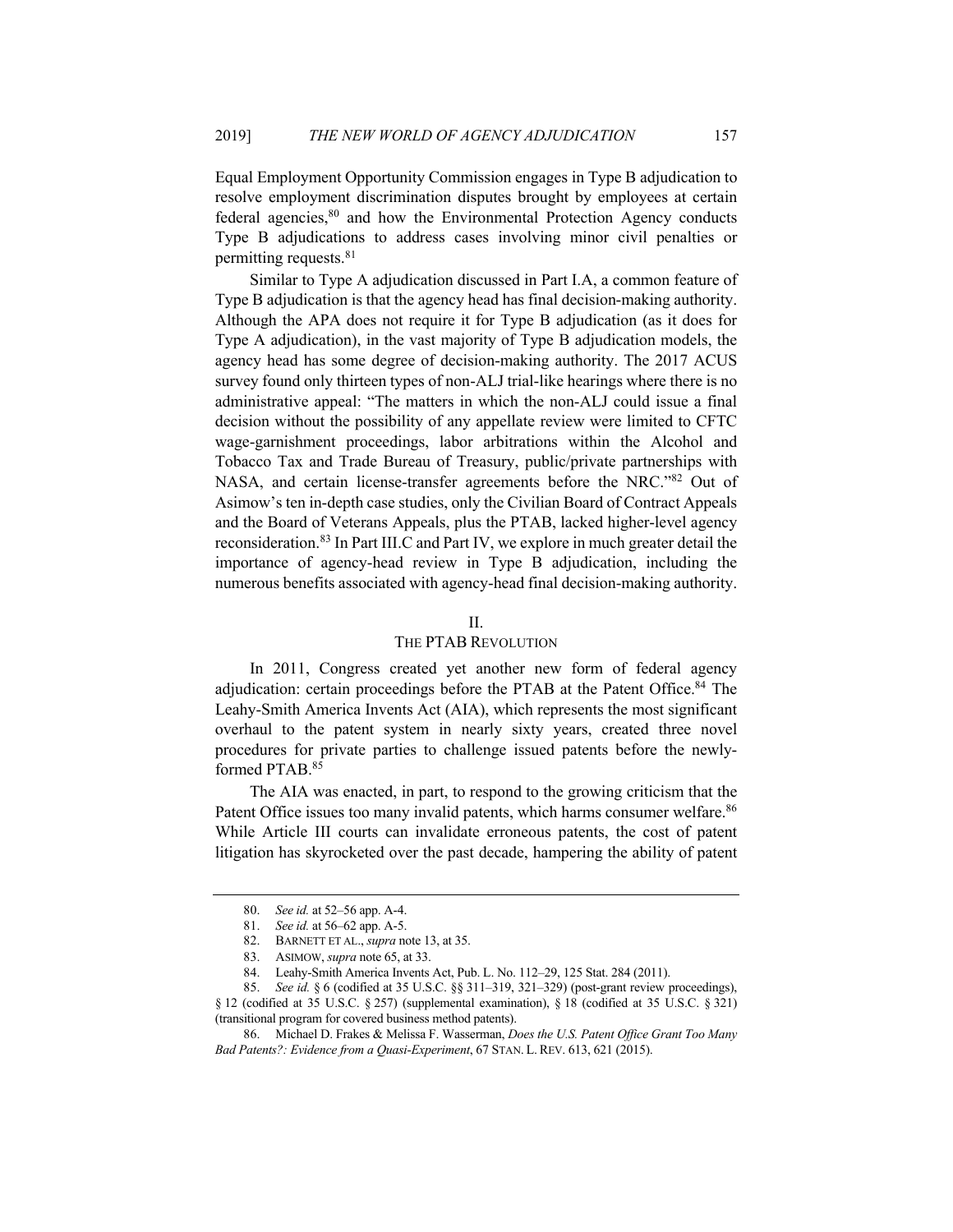holders with meritorious claims to challenge wrongly-issued patents in federal court.87 These new PTAB adjudicatory proceedings were designed to create a cheaper, faster alternative to district court patent litigation.<sup>88</sup> Each proceeding provides third parties with a procedurally robust, streamlined way to contest the legitimacy of issued patents directly through the Patent Office.

A third party must file a petition with the Patent Office and pay a substantial fee, often in excess of \$15,000 if the proceeding is instituted.<sup>89</sup> Although agency leadership decides whether to institute the proceeding based on the strength of the petition, the agency itself is not a party.<sup>90</sup> Unlike prior Patent Office adjudicatory systems, these new proceedings involve two private parties (the challenger and the patent owner) disputing the validity of a granted patent.<sup>91</sup>

More specifically, the AIA provides that the PTAB oversees three new, fast-track proceedings for the agency to reconsider its patent grants: Inter Partes Review (IPR), <sup>92</sup> Post-Grant Review (PGR), <sup>93</sup> and the transitional program for Covered Business Method Review (CBMR).<sup>94</sup> Each proceeding has different eligibility criteria detailing who may file, when a petition may be filed, and the grounds on which a patent can be challenged.95 IPR and CBMR become available only after nine months of a patent grant, whereas PGR procedure is only for the nine months following a patent grant.<sup>96</sup> As in federal court, a petitioner may argue any ground for invalidity in a PGR or CBMR proceeding,  $97$ but in an IPR proceeding the Patent Office will only consider novelty or

<sup>87.</sup> *Compare* AM. INTELLECTUAL PROP. LAW ASS'N, 2001 REPORT OF THE ECONOMY SURVEY (noting that for controversies ranging from ten to twenty-five million dollars the average costs through trial amount to \$797,000), *with* AM. INTELLECTUAL PROP. LAW ASS'N, 2015 REPORT OF THE ECONOMY SURVEY (noting that the average costs through trial were \$3.5 million for this same range).

<sup>88.</sup> The House Report on the AIA states that the Act intended to "convert[] *inter partes* reexamination from an examinational to an adjudicative proceeding" while establishing a new agency procedure known as post-grant review that "would take place in a court-like proceeding," H.R.REP. No. 112–98, pt. 1, at 46, 68 (2011).

<sup>89.</sup> *See* 37 C.F.R. §§ 42.15(a)(1), (b)(2) (2018).

<sup>90.</sup> 35 U.S.C. § 314(a) (2012) (providing that the standard for instituting an inter partes review proceeding is a "reasonable likelihood that the petitioner would prevail with respect to at least [one] of the claims challenged in the petition"); 35 U.S.C. § 324 (2012) (providing that the standard for instituting a post-grant review proceeding is "[demonstrating] that it is more likely than not that at least [one] of the claims challenged in the petition is unpatentable").

<sup>91.</sup> Prior to the AIA, the Patent Office had limited procedures for reviewing granted patents known as ex parte and inter partes reexamination. Ex parte reexamination bars the participation of a third party once the Patent Office has determined whether a reexamination should commence. 37 C.F.R § 1.550(g) (2018). Inter partes reexamination, which the AIA abolished, allowed for third-party participation but in a limited manner: the third party has the right to file written comments addressing "issues raised by the Office action or the patent owner's response." *Id.* § 1.947.

<sup>92.</sup> 35 U.S.C. § 257 (2012).

<sup>93.</sup> *Id.* §§ 311–319, 321–329.

<sup>94.</sup> *Id.* § 321.

<sup>95.</sup> *See supra* note 90 and accompanying text.

<sup>96.</sup> 35 U.S.C. §§ 311(c)(1); 321(c) (2012).

<sup>97.</sup> *Id.* § 321(b).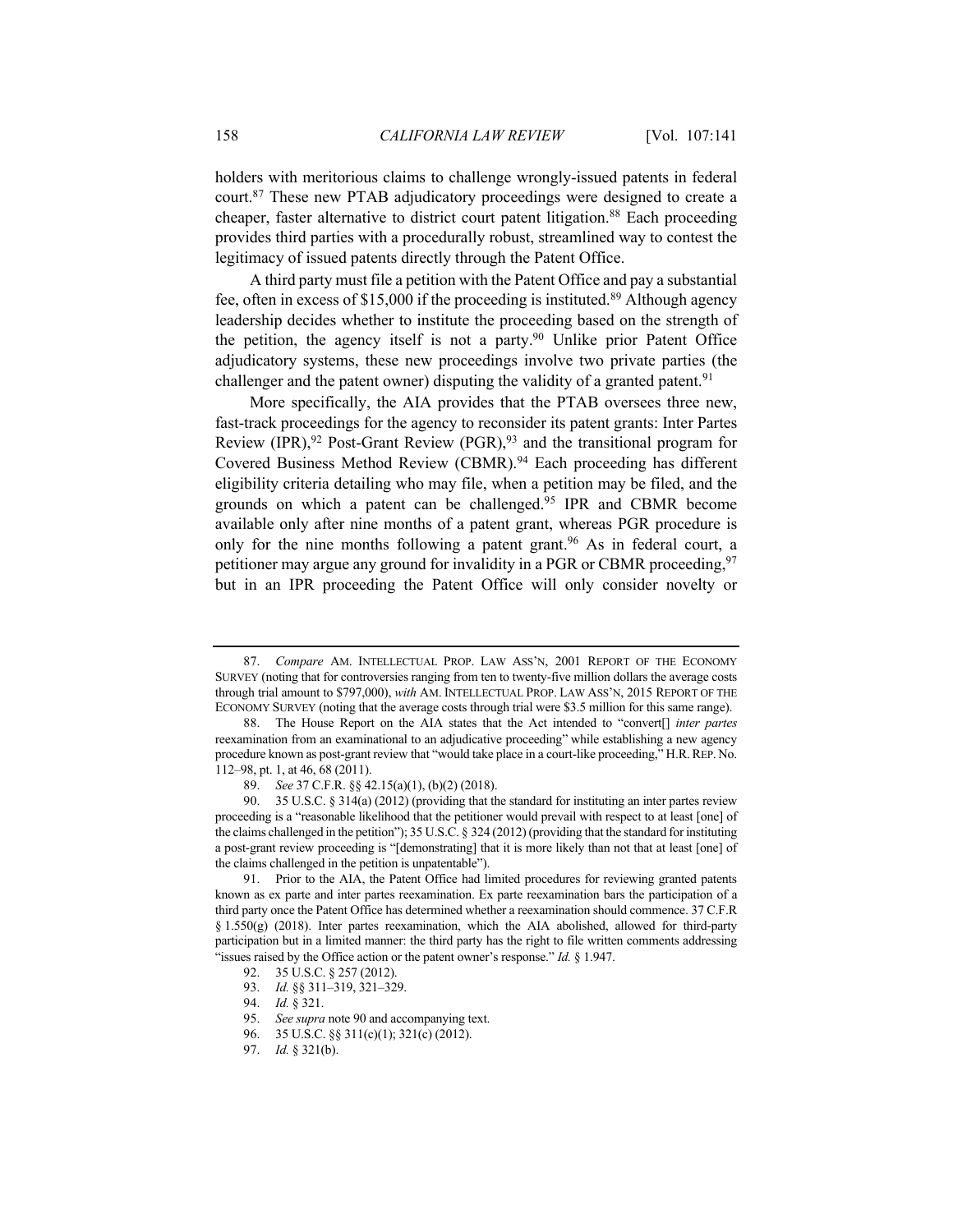obviousness arguments based on patents or printed publications.98 While anyone can challenge the validity of a patent in IPR or PGR, only a party that has been charged with infringement of an eligible business method patent can initiate a CBMR challenge. $99$ 

Despite these differences, all three proceedings share a host of common features that make them viable alternatives to litigation in federal courts and distinguish them from the Patent Office's prior adjudicatory system.<sup>100</sup> Perhaps most saliently, the AIA requires PTAB adjudication to take place in an adversarial, court-like hearing, in which parties are entitled to oral argument and discovery.<sup>101</sup> The AIA also calls for the Patent Office to promulgate regulations regarding other trial-type features, such as prescribing sanctions for attorney misconduct<sup>102</sup> and providing protective orders governing the exchange of confidential information.<sup>103</sup> The regulations governing these new proceedings require that the Federal Rules of Evidence apply.<sup>104</sup> A panel of at least three APJs with scientific expertise conducts the initial review of the patent and makes the trial-level determination.105

Although these new proceedings differ in dramatic ways from the Patent Office's prior adjudicatory powers, they do share at least one feature with PTAB's predecessor: there is no Director-level reconsideration of the Board's

105. 35 U.S.C. § 6(a)–(b)(1) (2012). While having APJs, rather than patent examiners, preside over the proceedings increases the court-like nature of these novel adjudications, APJs are not afforded the same level of insulation from agency control and hence have arguably less independence in decisionmaking than ALJs. An outside agency, such as the OPM, is involved in the selection process of ALJs. The Patent Office, by contrast, interviews and makes recommendations about potential hires to the Director of the Patent Office and then to the Secretary of Commerce, who ultimately approves the candidate. U.S. PATENT & TRADEMARK OFFICE, PTAB BROCHURE, https://www.uspto.gov/sites/default/files/documents/ptab\_brochure\_v2\_4\_10\_14.pdf [https://perma.cc/AJF7-VDGX] (last visited Dec. 21, 2018). To the Patent Office's credit, the agency appears to utilize a competitive process to hire APJs, requiring them to have both legal and technical degrees, active bar membership in good standing, and preferably ten to fifteen years of patent litigation or prosecution experience. Jennifer R. Bush, *Administrative Patent Judges: Not Your Typical Federal Judge*, DAILY J. (July 10, 2014). Once appointed, however, APJs also have less independence than ALJs from their agency-employers. Unlike ALJs, whose salaries are set by an outside agency, the Director of the Patent Office has the power to "fix the rate of basic pay for the administrative patent judges." 35 U.S.C. § 3(b)(6) (2012). APJs are also subject to performance appraisals within the Patent Office and can receive bonuses, *see* U.S. PATENT & TRADEMARK OFFICE, PTAB BROCHURE, https://www.uspto.gov/sites/default/files/documents/ptab\_brochure\_v2\_4\_10\_14.pdf [https://perma.cc/AJF7-VDGX] (last visited Dec. 21, 2018), both of which OPM regulations forbid with

respect to ALJs. 5 C.F.R. § 930.206 (2018) (OPM Regulation). Finally, APJs are more easily removed from office than ALJs. *But see* Michael Abramowicz & John F. Duffy, *Ending the Patenting Monopoly*, 157 PA. L. REV. 1541, 1553 (2009) (noting the difficulties associated with firing Patent Office employees).

<sup>98.</sup> *Id.*

<sup>99.</sup> *Id.* § 314(a).

<sup>100.</sup> Wasserman, *supra* note 20.

<sup>101.</sup> *See infra* note 104.

<sup>102.</sup> 35 U.S.C. §§ 316(a)(6), 326(a)(6) (2012).

<sup>103.</sup> *Id.* §§ 316(a)(7), 326(a)(7).

<sup>104.</sup> 37 C.F.R. § 42.62 (2018). *See infra* note 133 and accompanying text.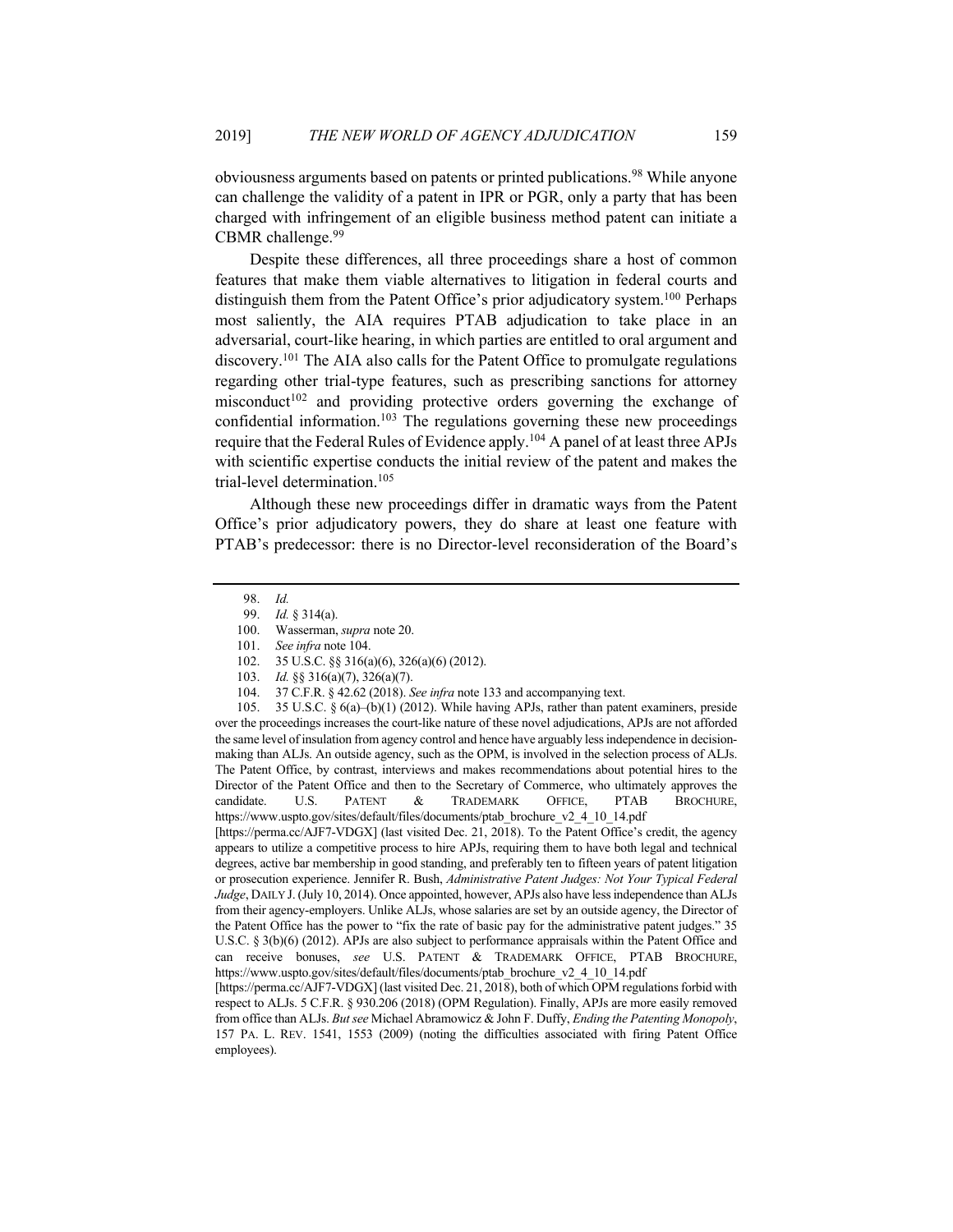decisions within the agency.106 Parties can request a rehearing by the Board, but the Director of the Patent Office does not have direct review authority over PTAB determinations.<sup>107</sup> Instead, the aggrieved party can immediately appeal the PTAB decision to the Federal Circuit, which has near-exclusive jurisdiction over patent appeals.<sup>108</sup> Although the Director does not have final decisionmaking authority, she can influence PTAB outcomes—as she could with PTAB's predecessor.<sup>109</sup> In particular, the Director has the authority to designate panel members that she hopes share her views in an effort to influence PTAB determinations—a power that would appear to violate the APA if the APJs were, in fact, ALJs, who are afforded more protections.<sup>110</sup>

PTAB adjudication, in particular IPR, has proven immensely popular. Since late 2012, the Patent Office has received nearly 8,500 post-grant petitions—over three times the anticipated quantity.111 The agency has hired a record-breaking number of APJs to staff these proceedings, tripling the size of its adjudicatory workforce to nearly 300 APJs.112 It is undeniable that the PTAB volume of work pales in comparison to that of the Patent Office's prior internal adjudicatory board.113 For the first time since its inception, the Federal Circuit

107. 35 U.S.C. § 6(c) (2012). Part IV.C.4 *infra* addresses the September 2018 revisions to the PTAB's standard operating procedures to provide for a new rehearing process by a "precedential opinion panel."

110. 5 U.S.C. § 3105 (2012) ("Administrative law judges shall be assigned to cases in rotation so far as practicable . . . ."); *see supra* note 105 and accompanying text.

111. U.S. PATENT & TRADEMARK OFFICE, PERFORMANCE AND ACCOUNTABILITY REPORT, FISCAL YEAR 2013, at 23 (noting that the "tremendous inflow of new proceedings is higher than initially estimated"); U.S. PATENT & TRADEMARK OFFICE, PERFORMANCE AND ACCOUNTABILITY REPORT, FISCAL YEAR 2014, at 3 (noting that PTAB "received nearly 1,500 petitions for AIA trials in FY 2014, which was three times the expected number); U.S. PATENT & TRADEMARK OFFICE, PERFORMANCE AND ACCOUNTABILITY REPORT, FISCAL YEAR 2015, at 70; U.S. PATENT & TRADEMARK OFFICE, PERFORMANCE AND ACCOUNTABILITY REPORT, FISCAL YEAR 2016, at 71.

112. *See, e.g.*, BARNETT ET AL., *supra* note 13, at 22 (reporting 275 APJs in 2017); Gene Quinn, *Chief Judge Rader Swears in New Administrative Patent Judges*, IP WATCHDOG (Jan. 25, 2012), http://www.ipwatchdog.com/2012/01/25/chief-judge-rader-swears-in-new-administrative-patentjudges/id=21969 [https://perma.cc/DT4T-FH3E] (noting there were approximately 100 APJs in 2011).

113. The Patent Office's prior adjudicative board was named the Board of Patent Appeals and Trials. Michael Wagner, *An Introduction to Administrative Patent Judges at the Patent Trial and Appeal Board*, 62 FED. LAW. 36 (May 2015).

<sup>106.</sup> PTAB's predecessor was the Board of Patent Appeals and Interferences (BPAI). America Invents Act of 2011, Pub. L. No. 112–29, 125 Stat. 284 (2011), § 7(a) (restructured the Board of Patent Appeals and Interferences as the Patent Trial and Appeal Board). Similar to PTAB, BPAI adjudicated in panels comprising at least three APJs. 35 U.S.C. § 6(a) (2000) ("The Director, the Deputy Director, the Commissioner for Patents, the Commissioner for Trademarks, and the administrative patent judges shall constitute the Board [of Patent Appeals and Interferences]"); *id.* § 6(b) (2000) ("Each appeal and interference shall be heard by at least three members of the Board of Appeals and Interferences, who shall be designated by the Commissioner."). However, BPAI proceedings were best characterized as Type C rather than Type B adjudication. They lacked the signature characteristics of formal or quasiformal adjudication, as they were examinational rather than adjudicative in nature. For instance, BPAI proceedings did not provide for evidentiary hearings or discovery. S*ee* Wasserman, *supra* 20, at 1974– 78 (discussing the relative lack of formality associated with BPAI determinations).

<sup>108.</sup> *Id.* § 141(c).

<sup>109.</sup> *See infra* Part IV.B.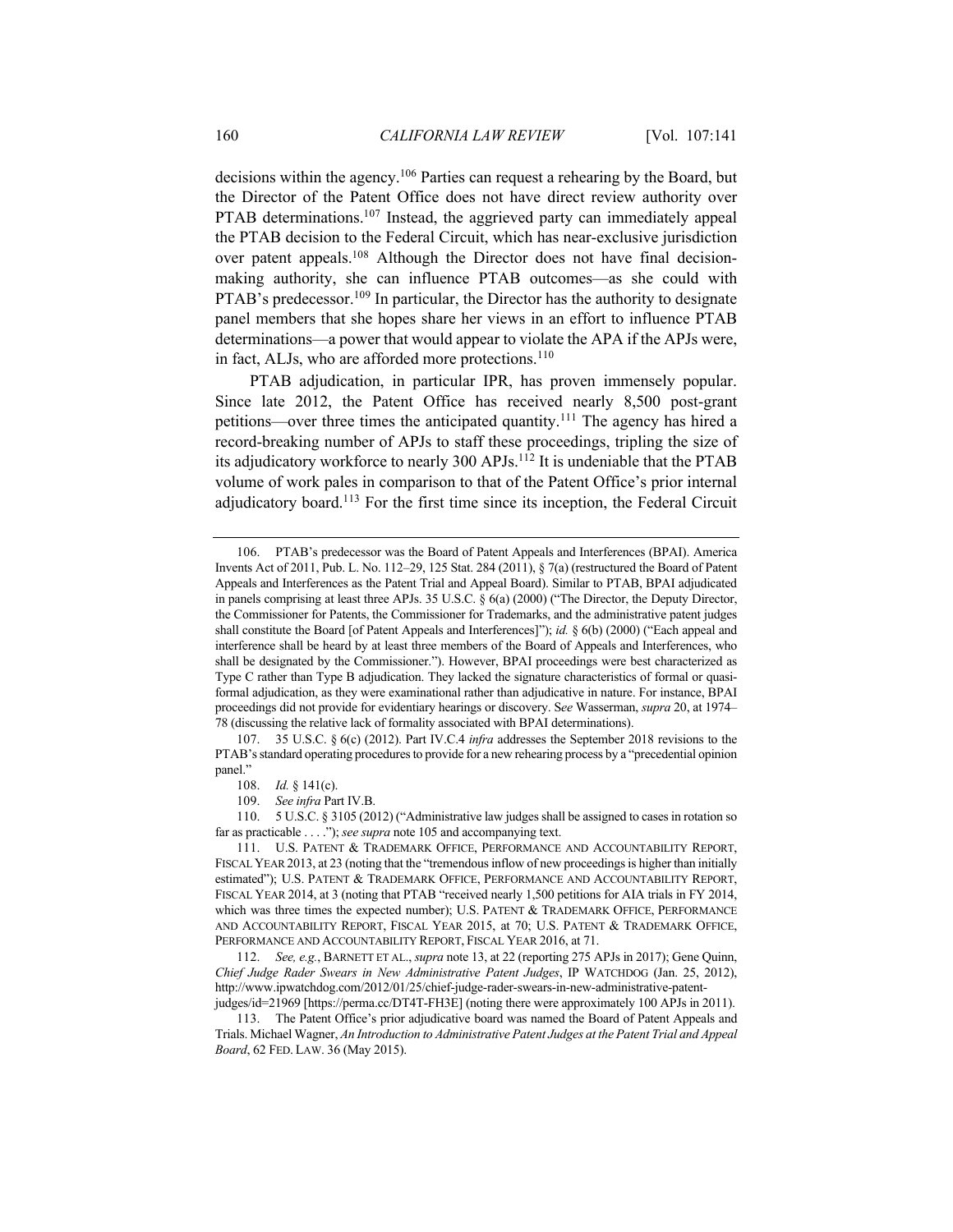has docketed more patent appeals arising from the Patent Office through PTAB proceedings than from the district courts.<sup>114</sup>

There is little doubt that these new adjudicatory proceedings have fundamentally changed the relationship between Article III patent litigation and the administrative state. The growing popularity of the PTAB proceedings has, for a substantial number of patents, shifted the venue of deciding a patent's validity from the district courts to the Patent Office.<sup>115</sup> The scale of this shift is reflected in the creation of a new bar association dedicated to lawyers and stakeholders who appear before the PTAB<sup>116</sup> and the explosion of conferences both academic and practitioner-focused—devoted to these new PTAB proceedings.117

However, the PTAB revolution has fostered substantial controversy.<sup>118</sup> The federal judiciary is considering a number of legal challenges alleging PTAB violations of administrative law, regulatory practice, or the Constitution.<sup>119</sup> The Supreme Court recently held that PTAB adjudication does not unconstitutionally revoke the private property rights of patent owners.120 While scholars have questioned PTAB's legitimacy, there has been no sustained analysis of the Patent Office's new adjudicatory powers in comparison to other agency adjudications. This comparison, as noted in the Introduction, provides numerous insights.

<sup>114.</sup> Rantanen, *supra* note 15.

<sup>115.</sup> Saurabh Vishnubhakat et al., *Strategic Decision Making in Dual PTAB and District Court Proceedings*, 31 BERKELEY TECH. L.J. 45, 49–50 (2016).

<sup>116.</sup> PTAB BAR ASS'N, http://www.ptabbar.org [https://perma.cc/6TB9-KRMK] (last visited Dec. 21, 2018). The PTAB Bar Association has approximately 900 members. E-mail from Kristen Leikwold, Assoc. Member Servs., PTAB Bar Ass'n, to Melissa F. Wasserman, Professor of Law, Univ. of Tex. Sch. of Law (Feb. 14, 2018, 11:09 AM CST) (on file with author).

<sup>117.</sup> *See, e.g.*, *PTAB Bar Ass'n Annual Conference*, PTAB BAR ASS'N (Mar. 2018); *Eighth Annual Patent Administrative Law Conference*, AM. UNIV. WASH. COLL. OF LAW (Mar. 2018), https://www.wcl.american.edu/news-events/events/detail/6136 [https://perma.cc/S3LB-4X5X]; *Perspectives on the PTAB: The New Role of the Administrative State in the Innovation Economy*, ANTONIN SCALIA LAW SCH. OF GEORGE MASON UNIV. (Nov. 2017), https://cpip.gmu.edu/conferences/perspectives-on-the-ptab-conference [https://perma.cc/N5Z9- ZNZT]; *The Power of the PTAB: The New Authority in Patent Law*, CHI.-KENT COLL. OF LAW, (October 2017), https://www.kentlaw.iit.edu/academics/conferences-and-lecture-series/ptab-2017 [https://perma.cc/P4FY-XE5C]; *Is Administrative Review of Granted Patents Constitutional?*, CTR. FOR INNOVATION POLICY AT DUKE LAW SCH. (Sept. 22, 2017) https://law.duke.edu/innovationpolicy/oilstates-and-the-pto [https://perma.cc/YHT4-RNYE].

<sup>118.</sup> *See, e.g.*, Greg Dolin, *Dubious Patent Reform*, 56 B.C. L. REV. 881, 903–07 (2015).

<sup>119.</sup> *See, e.g.*, Cuozzo Speed Tech. v. Lee, 136 S. Ct. 2131, 2142 (2016) (holding that the Patent Office had the legal authority to adopt the broadest reasonable interpretation standard for claim construction for PTAB proceedings); Wi-Fi One, LLC v. Broadcom Corp., 878 F.3d 1364, 1367 (Fed. Cir. 2018) (en banc) (holding that the time-bar determinations under § 315(b) are appealable); Aqua Prod., Inc. v. Matal, 872 F.3d 1290 (Fed. Cir. 2017) (en banc) (holding in a fractured decision that the PTAB can no longer place the burden of establishing the patentability of amended claims on the patent owner in IPR proceedings).

<sup>120.</sup> Oil States Energy Servs., LLC v. Greene's Energy Grp., LLC, 138 S. Ct. 1365, 1370 (2018).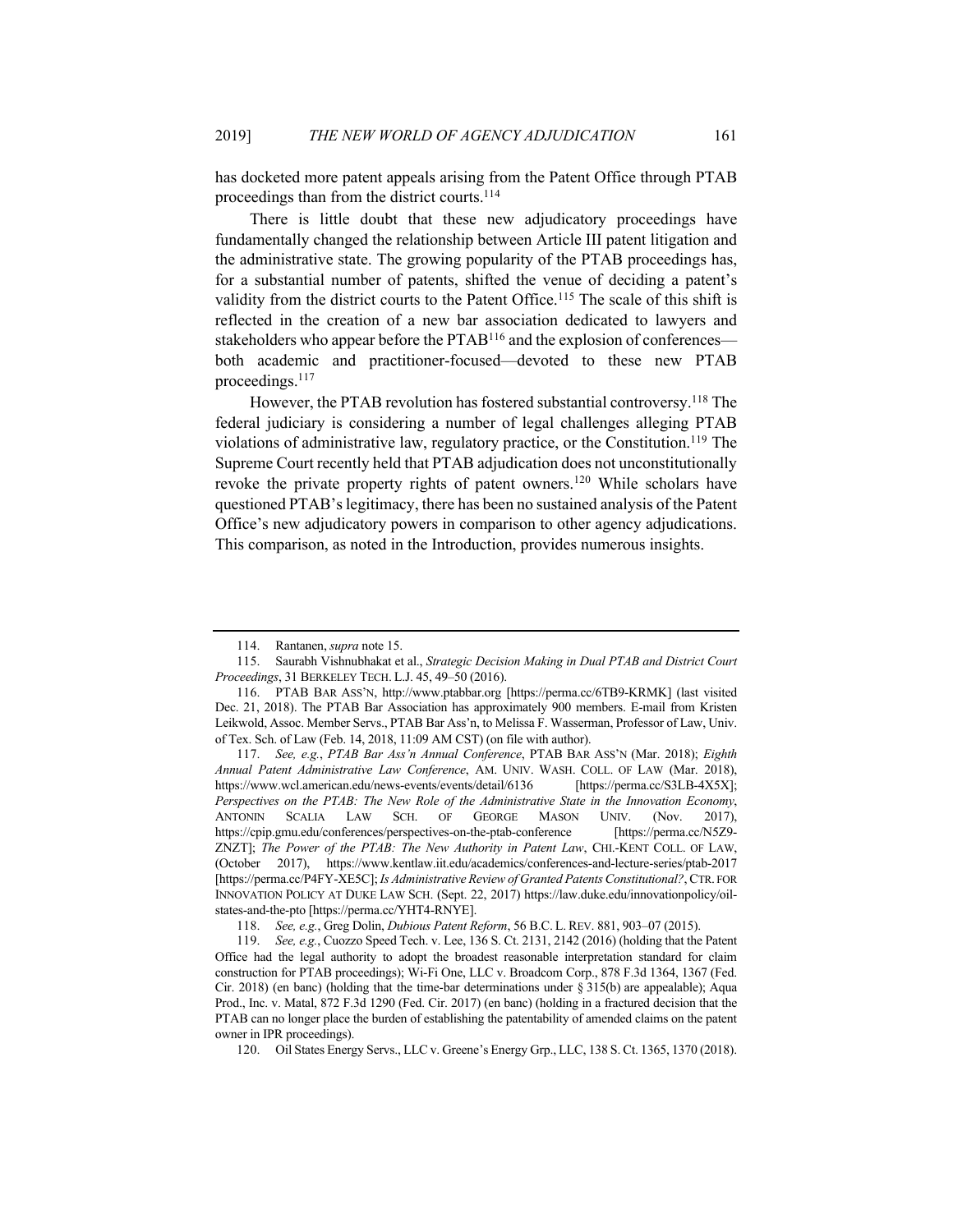#### III.

# SITUATING PTAB ADJUDICATION WITHIN THE NEW WORLD OF AGENCY **ADJUDICATION**

Part III situates the relatively new PTAB adjudication process within the new world of agency adjudication detailed in Part I.B. Part III.A explains how PTAB adjudication, while technically not APA-governed formal adjudication, nevertheless possesses most of the characteristics of such Type A adjudication. Part III.B compares PTAB adjudication to other types of Type B adjudications and demonstrates that PTAB adjudication embraces the vast majority of best practices that have been identified for any adjudication that requires an evidentiary hearing. Part III.C looks beyond the new world of agency adjudication to explore the ways in which PTAB adjudication differs from other types of Type B adjudications.

## *A. PTAB Adjudication, the APA, and the Lost World*

Based on the statutory framework for the PTAB adjudication, PTAB is not technically a Type A, APA-governed formal adjudication, despite the Federal Circuit suggesting otherwise.121 As a result, the Federal Circuit's requirement that PTAB proceedings satisfy the APA formal adjudication procedures is legally misguided. To be sure, Congress in the AIA commanded the Patent Office Director to promulgate regulations that set forth a number of procedures, including "providing either party with the right to an oral hearing as part of the proceeding."122 So a hearing is required, but Congress stopped short of using the magic language "on the record" with "an agency hearing,"<sup>123</sup> which is the surefire way to signal that the APA's formal adjudication provisions apply.<sup>124</sup>

The clearest evidence against Type A classification, however, is that the AIA does not command that the agency's evidentiary hearing be presided over by the agency, "one or more members of the body which comprises the agency," or "one or more administrative law judges appointed under" the APA.125 To the contrary, the AIA instructs that these hearings be presided over by a threemember panel of "APJs"—"persons of competent legal knowledge and scientific ability who are appointed by the Secretary [of Commerce], in consultation with the [Patent Office] Director."126 A second core difference, as explored in greater

<sup>121.</sup> *See supra* note 21 and accompanying text; *infra* note 137 and accompanying text (discussing Synopsys, Inc. v. Mentor Graphics Corp., 814 F.3d 1309 (Fed. Cir. 2016)).

<sup>122.</sup> *See* 35 U.S.C. § 316(a)(10) (2012) (for inter partes review); *id.* § 326(a)(10) (for post-grant review).

<sup>123.</sup> 5 U.S.C. § 554(a) (2012).

<sup>124.</sup> *See supra* note 71 and accompanying text.

<sup>125.</sup> 5 U.S.C. § 556(b) (2012).

<sup>126. 35</sup> U.S.C.  $\S 6(a)$ , (c) (2012). Moreover, when an agency's enabling act utilizes the words "hearing" and "on the record," the agency must utilize formal adjudication to effectuate the proceedings in question. 5 U.S.C. § 554(a) (stating that "in every case of adjudication required by statute to be determined on the record after opportunity for an agency hearing" formal procedures outlined in § 554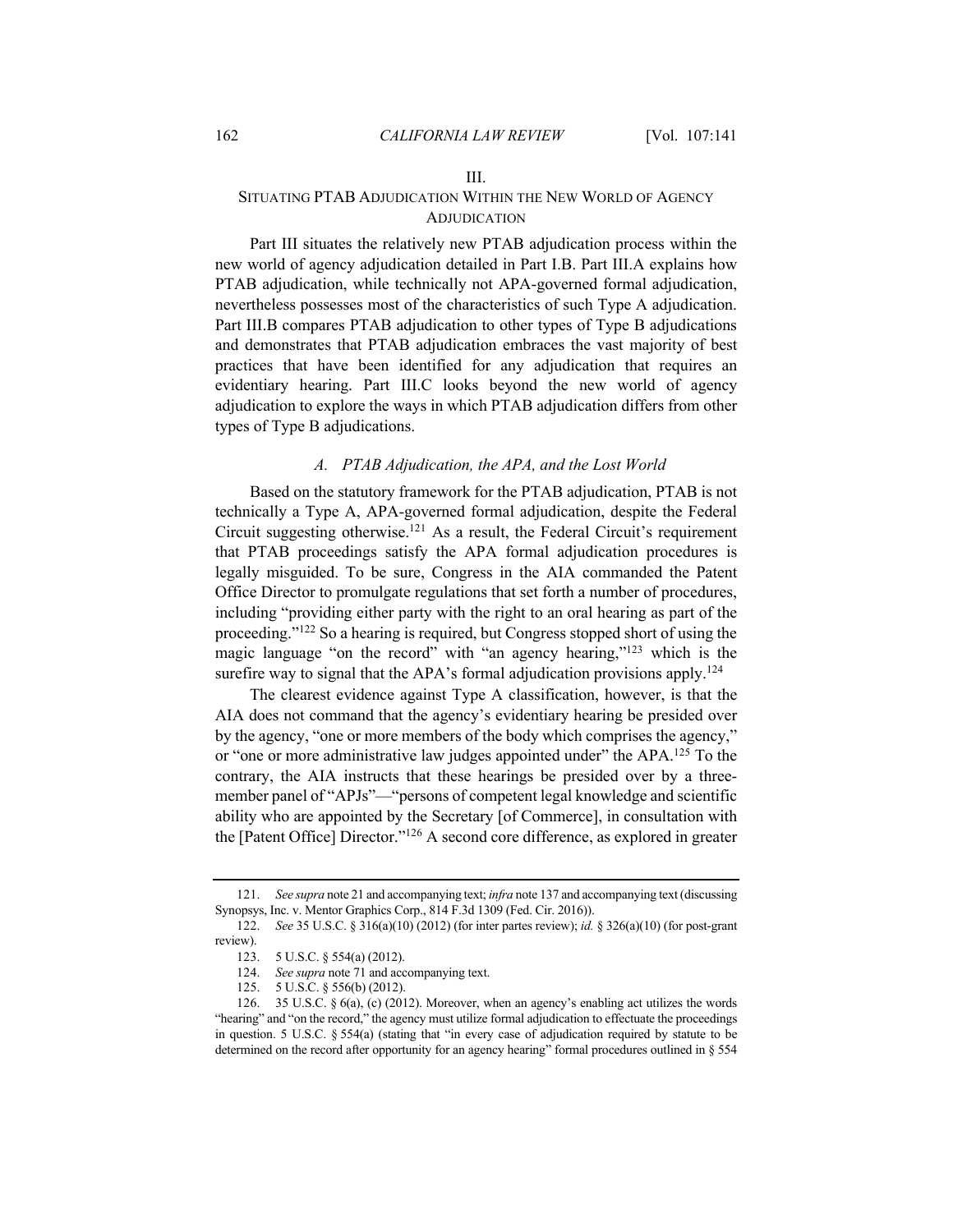detail in Part III.C and Part IV, is that there is no direct appeal of a PTAB decision to the agency head.

Despite these differences, PTAB proceedings have many of the hallmarks of APA-governed formal adjudication.<sup>127</sup> The Patent Office promulgated extensive regulations governing the conduct before the proceedings that include nearly all trial-type protections afforded formal adjudication outlined in the APA requirements. Table 2 compares the PTAB regulations with the APA's key "formal" adjudication requirements discussed in Part I.A and depicted in Table 1.

In particular, the implementing regulations require that the parties receive notice from the agency of the trial<sup>128</sup> and that parties serve certain notices on the agency and the parties.<sup>129</sup> Indeed, the regulations explain that "[a] trial begins with a written decision notifying the petitioner and patent owner of the institution of the trial."130 Like the APA's formal adjudication provisions, the regulations prohibit ex parte communications<sup>131</sup> and allow parties to be represented by counsel.132 The party seeking relief bears the burden of proof, and each party is entitled to present oral and documentary evidence through deposition and exhibits.133 Parties are entitled to cross-examine witnesses, but must do so via deposition and not at the hearing itself.<sup>134</sup>

and §§ 556–57 are triggered); *see also* Melissa M. Berry, *Beyond* Chevron*'s Domain: Agency Interpretations of Statutory Procedural Provisions*, 30 SEATTLE U. L. REV. 541, 551–52 (2006) ("[N]o one would dispute that formal procedures should be required if the enabling statute includes 'on the record' language . . . ."). Like many other statutes, the AIA utilizes the term "hearing" without the phrase "on the record." *See* 35 U.S.C. § 326(a)(10) (2012) (providing, in post-grant review, "either party with the right to an oral hearing as part of the proceeding"); *accord id.* § 316 (a)(10) (providing the same in inter partes review). While there is a split among the circuits as to whether the use of the word "hearing" alone is sufficient to trigger formal adjudication, the Patent Office has proceeded as if formal adjudication is required. *See* Wasserman, *supra* note 20, at 1978–89.

<sup>127.</sup> One of us has argued that the PTAB proceedings are formal enough to warrant strong deference for its legal interpretations of ambiguous terms in the Patent Act. Wasserman, *supra* note 20. 128. 37 C.F.R. § 42.4 (2018).

<sup>129.</sup> *Id.* § 42.8. The PTAB also has discretion to require parties to file a notice of the request for relief. *Id.* § 42.21.

<sup>130.</sup> *Id.* § 42.2.

<sup>131.</sup> *Id.* § 42.5(d).

<sup>132.</sup> *Id.* § 1.31.

<sup>133.</sup> *See id.* § 42.53 (deposition testimony), § 42.63 (all evidence as marked exhibits), § 42.65 (expert testimony), § 42.70 (oral argument and demonstrative exhibits).

<sup>134.</sup> *Id.* § 42.53.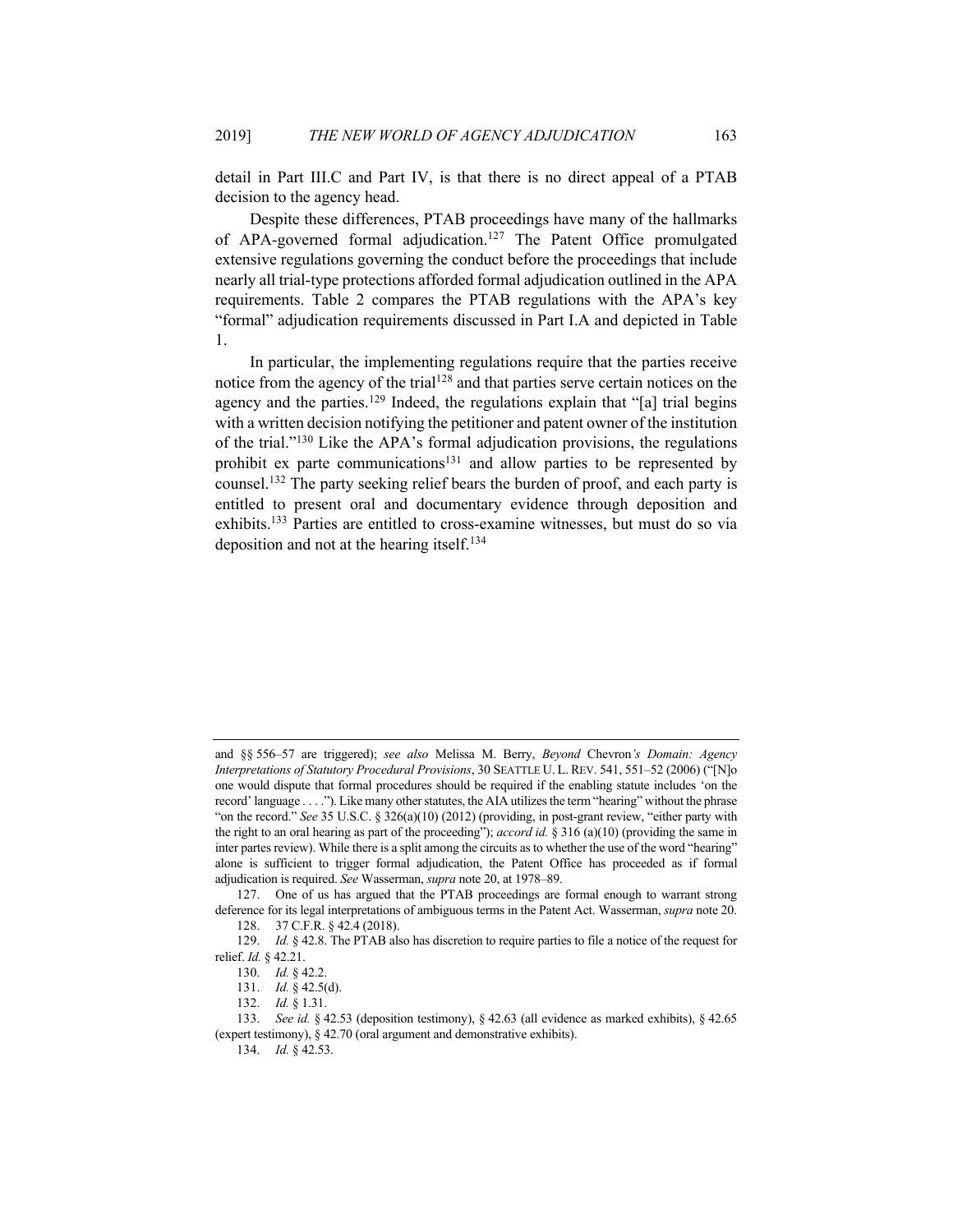|                  | <b>APA Statutory Requirement</b>                                                          | <b>Related PTAB Requirement</b>                                                                                                                                                                          |
|------------------|-------------------------------------------------------------------------------------------|----------------------------------------------------------------------------------------------------------------------------------------------------------------------------------------------------------|
| 1.               | Notice of Legal Authority and<br>Matters of Fact and Law Asserted                         | Yes (37 C.F.R. §§ 42.2, 42.4, 42.8, 42.21<br>(2018)                                                                                                                                                      |
| 2.               | Oral Evidentiary Hearing Before the<br>Agency or ALJ Who Must Be<br>Impartial             | Oral evidentiary hearing (35 U.S.C. §§<br>316, 326 (2018)), but before non-ALJ<br>"administrative patent judges" (35 U.S.C.<br>$\S 6(2018)$ ) with no express provisions for<br>challenging impartiality |
| 3.               | Limitations on Adjudicator's Ex<br>Parte Communications with Parties<br>and Within Agency | Yes $(37 \text{ C.F.R. } § 42.5(d) (2018))$                                                                                                                                                              |
| $\overline{4}$ . | Availability of Legal or Other<br>Authorized Representation                               | Yes (37 C.F.R. §§ 1.31, 11.6 (2018))                                                                                                                                                                     |
| 5.               | Burden of Proof on Order's<br>Proponent                                                   | Yes $(37 \text{ C.F.R. } § 42.20(c) (2018))$                                                                                                                                                             |
| 6.               | Party Entitled to Present Oral or<br>Documentary Evidence                                 | Yes (37 C.F.R. §§ 42.53, 42.63, 42.65,<br>42.70 (2018))                                                                                                                                                  |
| 7.               | Party Entitled to Cross-Examine<br>Witnesses if Required for Full<br>Disclosure of Facts  | Yes, via deposition not at hearing (37<br>C.F.R. $§$ 42.53 (2018))                                                                                                                                       |
| 8.               | Decision Limited to Bases Included<br>in Hearing Record                                   | Probably, as "[a]ll evidence must be filed<br>in the form of an exhibit" (37 C.F.R. §<br>42.63(a) (2018)                                                                                                 |
| 9.               | Party Entitled to Transcript of<br>Evidence from Exclusive Record for<br>Decision         | No requirement in current regulations,<br>though parties must submit all evidence as<br>exhibits (37 C.F.R. § 42.63(a) (2018))                                                                           |
| 10.              | Decision Includes Reasons for All<br>Material Findings and Conclusions                    | Apparently no requirement in current<br>regulations (37 C.F.R. §§ 42.71-42.73<br>(2018)                                                                                                                  |
| 11.              | Agency Head Final Decision-<br>Making Authority and De Novo<br>Review of ALJ Decisions    | No, the Patent Office Director lacks final<br>decision-making authority                                                                                                                                  |

# **Table 2. APA-Governed Formal Adjudication v. PTAB Adjudication**

The application of the remaining APA-governed formal adjudication provisions is less clear. The regulations provide no express mechanism, for instance, for disqualifying an APJ for bias—though in practice that occurs.135 The regulations do not expressly require that the PTAB decision be limited to bases included in the hearing record,<sup>136</sup> that the parties be provided with a transcript of the evidence from the exclusive record for decision, or that the

<sup>135.</sup> *Id.*; *see* BARNETT ET AL., *supra* note 13, 49–50 (reporting PTAB adjudication among the agency adjudicative systems that have recusal requirements).

<sup>136.</sup> *But see* 37 C.F.R. § 42.63(a) (2018) (requiring that "[a]ll evidence must be filed in the form of an exhibit" and thus suggesting that the parties can only use evidence they submit to the agency).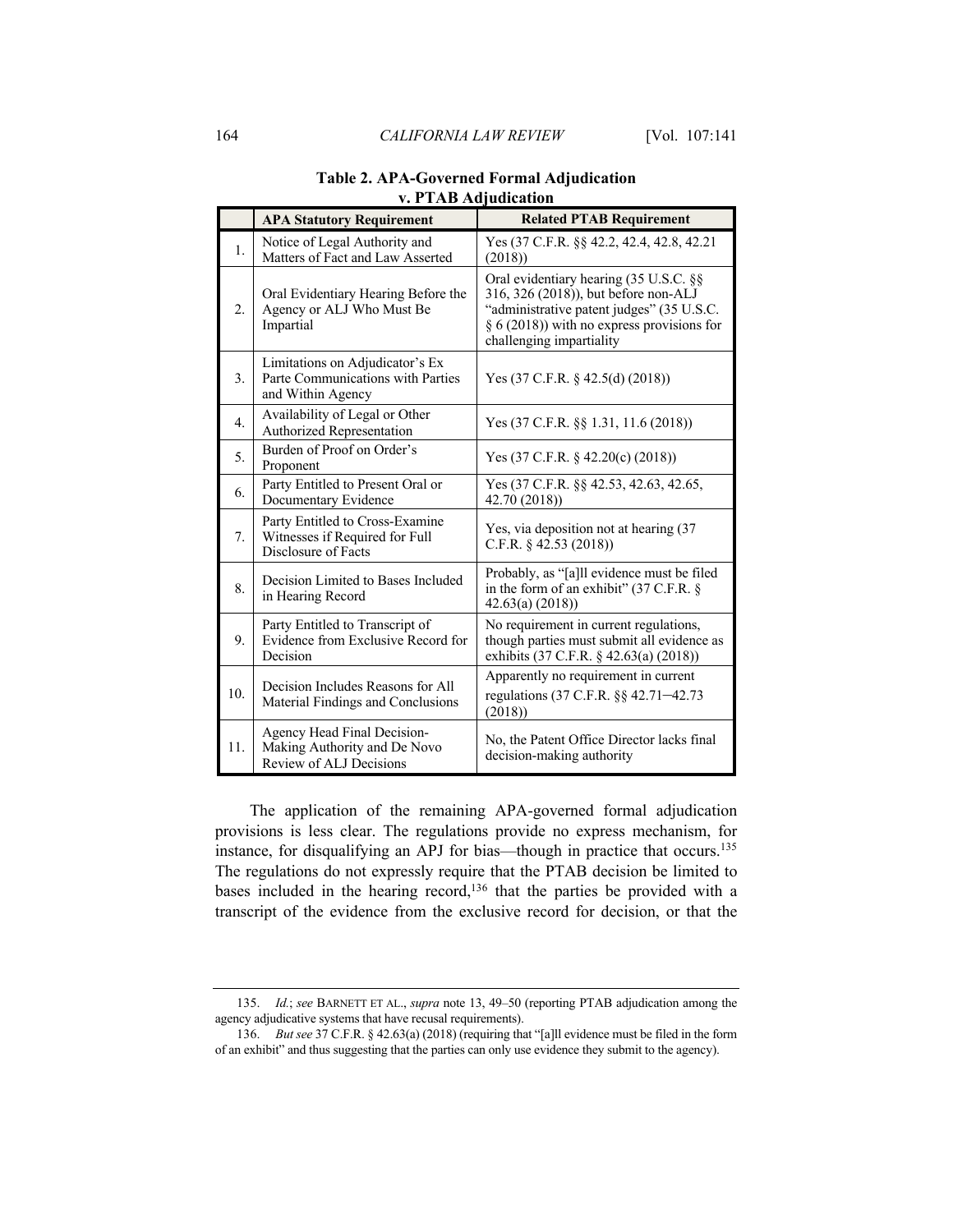PTAB decision provide reasons for all material findings of fact and legal conclusions. The Federal Circuit, however, has required the PTAB to do so.<sup>137</sup>

Beyond the APA's mandated formal adjudication procedures, the implementing regulations also set forth general policies regarding other trialtype procedures, at least some of which are mandated by the AIA, such as imposing sanctions against a party for misconduct,  $138$  compelling testimony and production,<sup>139</sup> and allowing for expert testimony.<sup>140</sup> The regulations also allow the parties to seek rehearing of a PTAB decision.<sup>141</sup>

### *B. PTAB Adjudication Within the New World*

Although PTAB adjudication is not a Type A formal adjudication, it is at least a Type B formal adjudication because an evidentiary hearing is required.<sup>142</sup> That's the easy question. The more difficult and important question is how PTAB adjudication compares to its Type B peers, in terms of procedural protections and other best practices.

This Subsection draws heavily on the extensive ACUS study on Type B adjudication, discussed in Part I.B, which focused on identifying best practices for these proceedings.<sup>143</sup> ACUS ultimately adopted thirty-one recommendations that agencies should consider implementing when conducting Type B adjudication.<sup>144</sup> In his report to ACUS, Asimow evaluated twenty of these best practices from the ten agencies comprising his detailed case studies, based on the "procedural regulations, manuals, or other sources of procedure law."<sup>145</sup> He

<sup>137.</sup> *See, e.g.*, Synopsys, Inc. v. Mentor Graphics Corp., 814 F.3d 1309, 1322 (Fed. Cir. 2016) (requiring the PTAB to meet the requirements of APA-governed formal adjudication including 5 U.S.C.  $\S$  557(c)(3)(A) which requires the adjudicative board to "include a statement of findings and conclusions, and the reasons or basis therefor, on all the material issues of fact, law, or discretion presented on the record").

<sup>138.</sup> 37 C.F.R. § 42.12 (2018); *see* 35 U.S.C. § 316(a)(6) (2012) (commanding the Patent Office Director to promulgate regulations for inter partes review proceedings that "prescribe[] sanctions for abuse of discovery, abuse of process, or any other improper use of the proceeding, such as to harass or to cause unnecessary delay or an unnecessary increase in the cost of the proceeding"); *accord id.* § 326(a)(6) (same for post-grant review proceedings).

<sup>139.</sup> 37 C.F.R. § 42.52 (2018).

<sup>140.</sup> *Id.* § 42.65.

<sup>141.</sup> *Id.* § 42.71(d) ("A party dissatisfied with a decision may file a single request for rehearing. . . .").

<sup>142.</sup> This was Asimow's conclusion as well: "The statute does not specifically provide for evidentiary hearings. In context, however, the statutory provisions calling for 'appeals,' 'reviews,' and 'proceedings,' require evidentiary hearings, although . . . these hearings are based entirely on written evidence. Therefore, PTAB conducts Type B adjudication." ASIMOW, *supra* note 65, at 72. If one were to quibble with Asimow's reasoning, one could more forcefully argue that the statute itself requires evidentiary hearings, as the AIA requires the Patent Office Director to promulgate regulations for the submissions of evidence and development of the record, including "providing either party with the right to an oral hearing as part of the proceeding." *See* 35 U.S.C. § 316(a)(10) (for inter partes review); *id.*  $§$  326(a)(10) (for post-grant review).

<sup>143.</sup> *See* ASIMOW, *supra* note 65, at 17–35.

<sup>144.</sup> *See* Adoption of Recommendations, 81 Fed. Reg. 94,312, 94,314–16 (Dec. 23, 2016).

<sup>145.</sup> ASIMOW, *supra* note 65, at 33.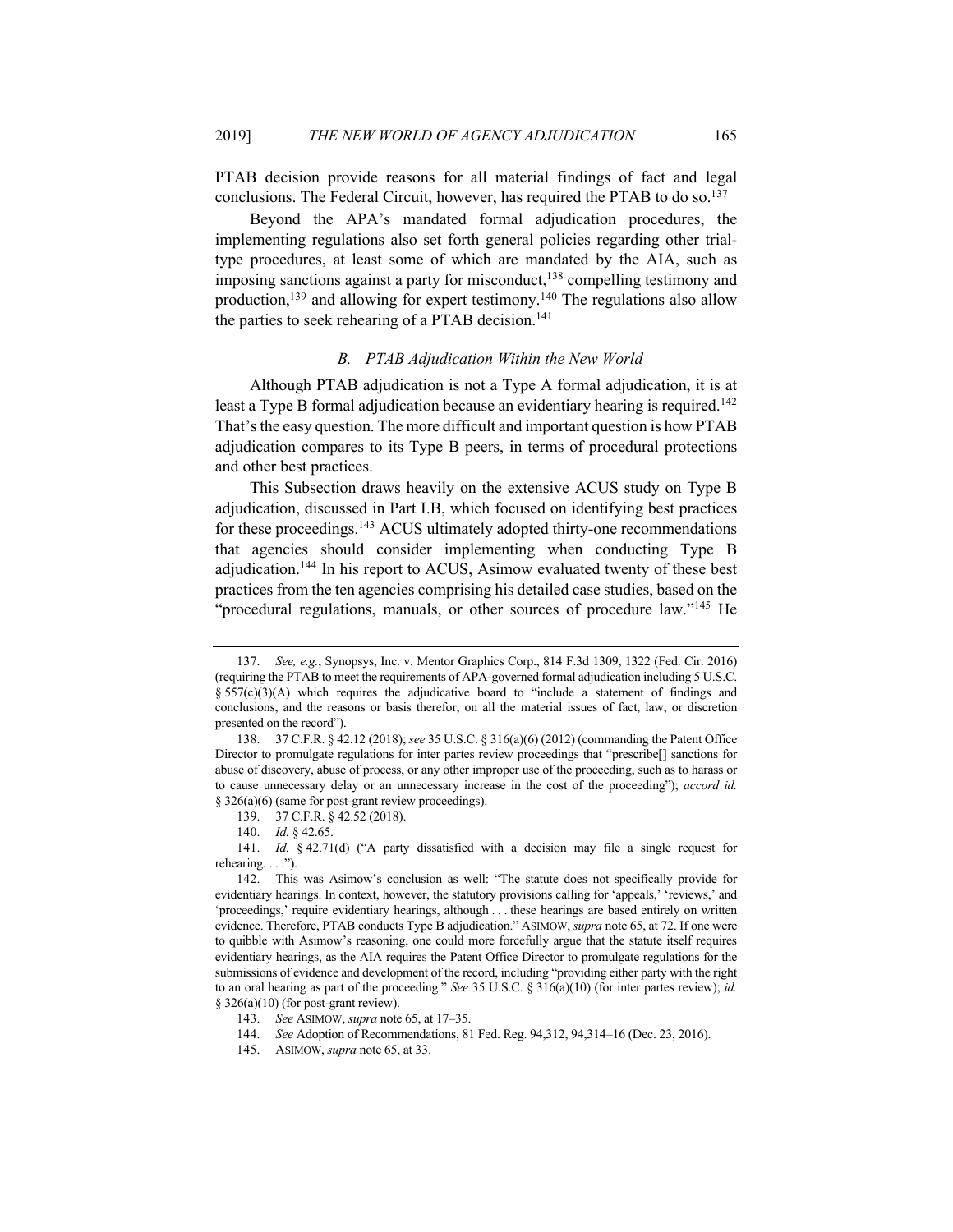found that the PTAB had already incorporated fourteen of the twenty best practices, where the other agencies incorporated between seven and nineteen best practices with a mean of 14.4 and a median of 14.25.146 Table 3 depicts Asimow's findings about the PTAB's incorporation of these best practices, with two exceptions. While Asimow concluded, based on the regulations and manuals at the time of his study, that the PTAB lacked open and videoconference hearings, this is no longer the case. As a result, we determine that PTAB has incorporated sixteen of the twenty best practices, well above the mean and median values reported in Asimow's study.

As Table 3 illustrates, these twenty best practices are not of equal value, such that ranking the ten agencies based on raw numbers can be misleading. The PTAB has incorporated almost all of the most important procedural protections that ACUS has recommended. Concerning the integrity of the decision-making process, PTAB decisions are based on an exclusive record of decision, ban ex parte communications and separate the functions between the decision-makers and adversaries within the agency (this is not an issue in PTAB proceedings as the adversaries are the parties, not the agency). As for prehearing procedures, the PTAB requires written notice of the issues to the parties and a pretrial conference. PTAB prehearing procedures also allow for electronic document filing, pretrial discovery, and subpoena power for uncooperative witnesses. PTAB has open hearings<sup>147</sup> and offers videoconference hearings upon request.<sup>148</sup> The PTAB hearing procedures use APJs who issue written decisions, the Federal Rules of Evidence apply, and the parties have an opportunity to rebut. Posthearing procedures also involve written decisions, and a complete statement of the important procedures is publicly available.

<sup>146.</sup> *Id.* at 33 tbl.3. Asimow actually reports only thirteen best practices because he consolidates PTAB and Trademark Trial and Appeal Board (TTAB) trial and appellate adjudications, and he gives half credit for two best practices because the appellate adjudications (not at issue here) do not incorporate them, whereas the PTAB trial adjudications do. *See id.* at 33 n.128 & tbl.3.

<sup>147.</sup> *Public Hearings Before the Patent Trial and Appeal Board (PTAB)*, USPTO https://www.uspto.gov/patents-application-process/patent-trial-and-appeal-board/hearings/publichearings-patent-trial-and [https://perma.cc/4AUE-XQBX] (last visited Dec. 22, 2018).

<sup>148.</sup> *Video & Telephonic Hearings*, USPTO, https://www.uspto.gov/page/video-and-telephonichearings [https://perma.cc/7CRC-4GXX] (last visited Dec. 22, 2018); *Hearings*, USPTO [hereinafter *USPTO Hearings*], https://www.uspto.gov/patents-application-process/patent-trial-and-appealboard/hearings [https://perma.cc/QD86-6E2R] (last visited Dec. 22, 2018). The PTAB does not "create or provide any electronic recording of oral hearings," but court reporters transcribe each hearing and post transcripts on PTAB's website around two to three weeks after the hearing. *Oral Hearing Transcripts*, USPTO, https://www.uspto.gov/page/oral-hearing-transcripts [https://perma.cc/822T-AMQY] (last visited Dec. 22, 2018).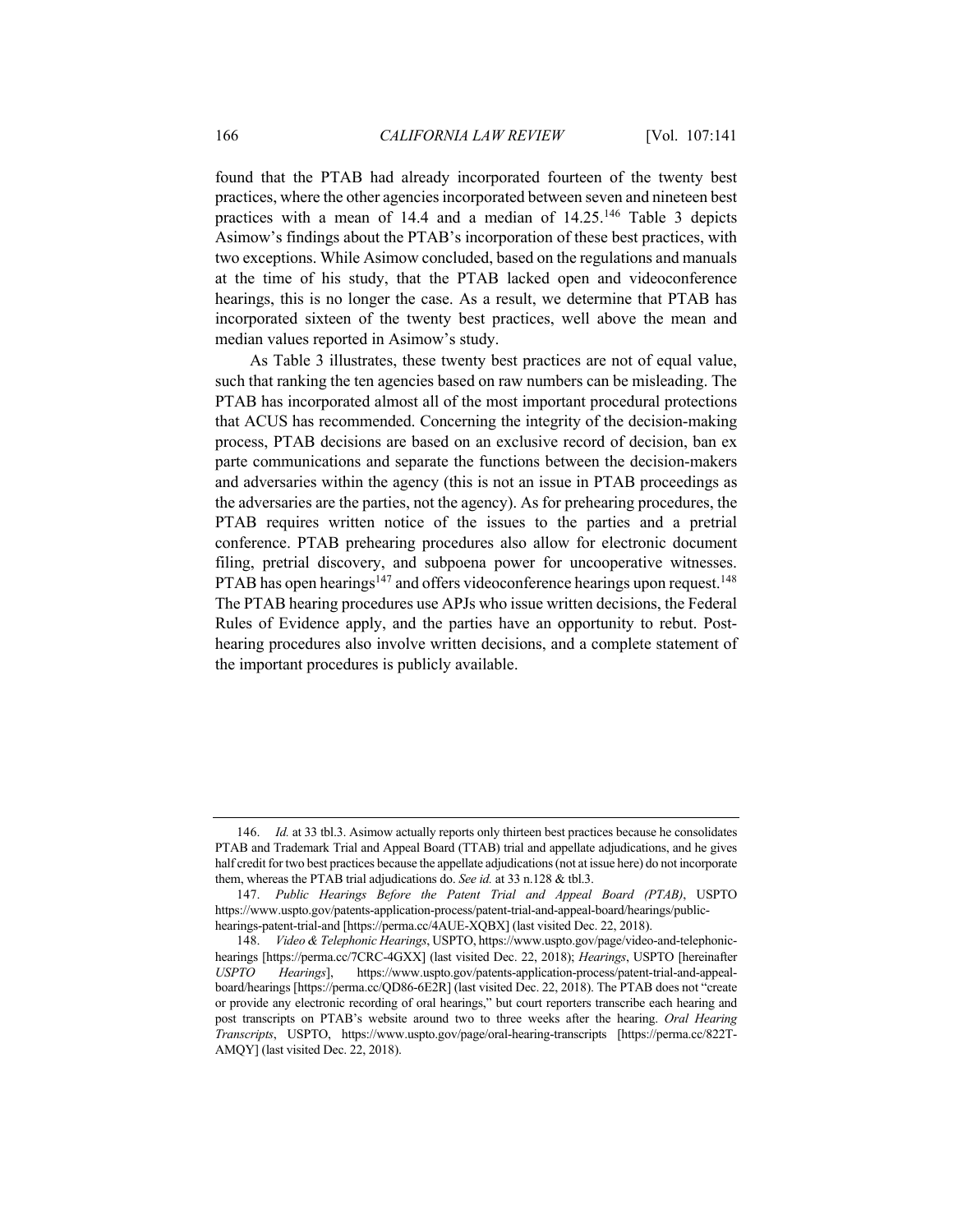|                                                 | <b>ACUS Recommendation</b>                         | <b>PTAB</b><br>Incorporation |  |  |
|-------------------------------------------------|----------------------------------------------------|------------------------------|--|--|
| <b>Integrity of the Decision-making Process</b> |                                                    |                              |  |  |
| 1.                                              | <b>Exclusive of the Record</b>                     | $_{\rm Yes}$                 |  |  |
| 2.                                              | Disqualification Mechanism for<br>Adjudicator Bias | No                           |  |  |
| 3.                                              | Ban on Outsider Ex Parte<br>Communications         | Yes                          |  |  |
| 4.                                              | Separation of Adversary-Decisional<br>Functions    | Yes                          |  |  |
| <b>Prehearing Procedures</b>                    |                                                    |                              |  |  |
| 5.                                              | Written Notice of Issues in Case                   | Yes                          |  |  |
| 6.                                              | Allowance for Lay Representation                   | No                           |  |  |
| 7.                                              | Alternative Dispute Resolution                     | No                           |  |  |
| 8.                                              | Pre-Trial Conference                               | Yes                          |  |  |
| 9.                                              | <b>Electronic Document Filing</b>                  | Yes                          |  |  |
| 10.                                             | Pre-Trial Discovery                                | Yes                          |  |  |
| 11.                                             | Subpoena Power                                     | Yes                          |  |  |
| 12.                                             | Open Hearings                                      | Yes                          |  |  |
|                                                 | <b>Hearing Procedures</b>                          |                              |  |  |
| 13.                                             | Use of Administrative Judges                       | Yes                          |  |  |
| 14.                                             | Videoconference Hearings                           | Yes                          |  |  |
| 15.                                             | Written-Only Opinions                              | Yes                          |  |  |
| 16.                                             | <b>Evidentiary Rules</b>                           | Yes                          |  |  |
| 17.                                             | Opportunity for Rebuttal                           | Yes                          |  |  |
|                                                 | <b>Post-Hearing Procedures</b>                     |                              |  |  |
| 18.                                             | <b>Written Decisions</b>                           | Yes                          |  |  |
| 19.                                             | Higher-Level Reconsideration                       | No                           |  |  |
|                                                 | <b>Procedural Regulations</b>                      |                              |  |  |
| 20.                                             | Complete Statement of Important<br>Procedures      | Yes                          |  |  |

## **Table 3. PTAB Type B Best Practices**

As for the four missing best practices, first, the PTAB does not have a formal procedural mechanism for parties to move to disqualify patent administrative law judges for bias. The 2017 ACUS survey of Type B adjudications revealed that roughly half (twenty out of thirty-one) of Type B adjudications reported in the survey had incorporated formal procedures and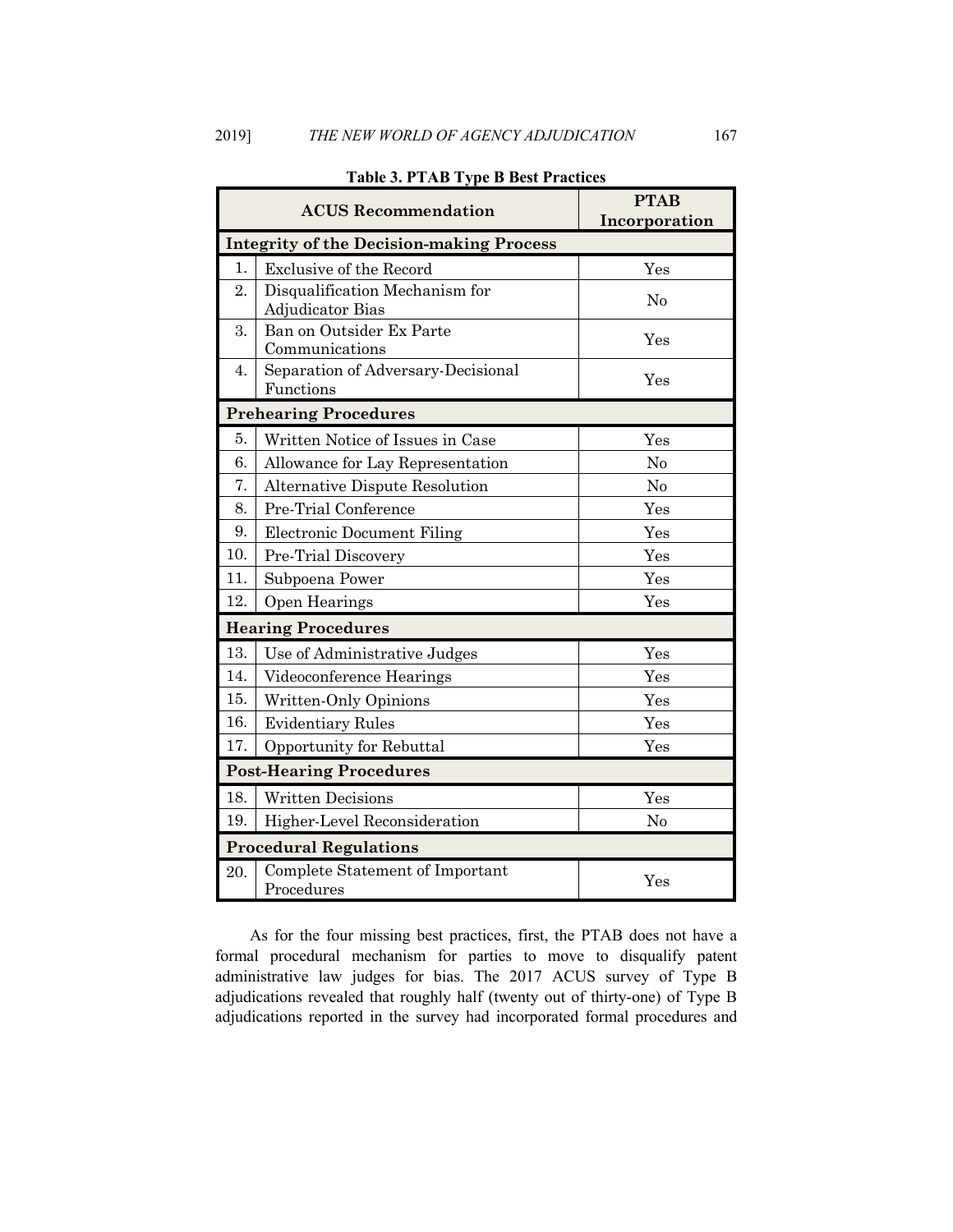standards for disqualification and removal by regulation or by statute.<sup>149</sup> The importance of impartiality—and the sensitivity involved when a party requests that an adjudicator recuse herself—strongly counsel that the PTAB codify by regulation (or at least formal guidance) the standards and procedures for disqualification.<sup>150</sup> Second, PTAB does not provide for alternative dispute resolution. Third, while PTAB regulations permit parties to be represented by a registered patent attorney or registered non-attorney patent agent, they do not provide for unregistered lay representation.<sup>151</sup> Fourth, although the PTAB regulations permit petitions for rehearing of PTAB decisions, such rehearing petitions are not decided by a higher-level body but instead, if granted, reheard by the PTAB itself. As further discussed in Part IV, the Patent Office Director does have some power to influence rehearing by ordering it and deciding which PTAB members serve on the panel. But, the Director cannot decide the case herself.

In sum, the Patent Office has already codified most of the best practices ACUS has recommended for Type B adjudication by regulation. It would probably be wise for the Patent Office to more expressly codify the exclusive record rule, as well as implement regulations to provide procedures for disqualification of APJs and formalized alternative dispute resolution procedures. The most critically-needed improvement, however, concerns higherlevel reconsideration by the Patent Office Director. We return to that issue in Part III.C, and then in even greater detail in Part IV.

# *C. PTAB Adjudication Beyond the New World*

This Section so far has focused on the extent to which PTAB adjudication possesses the core features of APA-governed formal adjudication (Part III.A) and has embraced the best practices of Type B adjudication (Part III.B). Part III.C looks beyond the new world of agency adjudication to underscore the ways in which PTAB adjudication departs from a typical Type B adjudication. We focus on five differences. For the first four we merely introduce them and call for further empirical examination and theoretical development. The last difference—the lack of agency-head final decision-making authority—is examined in more detail, and then further explored in Part IV.

<sup>149.</sup> BARNETT ET AL., *supra* note 13, at 49.

<sup>150.</sup> ASIMOW, *supra* note 65, at 18 ("Procedural regulations and manuals should spell out this standard and explain how and when parties should raise bias claims. Some Part B procedural regulations do not contain explicit provisions concerning bias or explain how and when bias claims should be raised.").

<sup>151.</sup> *See* 37 C.F.R. §§ 1.31, 11.6, 41.5(a), 42.10(c) (2018). A patent agent is an individual who has passed the US Patent and Trademark Office's Patent bar but does not necessarily have a law degree. *General Requirements Bulletin*, § 11.6(b), U.S. PATENT & TRADEMARK OFFICE (July 30, 2018), https://www.uspto.gov/sites/default/files/documents/OED\_GRB.pdf [https://perma.cc/DSE6-F6EL] (last visited Dec. 22, 2018).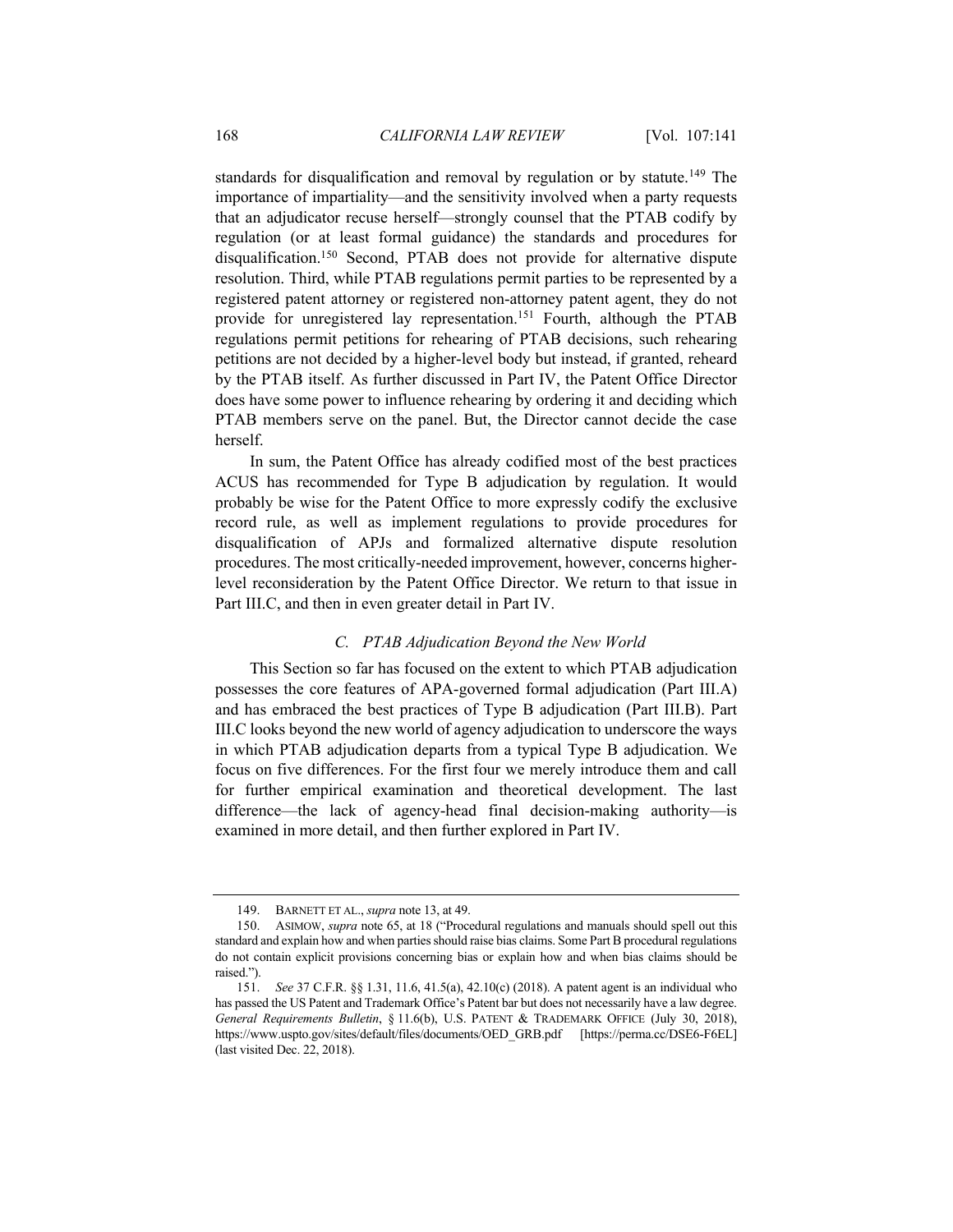# *1. PTAB Departures from Typical Type B Adjudication: Call for Further Research*

There are at least four differences between the PTAB and typical Type B adjudication that merit additional theoretical mooring and empirical analysis. This Section introduces these four dissimilarities.

*Agency Private Enforcement Actions.* Perhaps the unique feature of PTAB adjudication that has received the most attention to date is that PTAB adjudication involves agency adjudication of disputes between private parties, as opposed to adjudication of disputes between the government and a private party. Agency adjudication usually occurs in the context of adjudicating public benefits (e.g., immigration, Social Security, and veterans' benefits).

Although agency adjudication of private enforcement actions may be less common and more of a modern innovation, PTAB adjudication is not a complete outlier. The Interstate Commerce Commission, for instance, originally adjudicated claims between shippers and other private parties.<sup>152</sup> In the seminal *Crowell v. Benson* decision, the Supreme Court in 1932 provided a constitutional basis for the current authority of administrative agencies to adjudicate certain private disputes.153 Frye's 1992 survey of non-ALJ adjudications identifies a number of other examples of private enforcement actions via agency adjudication.154 The Trademark Trial and Appeal Board (TTAB), which adjudicates the validity of federally registered trademarks between two private parties, is another example.155

Perhaps the most well-known example of agency adjudication of private enforcement actions involves the Commodity Futures Trading Commission (CFTC), as it was involved in *CFTC v. Schor*. <sup>156</sup> As the Supreme Court explained

<sup>152.</sup> *See, e.g.*, FTC v. Klesner, 280 U.S. 19, 26 n.3 (1929) (citing and discussing statutes that allowed "private individuals the right to institute proceedings and upon the administrative tribunal [of the Interstate Commerce Commission] the power to award reparations").

<sup>153.</sup> Crowell v. Benson, 285 U.S. 22, 51 (1932) ("The present case does not fall within the categories just described but is one of private right, that is, of the liability of one individual to another under the law as defined. But in cases of that sort, there is no requirement that, in order to maintain the essential attributes of the judicial power, all determinations of fact in constitutional courts shall be made by judges."). *But see* Stern v. Marshall, 564 U.S. 462, 489 n.6 (2011) ("Although the Court in *Crowell* went on to decide that the facts of the private dispute before it could be determined by a non-Article III tribunal in the first instance, subject to judicial review, the Court did so only after observing that the administrative adjudicator had only limited authority to make specialized, narrowly confined factual determinations regarding a particularized area of law and to issue orders that could be enforced only by action of the District Court. In other words, the agency in *Crowell* functioned as a true 'adjunct' of the District Court." (citations omitted)); *see also id.* at 504–05 (Scalia. J., concurring) ("Leaving aside certain adjudications by federal administrative agencies, which are governed (for better or worse) by our landmark decision in *Crowell v. Benson*, in my view an Article III judge is required in *all* federal adjudications, unless there is a firmly established historical practice to the contrary." (citation omitted)).

<sup>154.</sup> John H. Frye III, *Survey of Non-ALJ Hearing Programs in the Federal Government*, 44 ADMIN. L. REV. 261, 309–10 (1992).

<sup>155.</sup> *See* ASIMOW, *supra* note 65, at 76–79 (providing a case study on TTAB adjudication).

<sup>156.</sup> CFTC v. Schor, 478 U.S. 833 (1986).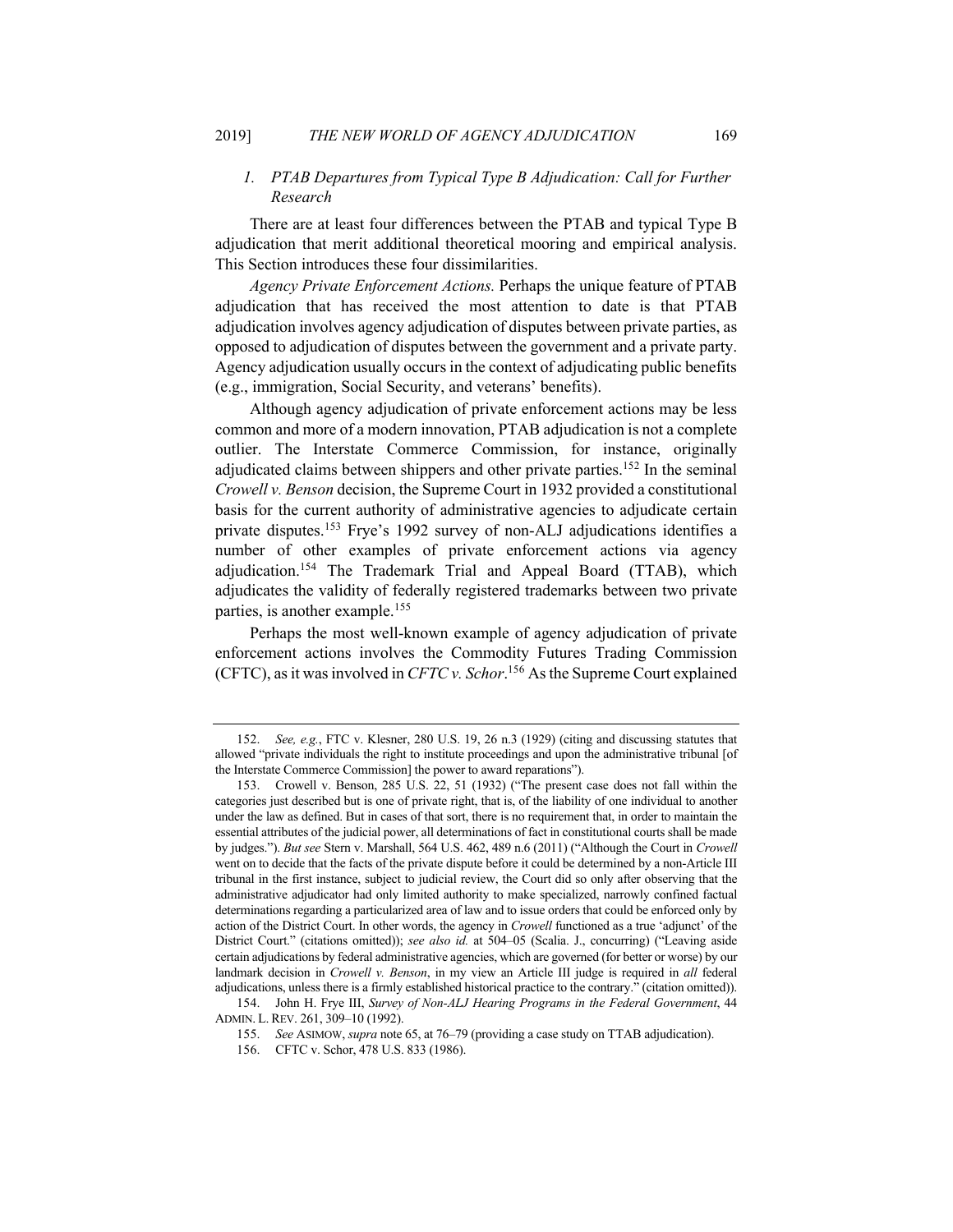in *Schor*, Congress charged the CFTC with "the administration of a reparations procedure through which disgruntled customers of professional commodity brokers could seek redress for the brokers' violations of the Act or CFTC regulations."157 The *Schor* Court held that "the limited jurisdiction that the CFTC asserts over state law claims as a necessary incident to the adjudication of federal claims willingly submitted by the parties for initial agency adjudication does not contravene separation of powers principles or Article III."158

Moreover, the 2017 ACUS survey identified at least a half-dozen other examples from the Type B adjudication context<sup>159</sup>: The Agricultural Marketing Service at the US Department of Agriculture (USDA) adjudicates disputes between private parties over produce and livestock. The Labor Department's Benefits Review Board adjudicates certain benefits disputes between employees, employers, or carriers. The Federal Maritime Commission adjudicates certain informal, small-dollar claims between private parties. The Library of Congress adjudicates royalty-rate disputes—both determination claims and distribution claims. The National Labor Relations Board adjudicates a number of disputes between employers, employees, and unions. And, the Peace Corps adjudicates sexual misconduct hearings.

*Parallel Article III Civil Litigation.* Another somewhat unusual feature of PTAB adjudication is that it is not the exclusive means of resolving the dispute between the private parties. That is, a third party who questions the validity of an issued patent can bring a challenge before the PTAB or file a declaratory judgment action in federal district court. Despite the popularity of PTAB adjudication, the validity of most patents is still challenged in patent infringement suits filed in federal court.<sup>160</sup> Concurrent proceedings are also found within the trademark context: the validity of a trademark may be adjudicated before the TTAB or in federal court.<sup>161</sup> These concurrent proceedings, however, are rare in the administrative state. Such parallel court proceedings do not exist in the public benefits context, where courts usually only get involved once there is a final agency action to review.162 Similarly, with

160. Vishnubhakat et al., *supra* note 115, at 69.

<sup>157.</sup> *Id.* at 836 (citing 7 U.S.C. § 18 (1976)).

<sup>158.</sup> *Id.* at 857.

<sup>159.</sup> *See* BARNETT ET AL., *supra* note 13, at 32–33.

<sup>161.</sup> Technically, the TTAB adjudicates the validity of the federal registration of a mark whereas the federal judiciary adjudicates the validity of a mark. However, there is substantial overlap between these requirements. *See* Melissa F. Wasserman, *What Administrative Law Can Teach the Trademark System*, 93 WASH. U. L. REV. 1511, 1521, 1524 (2016). Nevertheless, there are important differences between parallel proceedings in patent and trademark cases. Perhaps most saliently, unlike in trademark cases, there is almost no possibility of court-agency preclusion in patent cases due to differences in claim construction regimes and standards of proof, among other things. *See* Paul R. Gugliuzza, *(In)valid Patents*, 92 NOTRE DAME L. REV. 271, 287–92 (2016).

<sup>162.</sup> *See* 5 U.S.C. § 704 (2012) ("Agency action made reviewable by statute and final agency action for which there is no other adequate remedy in a court are subject to judicial review. A preliminary, procedural, or intermediate agency action or ruling not directly reviewable is subject to review on the review of the final agency action.").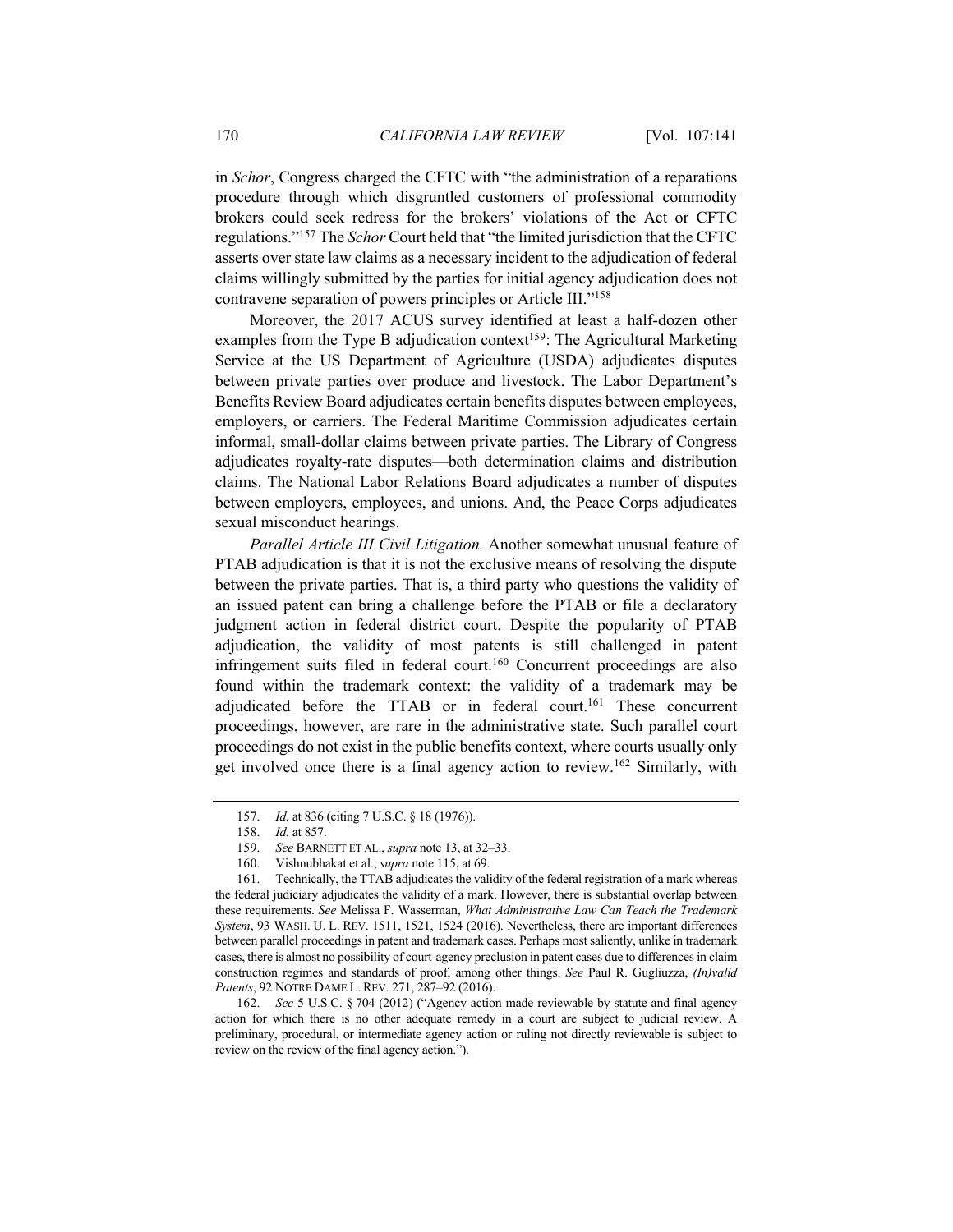public enforcement actions, the agency generally must choose to resolve the issue either via agency adjudication or federal court.<sup>163</sup> This feature of PTAB adjudication has already received substantial criticism,164 and it will no doubt continue to receive extensive scholarly attention.

*Filing Fees.* The third way in which PTAB adjudication differs from typical Type B adjudication is that the Patent Office has a unique power among federal agencies to collect and, after the AIA, even set fees for its various applications and adjudications, including PTAB adjudication.<sup>165</sup> For instance, as of January 16, 2018, a request for inter partes review costs at least \$15,000, with additional fees for a variety of actions, including requesting an oral hearing (\$1,300) and filing a notice of appeal  $(\$800)$ .<sup>166</sup> We are unaware of other agency adjudications where a private party must pay a fee to participate in the adjudication, much less where the agency itself has the authority to set that fee.

*High-Volume Adjudication.* Finally, unlike most private enforcement agency adjudications, PTAB adjudications involve much greater numbers of cases. As detailed in Part II, since 2012 the Patent Office has received over 7,000 post-grant petitions. To be sure, PTAB's caseload falls short of the tens or hundreds of thousands of cases which characterize mass agency adjudication, such as in the context of Social Security benefits, veterans' health, disability, and education benefits, and immigration matters. But, the PTAB is facing many of the same caseload management and consistency in adjudication challenges that have long plagued mass agency adjudication contexts. We explore these challenges, at least tangentially, in Part IV.

# *2. The Final PTAB Departure: The Lack of Agency-Head Final Decision-Making Authority*

The final way in which the PTAB differs from typical Type B adjudication is that the Patent Office Director lacks final decision-making authority over PTAB decisions, although she can influence PTAB outcomes by designating APJs to the PTAB panel that she hopes share her views. As discussed in Part I, agency head control is a core feature of both the old and new world of agency adjudication. Notwithstanding the prevalence of agency-head review, little scholarly attention has been paid to its impact on the new world of agency adjudication.<sup>167</sup>

<sup>163.</sup> For a discussion of this adjudication and court choice in the SEC context, see, for example, Stephen J. Choi & A.C. Pritchard, *The SEC's Shift to Administrative Proceedings: An Empirical Assessment*, 34 YALE J. ON REG. 1 (2017).

<sup>164.</sup> *See* Dolin, *supra* note 118, at 903–07; Gugliuzza*, supra* note 161, at 325–30.

<sup>165.</sup> *See generally* Jonathan S. Masur, *CBA at the PTO*, 65 DUKE L.J. 1701, 1707–22 (2016). 166. *USPTO Fee Schedule*, USPTO, https://www.uspto.gov/sites/default/files/documents/USPTO fee schedule\_current.pdf [https://perma.cc/EY3Y-XQ6K] (last visited Dec. 22, 2018).

<sup>167.</sup> One major exception is immigration adjudication, wherein the Attorney General's final decision-making authority has received sustained scholarly attention. *See, e.g.*, Joseph Landau, *DOMA*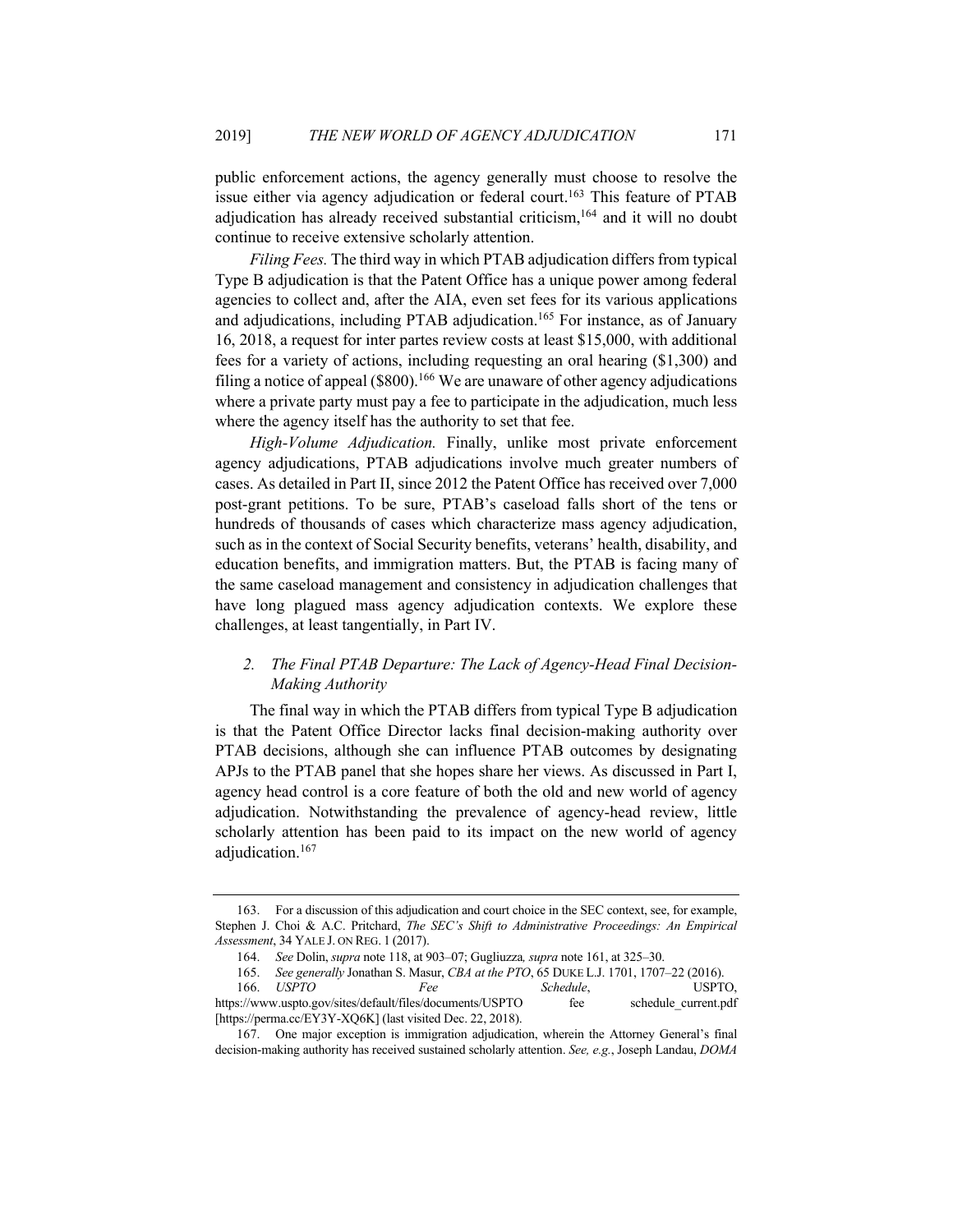As discussed in Part I.B, ACUS has identified a handful of Type B adjudications where there is no agency-head final decision-making authority.<sup>168</sup> In addition to the PTAB, two agencies out of Asimow's ten case studies—the Civilian Board of Contract Appeals and the Board of Veterans Affairs—lacked higher-level agency reconsideration of their decisions.<sup>169</sup> Despite these exceptions, the majority of Type B adjudications are subject to agency head review, although some are first subject to an intermediate-level review before review by the agency head.170 Agency-head review typically comes in one of two flavors: mandatory and discretionary. Immigration adjudication, which is perhaps the predominant Type B adjudication in the modern administrative state, is discretionary.171

In immigration adjudication, removal proceedings for noncitizens are adjudicated before non-ALJ immigration judges, who are part of the Justice Department's Executive Office of Immigration Review. In fiscal year 2016,

168. *See supra* note 82 and accompanying text. Weaver also identifies the Labor Department's Wage Appeals Board (now Administrative Review Board) as another example of an adjudication where the agency head does not have final decision-making authority. *See* Weaver, *supra* note 46, at 260.

*and Presidential Discretion: Interpreting and Enforcing Federal Law*, 81 FORDHAM L. REV. 619, 639 n.89 (2012); Peter J. Levinson, *A Specialized Court for Immigration Hearings and Appeals*, 56 NOTRE DAME L. REV. 644, 650 (1981); David A. Martin, *Reforming Asylum Adjudication: On Navigating the Coast of Bohemia*, 138 U. PA. L.REV. 1247, 1345 n.265 (1990); Margaret H. Taylor, *Behind the Scenes of* St. Cyr *and* Zadvydas*: Making Policy in the Midst of Litigation*, 16 GEO. IMMIGR. L.J. 271, 288 (2002); Laura S. Trice, Note, *Adjudication by Fiat: The Need for Procedural Safeguards in Attorney General Review of Board of Immigration Appeals Decisions*, 85 N.Y.U. L. REV. 1766, 1767 (2010). Most recently, the *Iowa Law Review* published a coauthored article on the subject by former US Attorney General and now Dean Alberto Gonzales, *see* Alberto R. Gonzales & Patrick Glen, *Advancing Executive Branch Immigration Policy Through the Attorney General's Review Authority*, 101 IOWA L. REV. 841 (2016), and a series of responses. *See* David A. Martin, *Improving the Exercise of the Attorney General's Immigration Referral Power: Lessons from the Battle over the "Categorical Approach" to Classifying Crimes*, 102 IOWA L.REV. ONLINE 1 (2016); Bijal Shah, *The Attorney General's Disruptive Immigration Power*, 102 IOWA L. REV. ONLINE 129 (2017); Margaret H. Taylor, *Midnight Agency Administration: Attorney General Review of Board of Immigration Appeals Decisions*, 102 IOWA L. REV. ONLINE 18 (2016). One of us explored how courts can leverage the Attorney General's referral authority to engage in a richer dialogue with the agency on remand and to have a more systemic effect in adjudication. *See* Christopher J. Walker, *Referral, Remand, and Dialogue in Administrative Law*, 101 IOWA L. REV. ONLINE 84, 95 (2016).

<sup>169.</sup> ASIMOW, *supra* note 65, at 33. Veterans' benefits adjudication is a peculiar agency adjudication model. Veterans file more than one million new claims per year, which regional offices of the Veterans Benefits Administration initially adjudicate. *Id.* at 84. Claimants may then seek review within the agency at the Board of Veterans' Appeals, and the Board's decision is the final agency action. *See* Henderson *ex rel.* Henderson v. Shinseki, 562 U.S. 428, 431 (2011) ("[I]f a veteran is dissatisfied with the regional office's decision, the veteran may obtain *de novo* review by the Board of Veterans' Appeals. The Board is a body within the VA that makes the agency's final decision in cases appealed to it." (citing 38 U.S.C. §§ 7101, 7104(a))). The next level of review, however, is not an Article III federal court, but an Article I legislative court—the United States Court of Appeals for Veterans Claims. *See id.* at 432 (citing 38 U.S.C. §§ 7251, 7252(a)). After this legislative court review, claimants may proceed to an Article III court—the Federal Circuit. *See id.* at 433 (citing 38 U.S.C. § 7292).

<sup>170.</sup> ASIMOW, *supra* note 65, at 33. *See* A GUIDE TO FEDERAL AGENCY ADJUDICATION: SECTION OF ADMINISTRATIVE LAW AND REGULATORY PRACTICE OF AMERICAN BAR ASSOCIATION, at 88–89 (Michael Asimow ed., 2003).

<sup>171.</sup> *See* 8 C.F.R. § 1003.1(h) (2018).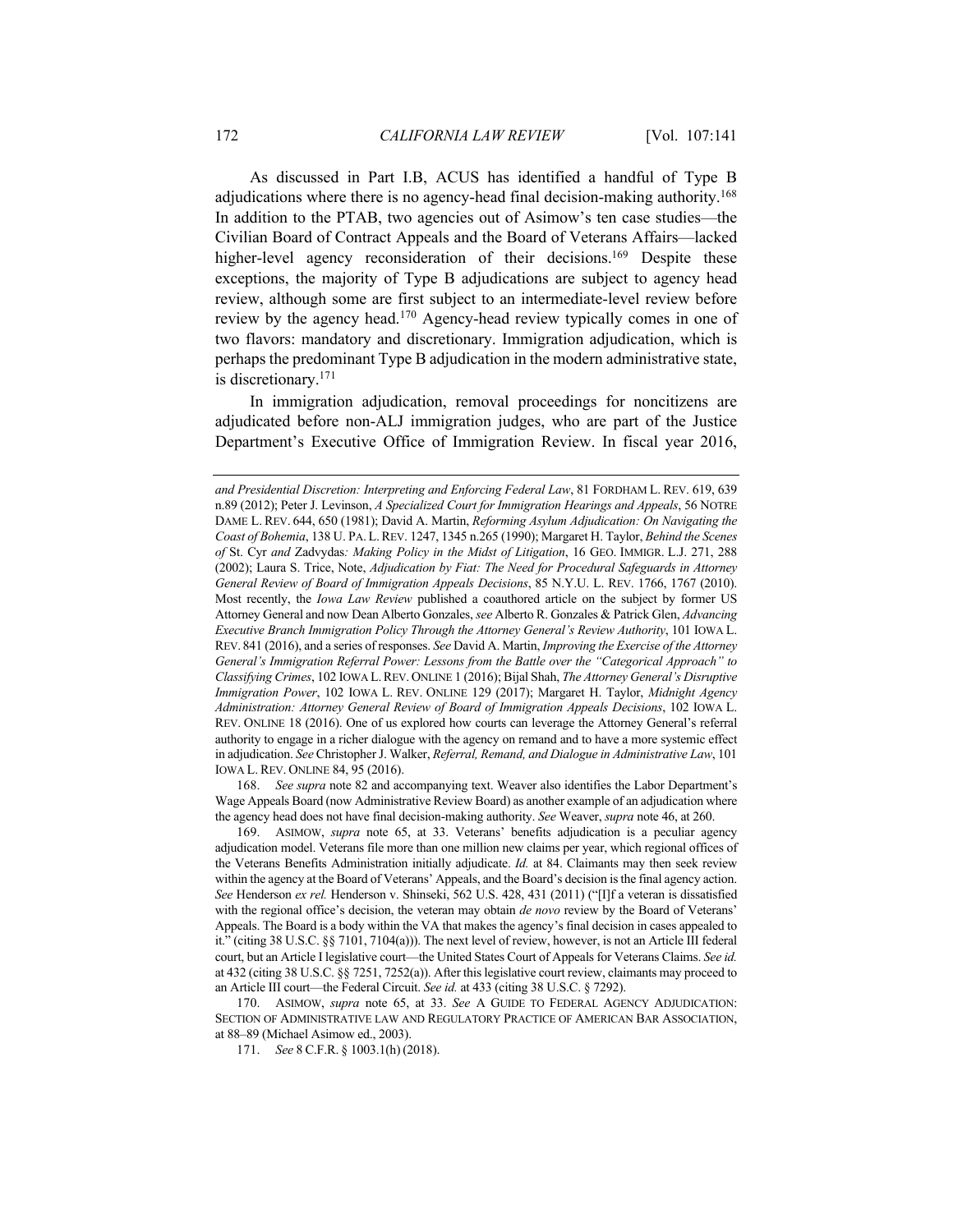immigration courts received  $328,112$  matters and completed  $273,390$  matters.<sup>172</sup> Immigration judge decisions can be administratively appealed by the noncitizen or the government to the Board of Immigration Appeals (BIA). The BIA chair divides the seventeen-member BIA into three-member panels to review immigration-judge decisions (though most cases are heard by one BIA member).173 In fiscal year 2016, the BIA received 30,200 cases and completed 33,240 cases.174

As is the case for virtually all Type A and Type B adjudications, the agency head—the Attorney General—has final decision-making authority over immigration adjudication, although it is discretionary.<sup>175</sup> More specifically, one of three legal actors can refer a BIA case to the Attorney General: the Attorney General herself, the BIA (acting through its Chair or a majority of its members), or the Secretary of Homeland Security.<sup>176</sup> The ultimate decision as to whether to accept the referral request lies with the Attorney General.<sup>177</sup> Thus, the Attorney General only reviews cases on a discretionary basis. Given the workload demands on the BIA, it is unsurprising that her review authority is discretionary. Requiring the Attorney General to review every BIA decision would likely result in an overwhelming administrative burden on the Attorney General.

In contrast to the discretionary review associated with immigration adjudication, other Type B adjudications mandate agency-head review of their determinations. Agencies that guarantee an aggrieved party a right of appeal to the agency head, however, tend to have smaller adjudicative caseloads than the BIA or even the PTAB. For example, personnel security cases—also known as security clearance cases—are Type B adjudications in which the Department of Energy (DOE) or contractor employees challenge a decision that denied the employee access to classified materials.<sup>178</sup> An aggrieved employee can elect a hearing before a non-ALJ administrative judge at the DOE.<sup>179</sup> The employee can

178. 10 C.F.R. § 710 (2018); *see also* ASIMOW, *supra* note 65, at 42–46 (describing the process).

<sup>172.</sup> U.S. DEP'T OF JUSTICE EXEC. OFFICE FOR IMMIGRATION REVIEW, FY 2016 STATISTICS YEARBOOK, at A2 fig.1 (2017) [hereinafter EOIR FY 2016 YEARBOOK], https://www.justice.gov/eoir/page/file/fysb16/download [https://perma.cc/D6HQ-V9SG]. As of June 2017, there were 326 immigration judges nationwide. Press Release, Department of Justice, Executive Office for Immigration Review Swears in 11 Immigration Judges (June 16, 2017), https://www.justice.gov/eoir/pr/executive-office-immigration-review-swears-11-immigration-judges [https://perma.cc/WPD4-JSPV]. Regulations established proceedings for immigration court, including notice requirements, entitlement to be represented by an attorney, in-person or videoconference hearing provisions, and rights to introduce evidence and cross-examine witnesses. *See* 8 C.F.R. §§ 1003.12–.47 (2018); *see also* ASIMOW, *supra* note 65, at 61–66 (describing process).

<sup>173.</sup> *See* 8 C.F.R. § 1003.1 (2018); *see also* ASIMOW, *supra* note 65, at 66–68 (describing process). Cases heard by a single BIA member are decided without oral argument and usually without a detailed, reasoned opinion. By definition, single-member BIA decisions should not be precedential as they merely apply existing law. *See* 8 C.F.R. § 1003.1(e)(4).

<sup>174.</sup> EOIR FY 2016 YEARBOOK, *supra* note 172, at Q2 fig.27.

<sup>175.</sup> *See* 8 C.F.R. § 1003.1(h). *See generally* Gonzales & Glen, *supra* note 167.

<sup>176.</sup> *Id.* § 1003.1(h)(1).

<sup>177.</sup> *See* Walker, *supra* note 167, at 84.

<sup>179.</sup> 10 C.F.R. § 710.21(b) (2018).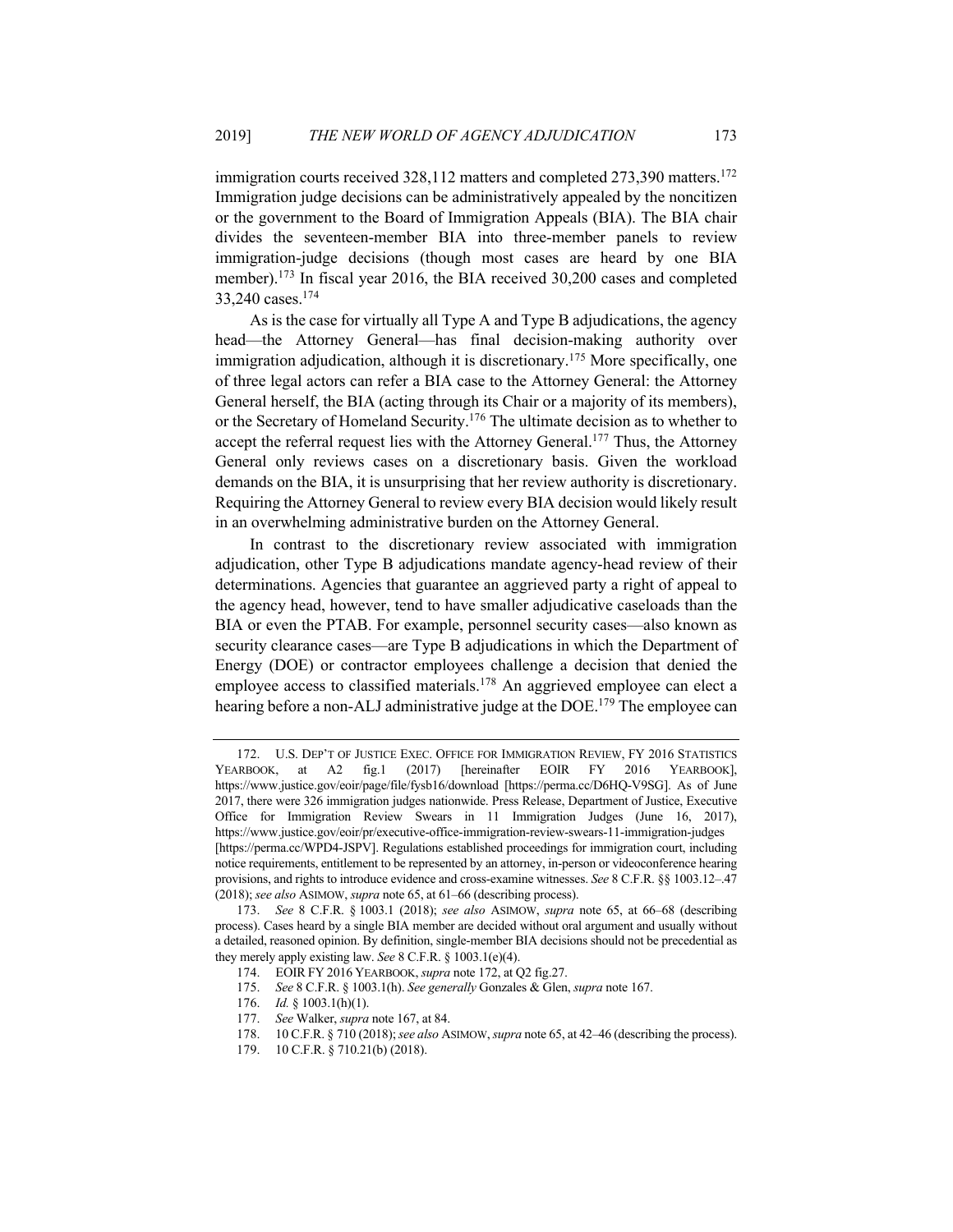appeal an unfavorable decision to the three-member DOE Headquarter Appeals Panel.<sup>180</sup> The aggrieved party can further appeal to the Secretary of Energy in limited scenarios.<sup>181</sup> In contrast to immigration adjudication that processes hundreds of thousands of cases a year, in fiscal year 2014 the DOE adjudicated only 121 personnel security cases.<sup>182</sup>

Whether agency-head final decision-making authority is mandatory or discretionary, it remains a hallmark of Type A and Type B adjudication and is deeply rooted in the administrative state. Part IV explores the implications of the lack of agency-head final decision-making authority at the Patent Office.

## IV.

## THE IMPORTANCE OF AGENCY-HEAD FINAL DECISION-MAKING AUTHORITY

Part I demonstrated how the new world of agency adjudication diverges considerably from the APA-governed formal adjudication that dominates what students learn in the classroom. It then documented the emergence of Type B adjudication: agency adjudication with a statutory requirement of a written or oral hearing but that, nonetheless, technically falls outside the scope of APAgoverned formal adjudication. Finally, Part III situated PTAB adjudication within this new world, highlighting a number of ways in which PTAB adjudication differs from typical Type B adjudications.

This final Section explores the implications of this analysis, focusing on one key difference: the lack of agency-head final decision-making authority. Part IV.A starts by examining the concerns associated with the lack of appellate review structure within the Patent Office and argues that unique aspects of the Patent Office compound these disadvantages. Part IV.B examines the primary way in which the Patent Act provides the Director with control over the PTAB's outcomes: "stacking" the panel to help ensure the outcome aligns with the Director's policy preferences. After concluding that the Director's designation procedures are statutorily authorized by the Patent Act, this Section argues that the procedure raises a colorable due process violation. Part IV.C closes by surveying alternative mechanisms that would help remedy the Director of the Patent Office's lack of final decision-making authority and by detailing the new "precedential opinion panel" procedures the PTAB embraced in September 2018 to help address the lack of agency-head final decision-making authority.

<sup>180.</sup> *Id.* § 710.29.

<sup>181.</sup> *See* Personnel Security Hearing, Case No. PSH-14-0011 (Dep't of Energy June 19, 2014) (Administrative Judge Decision), http://energy.gov/sites/prod/files/2014/06/f16/PSH-14-0011.pdf [https://perma.cc/CTE6-ZVZR].

<sup>182.</sup> *See* ASIMOW, *supra* note 65, at 42.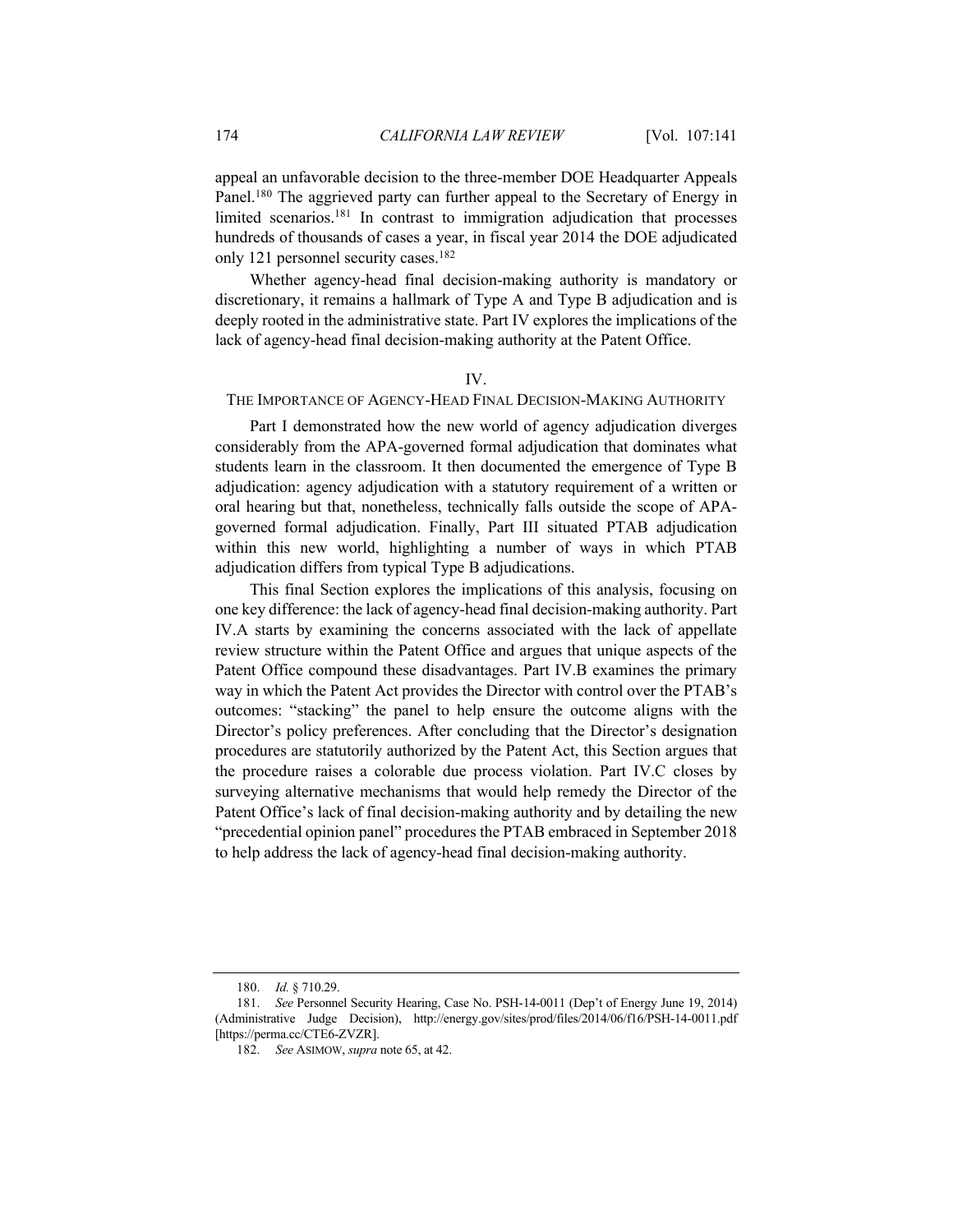# *A. Ramifications of the Lack of Agency-Head Final Decision-Making Authority*

As Part I illustrated, the traditional administrative model vests final decision-making authority with the agency head. In APA-governed formal adjudication, the APA stipulates that the ALJ's initial decision is not entitled to deference on administrative review.<sup>183</sup> That is, an agency head maintains complete freedom, as though she had heard the initial evidence herself, when reviewing the decision of the ALJ. The same typically holds for Type B adjudications, although agency heads are normally reviewing decisions by non-ALJ adjudicators.184

There are several reasons why the traditional administrative model vests final decision-making authority with the agency head. Perhaps most saliently, it ensures agency heads control the regulatory structure they supervise. Agency heads—who can comprise a single director, secretary, or administrator; or a commission, board, or body with five to seven members—oversee the agency's activities and set the agency's policy preferences. It is widely accepted that agency heads have a comparative advantage in policy expertise relative to agency adjudicators.<sup>185</sup> Generally, agency leadership has greater access to experts and staff that provide inputs and partake in the deliberative process that lead to better informed decisions than adjudicatory officers.<sup>186</sup> Moreover, in contrast to agency heads, adjudicatory officers often have significant caseloads that rob them of the time necessary to think deeply about policy matters.<sup>187</sup> Because adjudication is a primary policy-making vehicle for federal agencies, granting agency-head review authority over adjudication helps to ensure agencyhead control over policy development.<sup>188</sup>

Although the literature to date is largely supportive of the traditional administrative model, there are a few detractors.<sup>189</sup> Opponents of agency heads having final decision-making authority over adjudication argue that the need for such agency-head review varies across agencies. These commentators often point out that a number of agencies with the traditional adjudicatory structure have agency heads that either rarely invoke review authority or have delegated the authority to independent subordinates.<sup>190</sup> Of course, the frequency at which an agency head evokes her review authority does not necessarily reveal how important this power is to policing the consistent application of agency policy

<sup>183.</sup> FCC v. Allentown Broad. Corp., 349 U.S. 358, 364–65 (1955).

<sup>184.</sup> *See supra* Part I.B.

<sup>185.</sup> VERKUIL,*supra* note 74.

<sup>186.</sup> *Id.*

<sup>187.</sup> *Id.*

<sup>188.</sup> *See* Magill, *supra* note 9, at 1386.

<sup>189.</sup> Levin, *supra* note 7, at 413 & n.36 (noting "[m]odels in which administrative judges' decisions may not be reviewed by agency heads have been widely criticized in scholarly literature").

<sup>190.</sup> *See* Weaver, *supra* note 46, at 287–88; *see also* Shah, *supra* note 167; Taylor, *supra* note 167.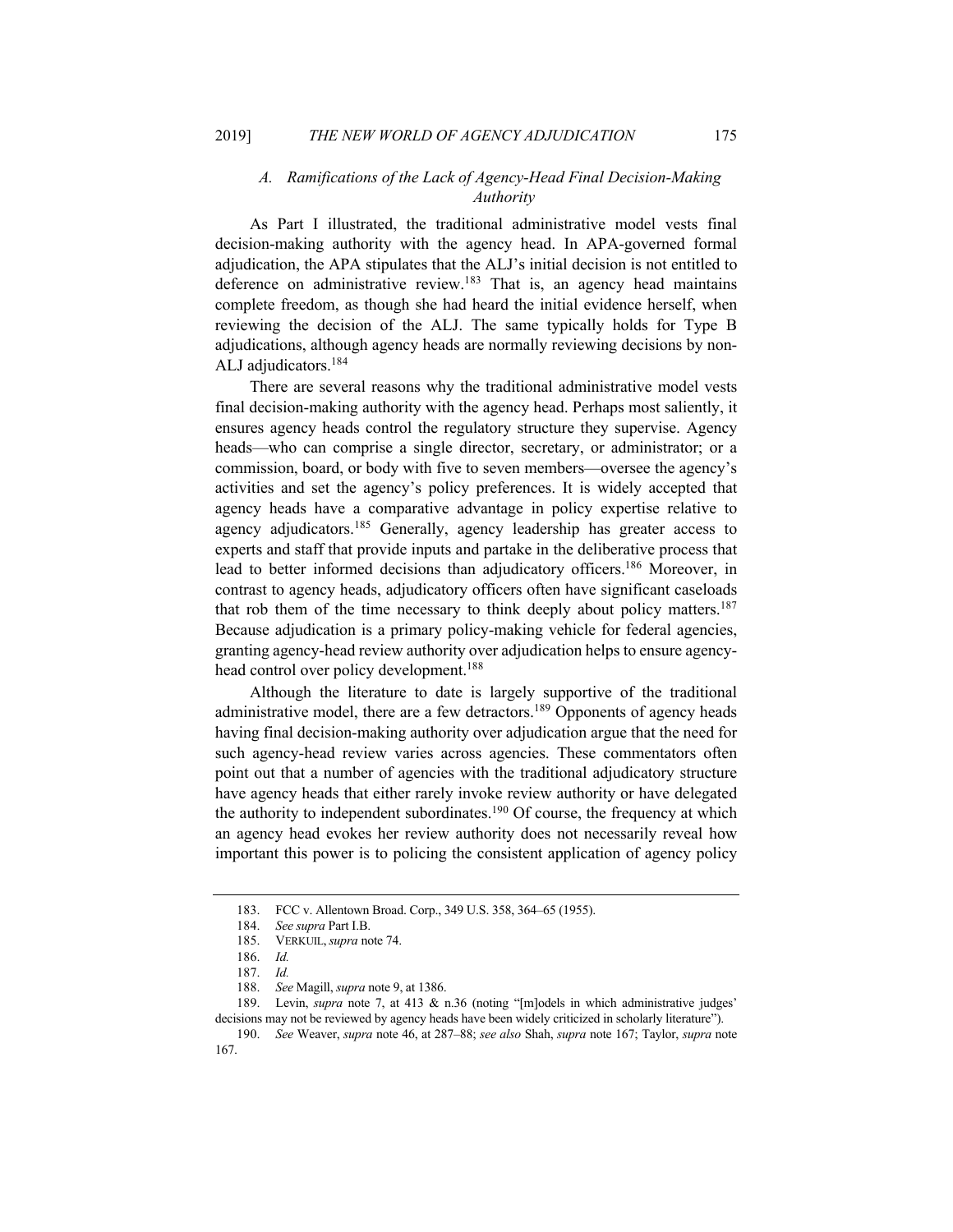preferences. Even if it is infrequently evoked, such authority may still play a disproportionate role in the agency head's supervisory authority.<sup>191</sup> Moreover, even when the agency head has relinquished review authority to subordinates, the agency head still maintains ultimate control. If the agency head dislikes the reviewer's decisions, she can remove the reviewer and appoint someone else although, as discussed above, the removal may have to occur at the end of the proceeding.192

Additionally, particular features of the Patent Office suggest an even greater need for the Director to have final decision-making authority than other agency heads. Most importantly, the Patent Office lacks one of the primary vehicles agencies use to make policy: a broad grant of substantive rulemaking authority.193 Because rulemaking and adjudication are at least partial substitutes for agency policy-making, the Patent Office disproportionately relies on the process of adjudication (at least with respect to most agencies that possess both policy-making vehicles) to address novel legal issues that implicate policy choices.194 Given the agency's skewed reliance on adjudication to make policy, the lack of direct agency-head review is even more concerning.

A second reason agency heads possess direct review of adjudications is to help ensure consistency in adjudicative outcomes. In his seminal book *Bureaucratic Justice*, Jerry Mashaw grounded his theory of agency adjudication in "bureaucratic rationality," which values consistency and accuracy in adjudicative outcomes achieved via agency-head control and policy-making.<sup>195</sup> From a normative perspective, consistency in adjudicatory outcomes is important to fairness arguments underlying equal enforcement, as well as encouraging confidence and hence ex ante compliance with agency policy.<sup>196</sup> Unfortunately, inconsistent decisions are a reality of the adjudicative process. Agency heads often try to limit the discretion of their staff through the

<sup>191.</sup> *See, e.g*., Gonzales & Glen, *supra* note 167.

<sup>192.</sup> *See generally* Jennifer Nou, *Subdelegating Powers*, 117 COLUM. L. REV. 473 (2017) (further categorizing and theorizing the phenomenon of agency subdelegation of various powers).

<sup>193.</sup> Merck & Co., Inc. v. Kessler, 80 F.3d 1543, 1549–50 (Fed. Cir. 1996) (noting that the Patent Office lacks the ability to promulgate rules on the core patentability standards that carry the force of law).

<sup>194.</sup> Magill, *supra* note 9, at 1398. There are exceptions, such as the National Labor Relations Board (NLRB), which possess broad rulemaking authority but nonetheless choose to formulate policy primarily through adjudication. *See* Mark H. Grunewald, *The NLRB's First Rulemaking: An Exercise in Pragmatism*, 41 DUKE L.J. 274, 274 (1991) ("Despite having been granted both rulemaking and adjudicatory power in its statutory charter more than half a century ago, the [NLRB] has chosen to formulate policy almost exclusively through the process of adjudication.").

<sup>195.</sup> JERRY L. MASHAW, BUREAUCRATIC JUSTICE: MANAGING SOCIAL SECURITY BENEFITS CLAIMS 25–26 (1983); Robert A. Kagan, *Inside Administrative Law*, 84 COLUM. L. REV. 816, 820 (1984) (detailing how Mashaw's "bureaucratic rationality" is a model of agency adjudication that facilitates "[g]reater control and consistency" by placing the "overriding value" on "accurate, efficient and consistent implementation of centrally-formulated policies"); *see also* Hoffer & Walker, *supra* note 24, at 276–89 (exploring the importance of consistency, efficiency, and equity in agency adjudication).

<sup>196.</sup> *See, e.g.*, Hoffer & Walker, *supra* note 24, at 278.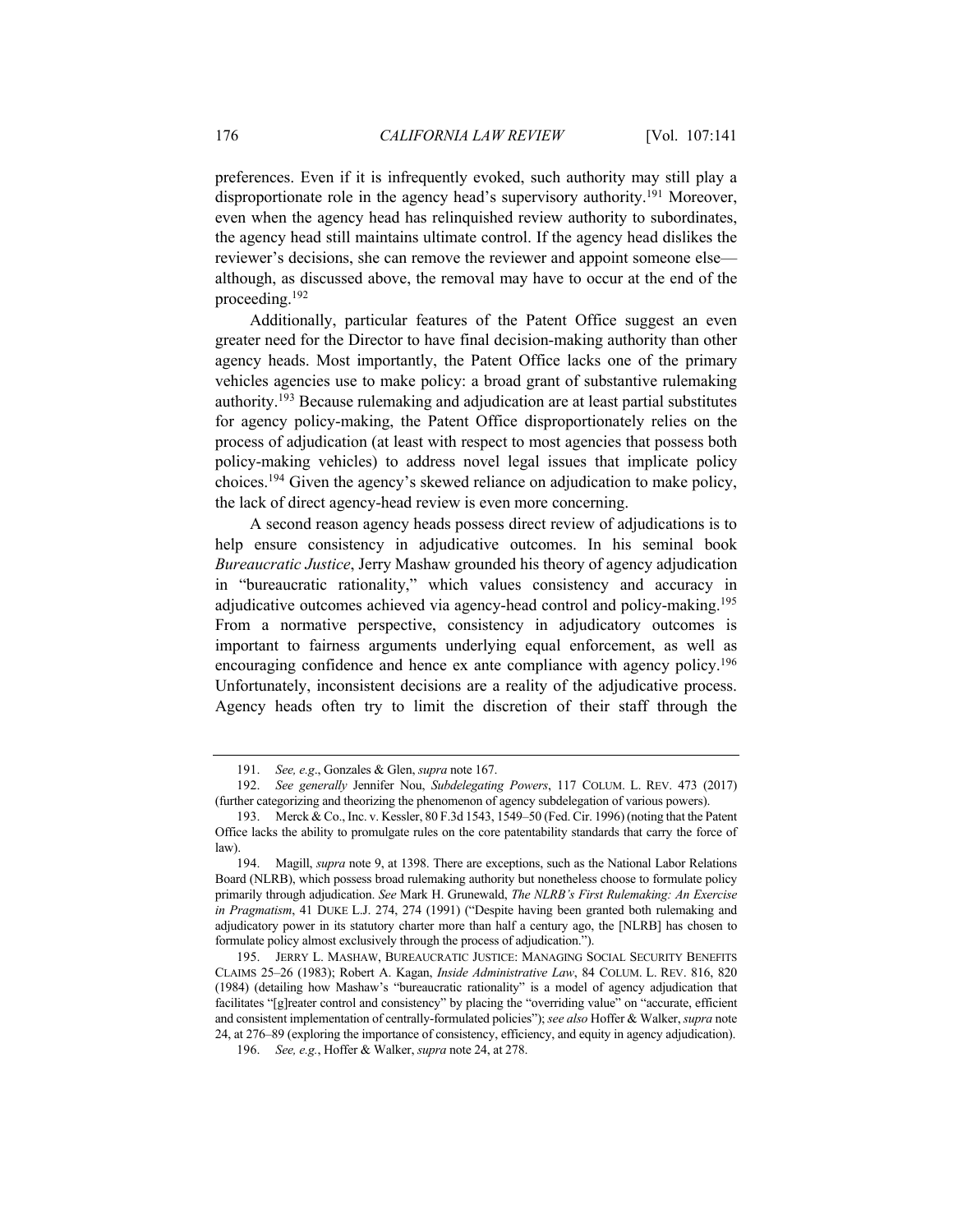promulgation of guidelines, regulations, and manuals that agency officials must follow.197 Nevertheless, agency adjudicators often retain substantial discretion in their decision-making for a number of reasons, including the inability of an agency head to delineate every circumstance an adjudicatory official will face. As a result, agency-head review of adjudicatory outcomes helps ensure that agency policy preferences are consistently applied and that similarly situated parties receive similar results across decision-makers.

Consistency is especially pressing for an agency like the Patent Office, which makes a relatively high volume of determinations each year on comparatively complex subject matters. The PTAB, which comprises close to 300 APJs, has been criticized for issuing inconsistent decisions.198 Moreover, the complex scientific inquiries associated with determining the validity of a patent only increase the risk that different PTAB panels may render different determinations. As a result, the lack of agency-head review of PTAB adjudications also frustrates the Director's ability to bring consistency to its adjudicatory body's outcomes or ensure similarly situated parties receive similar results across PTAB panels.

A final benefit is, as Russell Weaver puts it, that agency-head review "helps the agency head gain greater awareness of how a regulatory system is functioning."199 Such awareness does not just assist the agency head in tailoring training and instruction for the agency's adjudicators. It also helps the agency head consider whether adjustments to the regulatory scheme are necessary via rulemaking, precedential adjudication, agency guidance, legislative recourse, or other means. Such agency-head awareness is even more critical with respect to agencies that have substantial enforcement or similar regulatory responsibilities.

This benefit is quite significant to the Patent Office. The Patent Office employs more than 8,000 patent examiners that process over 600,000 patent applications per year.<sup>200</sup> As one of us has explored in a series of papers, the quality and consistency of patent examination varies widely, and effective training can play a significant role in improving agency adjudication at the

<sup>197.</sup> JOHN BREHM & SCOTT GATES, WORKING, SHIRKING, AND SABOTAGE: BUREAUCRATIC RESPONSE IN A DEMOCRATIC REPUBLIC 21 (1999); Mark Seidenfeld, *Why Agencies Act: A Reassessment of the Ossification Critique of Judicial Review*, 70 OHIO ST. L.J. 251, 280 (2009).

<sup>198.</sup> Stuart Minor Benjamin & Arti K. Rai, *Administrative Power in the Era of Patent Stare Decisis*, 65 DUKE L.J. 1563, 1589 (2016) (noting "complaints by the patent bar that PTAB panel opinions on a number of issues are inconsistent"). Notably, this occurs even though each PTAB panel comprises multiple judges. A multi-judge panel helps to limit an outlier adjudicator's ability to skew agency decision-making.

<sup>199.</sup> Weaver, *supra* note 46, at 289.

<sup>200.</sup> U.S. PATENT AND TRADEMARK OFFICE, PERFORMANCE AND ACCOUNTABILITY REPORT: FISCAL YEAR 2017, at 10, 168 tb.1, https://www.uspto.gov/sites/default/files/documents/USPTOFY17PAR.pdf [https://perma.cc/A4A8- U6QT] (last visited Dec. 21, 2018).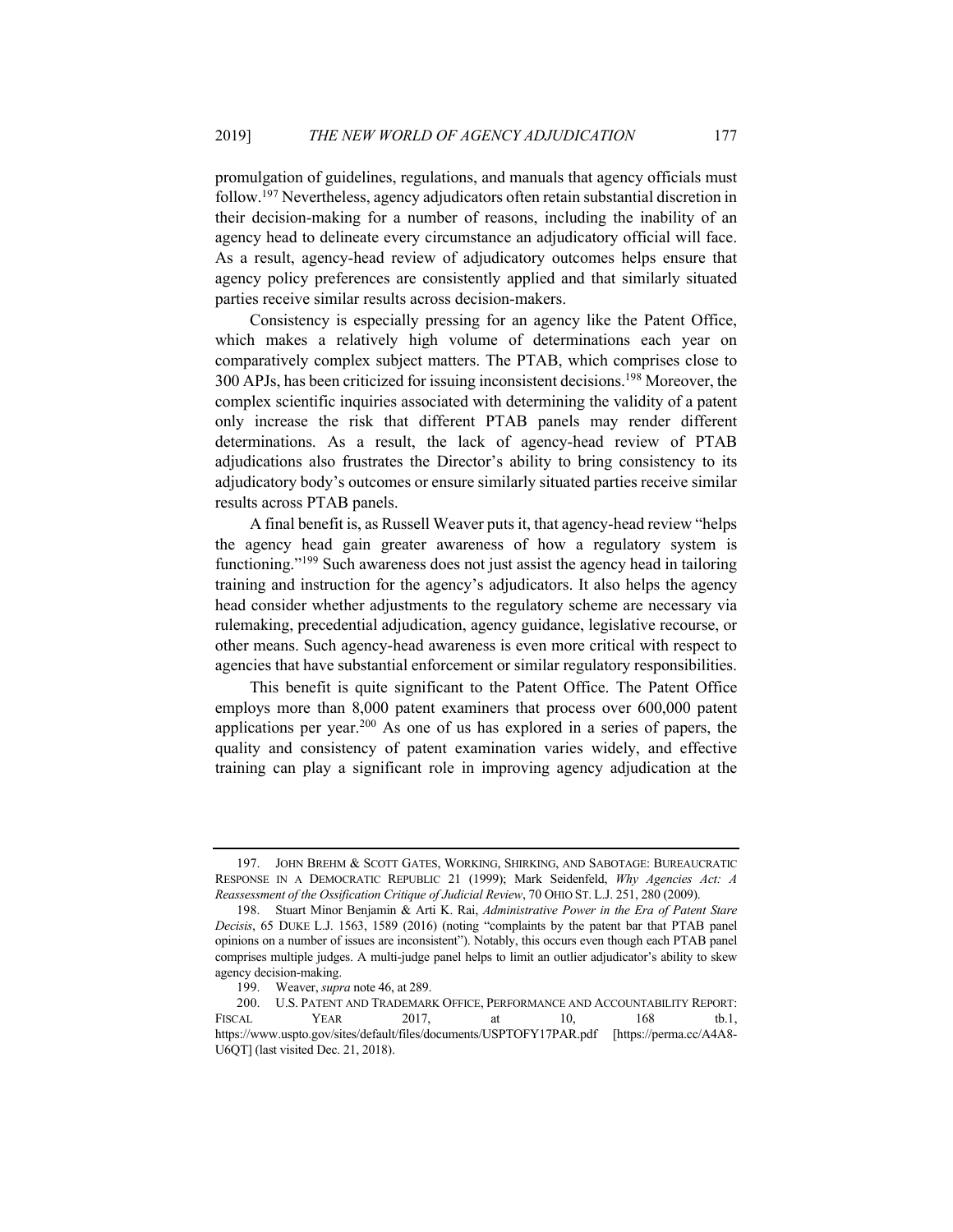patent-issuing level.<sup>201</sup> The better the Director understands how the regulatory system is functioning, the better positioned she is to address systemic issues through further guidance and training. Final decision-making authority of PTAB decisions would aid on that front. Indeed, she can help provide that guidance through her precedential decisions on rehearing of PTAB adjudications.

In sum, if the Director of the Patent Office had final decision-making authority over PTAB adjudication, she would be able to more effectively exercise policy control over PTAB adjudication, bring greater consistency to PTAB adjudications, and better understand how the Patent Office's regulatory system is functioning. These benefits would extend beyond improving PTAB adjudication to also assist the agency in examining patents in the first place.

## *B. The Director's Authority to "Stack" PTAB Panels*

Although the PTAB lacks appellate review and agency-head final decisionmaking authority, the Director can influence PTAB outcomes. The Patent Act enables the Director to designate members of the PTAB for any particular case and vests exclusive authority to grant a rehearing to the PTAB.202 The Director has utilized this ability to designate like-minded members to a panel—i.e., to "stack" the panel—to ensure PTAB outcomes consistently align with her desired policy preferences.203

Perhaps the most famous example of the Director's ability to influence the Patent Office's adjudicatory tribunal's outcomes is *In re Alappat*. <sup>204</sup> In *Alappat*, a three-member panel of PTAB's predecessor reversed the patent examiner's pending rejection of claims; the patent examiner had found that the claims should

<sup>201.</sup> *See* Michael D. Frakes & Melissa F. Wasserman, *Patent Office Cohorts*, 65 DUKE L.J. 1601 (2016); Frakes & Wasserman, *Does the U.S. Patent & Trademark Office Grant Too Many Bad Patents?*, *supra* note 86; Michael D. Frakes & Melissa F. Wasserman, *Does Agency Funding Affect Decisionmaking?: An Empirical Assessment of the PTO's Granting Patterns*, 66 VAND. L. REV. 67 (2013).

<sup>202.</sup> 35 U.S.C. § 6(c) (2012). It is worth noting that, in the immigration adjudication context, the head of the Board of Immigration Appeals—not the Attorney General herself—"may from time to time make changes in the composition of such panels and of presiding members."  $8 \text{ C.F.R.} \& 1003.1(a)(3)$ (2018). We are not aware of any instance in which the BIA chair has exercised this authority to stack a panel to reach a particular outcome, though the Attorney General has historically used her separate final decision-making authority to overrule BIA decisions and impose different policy outcomes. *See supra* note 167 and accompanying text.

<sup>203.</sup> This ability has led at least one commentator to note that the Director of the Patent Office "retains formal control" over the Board. *See, e.g.*, Daniel J. Gifford, *Adjudication in Independent Tribunals: The Role of an Alternative Agency Structure*, 66 NOTRE DAME L.REV. 965, 983 (1991). This article was referring to BPAI, the predecessor of PTAB, but the AIA utilizes the same language regarding the designation of Board members.

<sup>204.</sup> 23 U.S.P.Q.2d (BNA) 1340 (B.P.A.I. 1991), *rev'd*, 33 F.3d 1526 (Fed. Cir. 1994). When *In re Alappat* was decided, the Director of the Patent Office was referred to as the Commissioner. *See* American Inventors Protection Act of 1999, Pub. L. No. 106-113, sec. 4713, § 3(a)(1), 113 Stat. at 1501A-575–578 (codified as amended at 35 U.S.C. § 3(a)(1) (2012)) (elevating the position of head of the Patent Office from Commissioner to Director).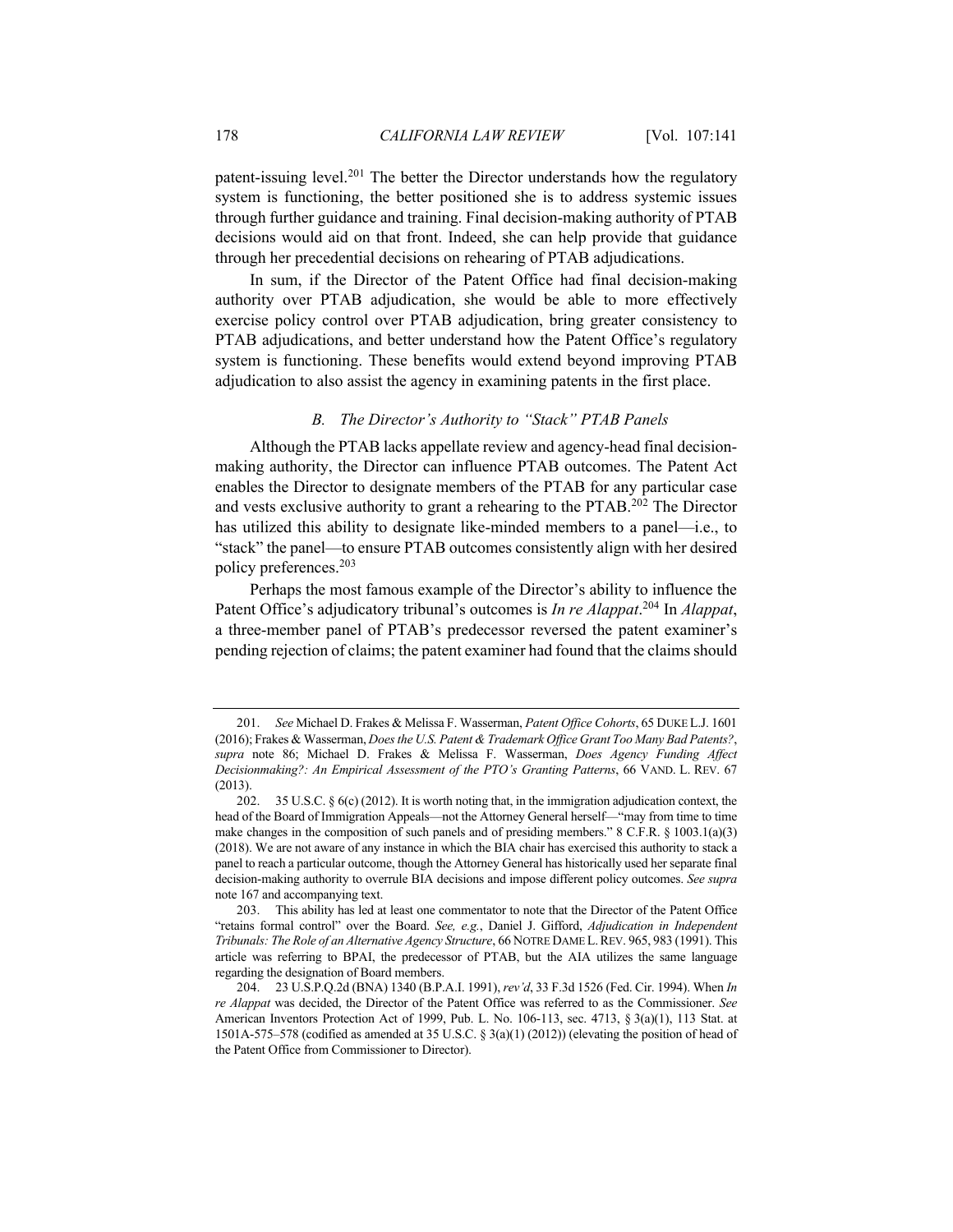be rejected as they were directed to non-statutory subject matter.<sup>205</sup> The examiner requested reconsideration on the basis that the "panel's decision conflicted with [Patent Office] policy" and "that such reconsideration be carried out by an expanded panel."206 An expanded eight-member panel of the Patent Office's adjudicatory board consisting of the three original members and five highranking officials of the Patent Office evaluated the request for reconsideration.<sup>207</sup> The majority of the expanded panel, consisting of the newly appointed panel members appointed by the Director, issued a new opinion in which they affirmed the patent examiner's patentable subject matter rejection. The three original panel members dissented on the merits for the reasons set forth in their original opinion.208

A more recent example is *Nidec Motor Corp. v. Zhongshan Broad Ocean Motor Co*. <sup>209</sup> The *Nidec* case involved the issue of joining two petitions from the same petitioning party when there were arguably conflicting PTAB decisions on joinder practices.210 Similar to *Alappat*, the underlying case was initially decided by a three-member PTAB panel.211 In a split decision, the panel held the joining was improper, and Broad Ocean requested rehearing and expanded-panel consideration.212 An expanded five-member panel issued a new opinion in which the majority—comprised of the new panel members and the original dissenting judge—held the joining was proper. $213$ 

Moreover, agency leadership, at times, has found it necessary to utilize multiple rounds of expanded panels to ensure that PTAB decisions conform to the agency's policy preferences. Consider, for example, *Target Corp. v. Destination Maternity Corp.*, another recent case that involved the PTAB's joinder practices.<sup>214</sup> The initial panel consisted of three APJs.<sup>215</sup> Two additional administrative judges joined the panel prior to an initial decision.<sup>216</sup> The

<sup>205.</sup> 33 F.3d at 1546.

<sup>206.</sup> *Id.* at 1531.

<sup>207.</sup> *Id.*

<sup>208.</sup> *Id.* at 1576.

<sup>209.</sup> 868 F.3d 1013 (Fed. Cir. 2017).

<sup>210.</sup> *Id. Compare* Target Corp. v. Destination Maternity Corp. IPR 2014-00508, Paper 18 (P.T.A.B. Sept. 25, 2014) (denying the joining of two petitions of a same petitioning party under 35 U.S.C. § 315(c) as a matter of law), *with* Microsoft Corp. v. Proxyconn, Inc. IPR 2012-00026, Paper 17 (P.T.A.B. Dec. 21, 2012) (permitting the joining of two petitions of the same petitioning party under 35 U.S.C.  $\S 314(c)$  as a matter of law).

<sup>211.</sup> *Nidec*, 868 F.3d at 1015.

<sup>212.</sup> *Id.*

<sup>213.</sup> *Id.*

<sup>214.</sup> Target Corp. v. Destination Maternity Corp., No. IPR 2014-00508, Paper 18 (P.T.A.B. Sept. 25, 2014).

<sup>215.</sup> *See* Order on the Conduct of the Proceeding, Target Corp. v. Destination Maternity Corp., No. IPR 2014-00508, Paper 4 (P.T.A.B. Mar. 25, 2014).

<sup>216.</sup> Target Corp. v. Destination Maternity Corp., No. IPR 2014-00508, Paper 18 (P.T.A.B. Sept. 25, 2014). PTAB Standard Operating Procedures allow for an expanded panel to be granted before the initial decision is issued. PATENT TRIAL AND APPEAL BD., STANDARD OPERATING PROCEDURE 1 (REVISION 14): ASSIGNMENT OF JUDGES TO MERITS PANELS, INTERLOCUTORY PANELS, AND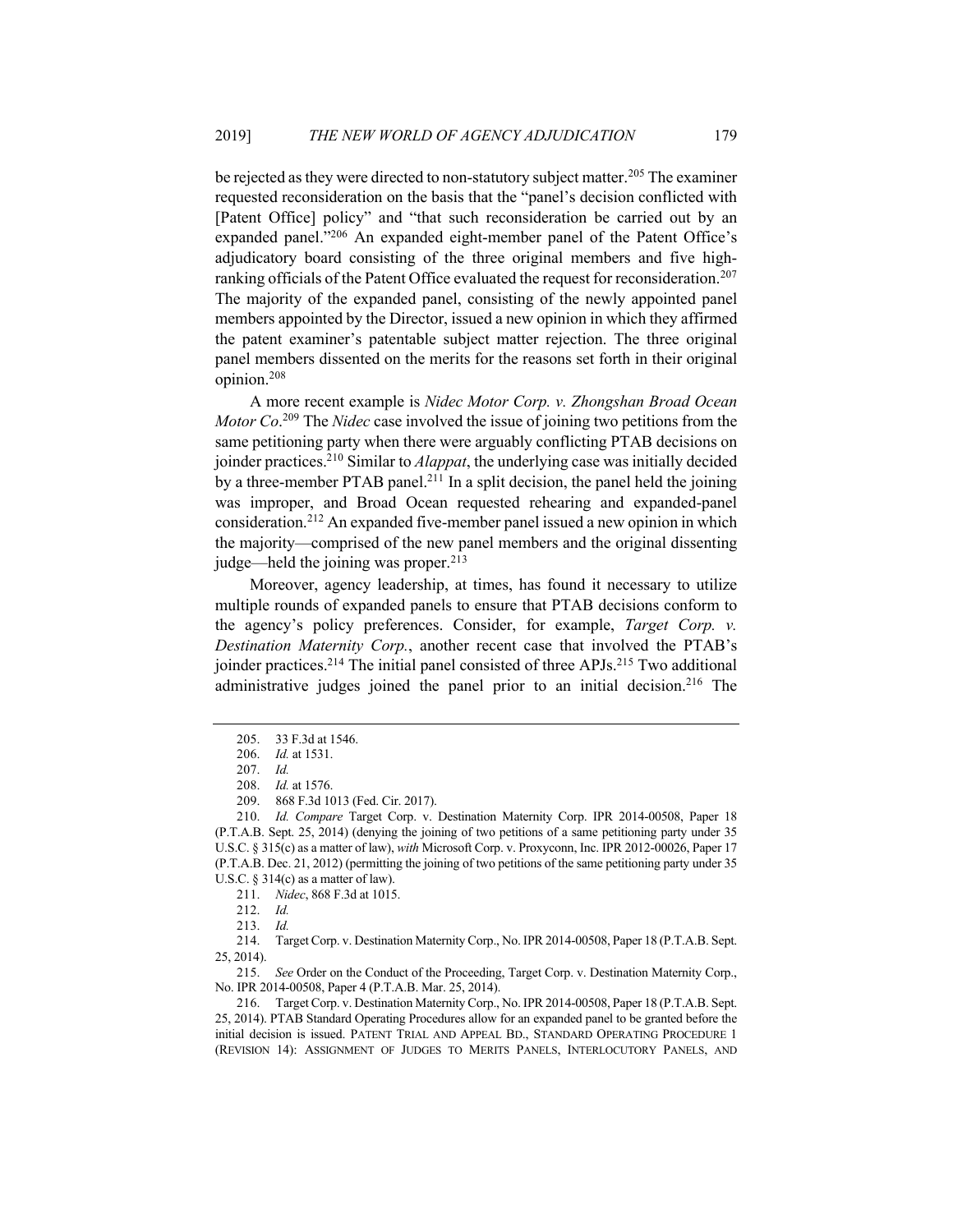expanded five-judge panel did not rule the way the Director had hoped. In a 3-2 decision, with the two added judges dissenting, the panel denied joinder.<sup>217</sup> The agency granted a request for rehearing and expanded the panel a second time, adding two more APJs to bring the total number to seven.<sup>218</sup> The twice-expanded panel issued a 4-3 decision allowing joinder. The four added APJs were in the majority.219

Enlarging the PTAB panel upon rehearing raises at least two legal questions. First, does the Director have the statutory authority to expand the panel and rehear a case after the original panel issues its decision? Second, does the expanded panel, consisting of individuals the Director has appointed in hopes of reversing the initial three-judge panel, offend constitutional due process principles?

## *1. Statutory Authority Challenge*

The legal controversy associated with the Director's authority to stack panels primarily stems from rehearings. That is, can the Director handpick members to create an expanded panel after the initial decision has been rendered with the hope that the expanded panel will grant the rehearing and reverse? The answer seems to be yes.

The Patent Act defines the overall membership of the PTAB: "The Director, the Deputy Director, the Commissioner for Patents, the Commissioner for Trademarks, and the administrative patent judges shall constitute the Patent Trial and Appeal Board."220 The Patent Act also enables the Director to designate the members who shall constitute the PTAB for any given case: "Each . . . postgrant review, and inter partes review shall be heard by at least 3 members of the Patent Trial and Appeal Board, who shall be designated by the Director."<sup>221</sup> However, with respect to rehearings, the Patent Act provides that "[o]nly the Patent Trial and Appeal Board may grant rehearings."<sup>222</sup>

Notably, the Patent Act is silent on who may act as the PTAB to rehear the case. If the term PTAB means all members of PTAB acting as a collective unit or only the original panel members who heard the initial hearing, then the Director's designation practices would violate the Patent Act. If, however, the term PTAB included an expanded panel hand-picked by the Director, then the

| <b>EXPANDED</b> | <b>PANELS</b>                                            | (2015) | <b>Thereinafter</b> |    | SOP            |  |
|-----------------|----------------------------------------------------------|--------|---------------------|----|----------------|--|
|                 | https://www.uspto.gov/sites/default/files/documents/SOP1 |        | Rev.                | 14 | 2015-05-08.pdf |  |
|                 | [https://perma.cc/AW5J-DHZM].                            |        |                     |    |                |  |

<sup>217.</sup> Target Corp. v. Destination Maternity Corp., No. IPR 2014-00508, Paper 18 (P.T.A.B. Sept. 25, 2014).

<sup>218.</sup> Target Corp. v. Destination Maternity Corp., No. IPR 2014-00508, Paper 31 (P.T.A.B. Feb. 12, 2015).

<sup>219.</sup> *Id.*

<sup>220.</sup> 35 U.S.C. § 6(a) (2012).

<sup>221.</sup> *Id.* § 6(c).

<sup>222.</sup> *Id.*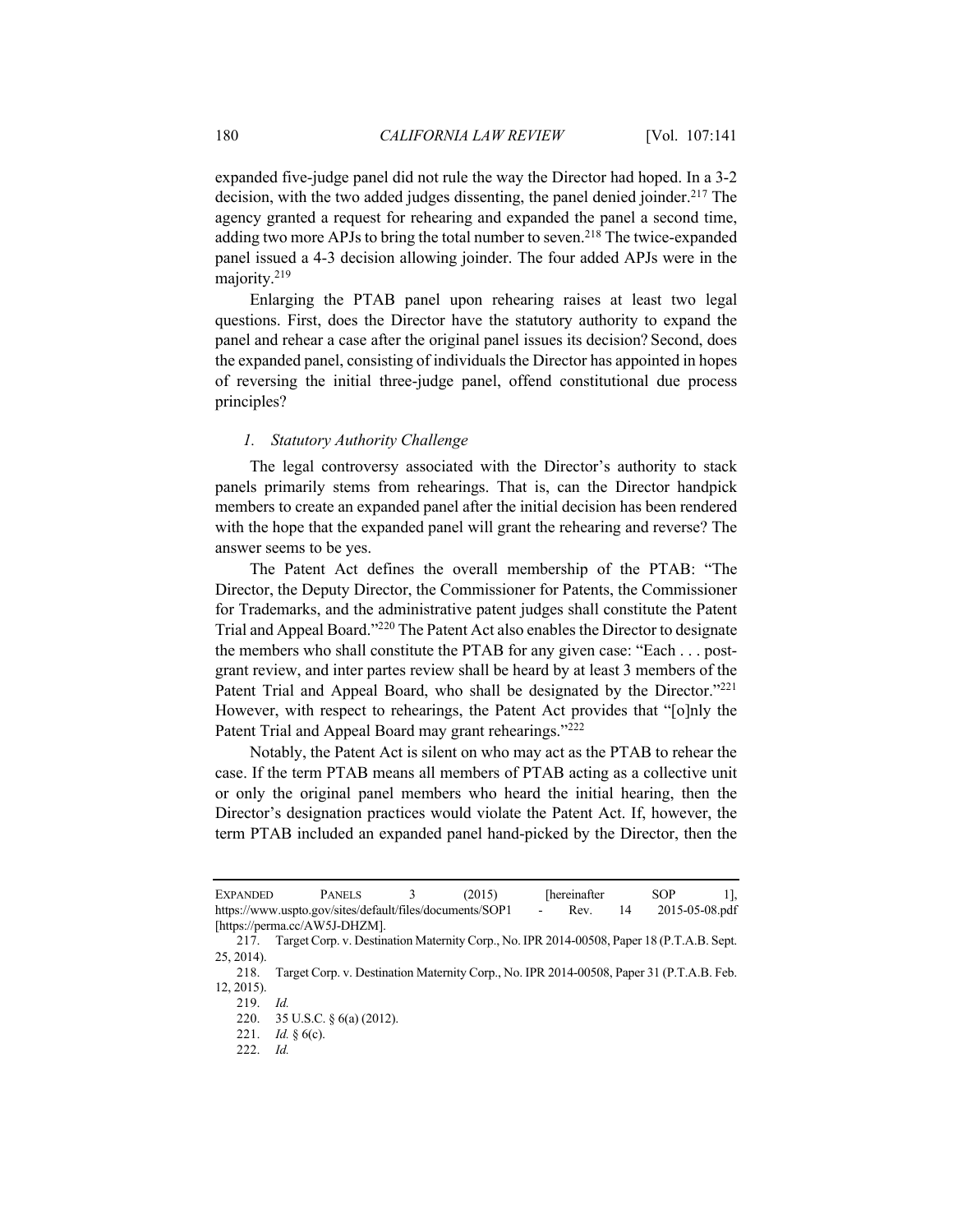Patent Act would authorize the Director's designation procedures. The Patent Act's vague language regarding rehearings does not appear to compel or prohibit any of these interpretations. Hence, the term PTAB appears to be ambiguous.

The Patent Act grants the Director broad administrative powers, including the ability to promulgate regulations governing inter partes and post-grant review.223 As a result, under standard administrative law principles, this grant of rulemaking authority gives the agency leeway to enact reasonable rules given the ambiguous terms of the Patent Act and the text, nature, and purpose of the statute.<sup>224</sup> The agency's interpretation to include an expanded panel is reasonable, because no statutory provision unambiguously mandates who comprises the PTAB to grant a rehearing. Thus, under the deference framework outlined in *Chevron v. Natural Resources Defense Council*,<sup>225</sup> the Director's designation procedures, at least if promulgated in a final rule, comply with the Patent Act.<sup>226</sup> That "[t]he Director shall be responsible for providing policy direction and management supervision for the Office and for the issuance of patents" provides further evidence that the agency's interpretation is reasonable and permissible.227

The Federal Circuit held that the Director's expanded panel practices did not constitute a clear violation of the Patent Act in *In re Alappat*, <sup>228</sup> which involved an adjudicatory body that preceded the PTAB. But, such reasoning should apply with the same force to the PTAB.<sup>229</sup> Although the Federal Circuit

229. The near-identical language in the Patent Act associated with convening panels of BPAI and PTAB suggests that *Alappat*'s reasoning would apply to PTAB as well. *Compare* 35 U.S.C. § 6(b)

<sup>223.</sup> *Id.* §§ 2, 6.

<sup>224.</sup> United States v. Mead Corp., 533 U.S. 218, 229 (2001).

<sup>225.</sup> Chevron U.S.A. Inc. v. Nat. Res. Def. Council, Inc., 467 U.S. 837, 844 (1984) (instructing courts to defer to an agency's reasonable interpretation of an ambiguous statute that the agency administers).

<sup>226.</sup> The legislative history supports giving the Director broad discretion to define who may act as the Board to rehear a case. Ironically, the concepts of rehearings and including the Director and other high ranking officials as members of the Board were added to the Patent Act in 1927, when Congress decided to eliminate the right to appeal adverse Board decisions directly to the Director of the Patent Office. Because the Director could not keep up with the number of appeals, appellate review was removed and rehearing authority vested with the Board. *See infra* notes 270–271 and accompanying text. Nevertheless, the legislative history of the 1927 Act indicated that "the supervisory power of the Commissioner, *as it has existed for a number of decades*, remains unchanged." *In re* Alappat, 33 F.3d 1526, 1550 (Fed. Cir. 1994) (emphasis added) (citing S. Rep. No. 1313, 69th Cong., 2d Sess. 4 (1927)).

<sup>227.</sup> 35 U.S.C. § 3(a)(2)(A) (2012).

<sup>228.</sup> *Alappat*, 33 F.3d 1526. A plurality concluded that the Patent Act authorized the Director's designation procedures, while three other judges found the Director's designation practices did not constitute a clear violation of the Patent Act. Subsequent to *Alappat*, the Director delegated to the Chief Judge of PTAB the power to order rehearing before an expanded panel and to select who sits on those panels. SOP 1, *supra* note 216, at 2. The Patent Office has also provided more guidance as to when an expanded panel should be utilized and what may drive the selection of additional panel members. The PTAB's Standard Operating Procedures suggests that expanded panels should be utilized when, among other things, a proceeding "involves an issue of exceptional importance" or is "necessary to secure and maintain uniformity of the Board's decisions," *id.* at 3, and directs the Chief Judge to consider "technical or legal expertise" when choosing additional panel members. *Id.* at 4.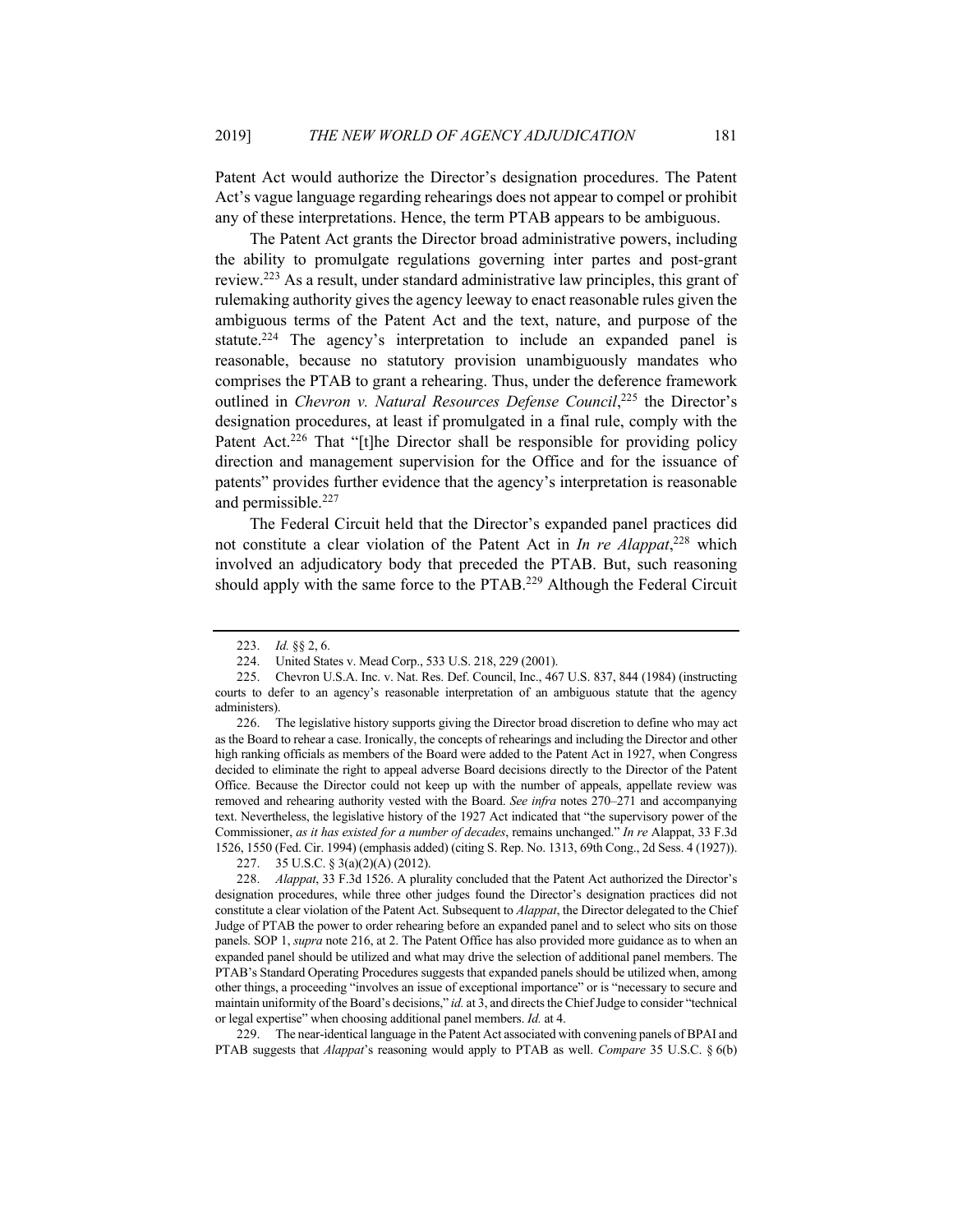did not explicitly adopt a deference framework for its analysis, the majority did find that the text, nature, and legislative history supported the Patent Office's interpretation that an expanded panel has the authority to grant a rehearing and decide the case.<sup>230</sup>

# *2. Constitutional Due Process Concerns*

Given that the Director's designation procedures are consistent with the Patent Act, does the Director's selection of panel members based on their willingness to vote a certain way deprive an aggrieved party of due process? Unlike the statutory authority question, no court has considered whether the Director's designation procedures violate due process.231

Patents appear to constitute the type of property that is protected by the Fifth Amendment Due Process Clause. The Patent Act mandates that "if on . . . examination it appears that the applicant [for a patent] is entitled to a patent under the law, the Director shall issue a patent therefor."232 Given that courts recognize due process protection for statutory entitlements, it is unsurprising that the Federal Circuit has applied due process requirements to the invalidation of patents in post-issuance proceedings.<sup>233</sup>

Due process guarantees "an impartial and disinterested tribunal,"<sup>234</sup> which applies to the adjudicative bodies of agencies and to courts.<sup>235</sup> Nevertheless, courts have recognized that the blend of investigative and adjudicative functions often found in administrative agencies requires a more relaxed approach as to what qualifies as an "impartial" decision-maker in an agency's adjudicative body

<sup>(2012) (&</sup>quot;Each appeal and interference shall be heard by at least three members of the Board of Appeals and Interferences, who shall be designated by the Commissioner. Only the Board of Patent Appeals and Interferences has the authority to grant rehearings."), *with* 35 U.S.C. § 6(c) (2012) ("Each appeal, derivation proceeding, post-grant review, and inter partes review shall be heard by at least three members of the Patent Trial and Appeal Board, who shall be designated by the Director. Only the Patent Trial and Appeal Board may grant rehearings.").

<sup>230.</sup> *Alappat*, 33 F.3d at 1551–52.

<sup>231.</sup> The Federal Circuit declined to address whether the Director's designation practices of Board members violated due process in *Alappat*, 33 F.3d at 1536.

<sup>232.</sup> 35 U.S.C. § 131 (2012).

<sup>233.</sup> *See* Patlex Corp. v. Mossinghoff, 758 F.2d 594, 598–99 (Fed. Cir. 1985) (holding that "[i]t is beyond reasonable debate that patents are property" protected by the Fifth Amendment's Due Process Clause). The Federal Circuit has also found that due process requirements apply to pre-issuance examination of patents. *In re* Baxter, 656 F.2d 679, 687 (Fed. Cir. 1981) (finding a "clear infringement of Baxter's procedural due process rights" in the Patent Office's rejection of claims).

<sup>234.</sup> Marshall v. Jerrico, Inc., 446 U.S. 242, 247–49 (1980).

<sup>235.</sup> Withrow v. Larkin, 421 U.S. 35, 46–47 (1975).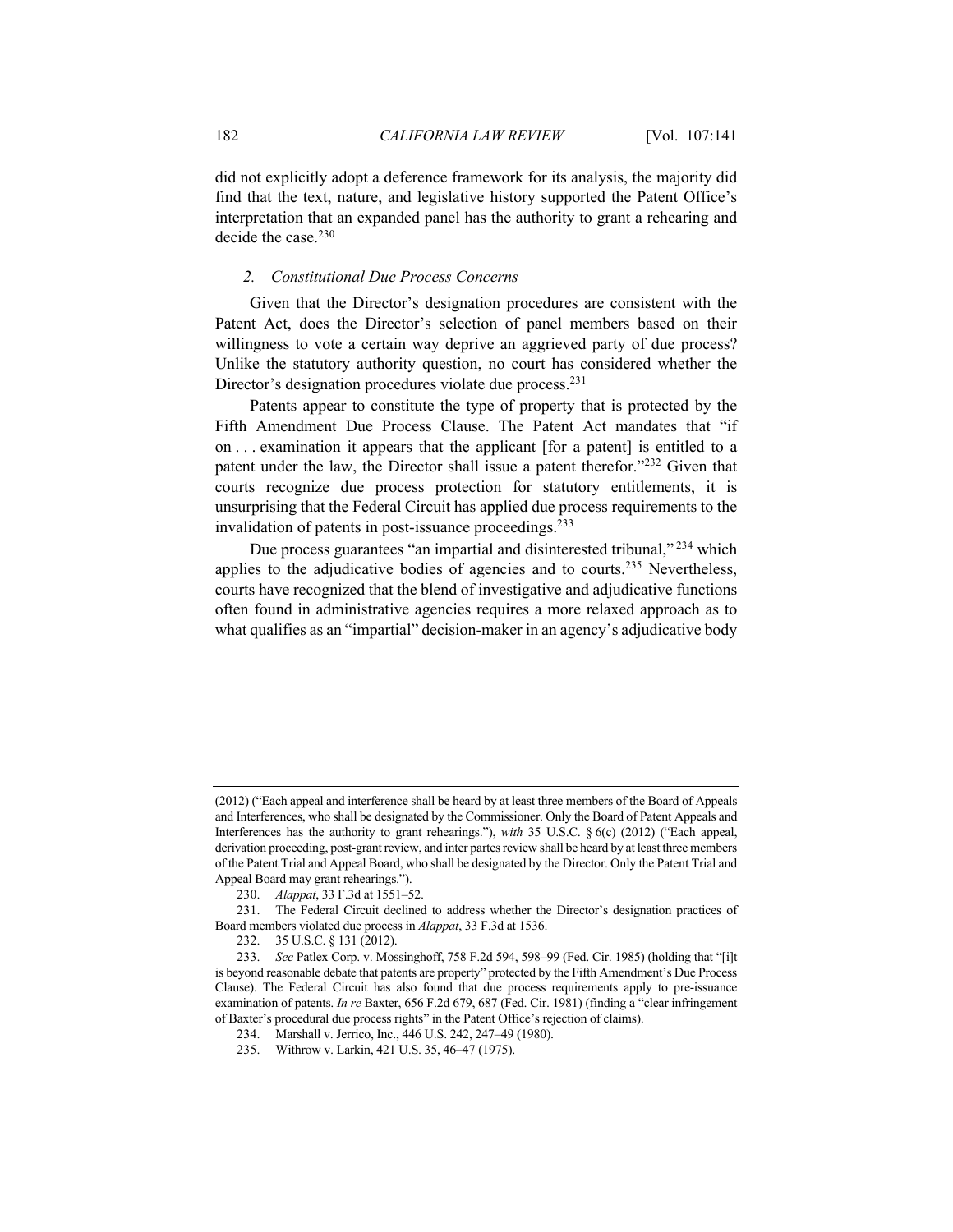than in a federal court.<sup>236</sup> A violation of due process does not require proof of actual impartiality but instead only "an unconstitutional 'potential for bias.'"237

When considering the impartiality of administrative tribunals, courts have focused on when a decision-maker's prior involvement or financial interest in a case will compromise neutrality, violating due process.238 In contrast, case law on permissible agency-head designation procedures is relatively sparse.

One exception is the Sixth Circuit's opinion in *Utica Packing Co. v. Block*. <sup>239</sup> In *Utica*, the USDA brought a complaint concerning meat inspection services from Utica Packing Company before an ALJ who decided against Utica.240 Utica appealed the ALJ's decision within the USDA, and on appeal the judicial officer affirmed.<sup>241</sup> After the Sixth Circuit reversed and remanded the case back to the agency, the judicial officer reluctantly dismissed the case.242 The judicial officer was then removed from the case by the Secretary of Agriculture—who "violently disagreed" with his decision—and was replaced by someone who had no legal or scientific background to hear the case.<sup>243</sup> A petition for reconsideration was subsequently presented to the new judicial officer who ruled against Utica.244

On appeal, the Sixth Circuit found that the Secretary's replacement of the judicial officer violated due process.<sup>245</sup> The court refused to accept the argument

<sup>236.</sup> *Id.*; *see also id.* at 47 ("The contention that the combination of investigative and adjudicative functions necessarily creates an unconstitutional risk of bias in administrative adjudication has a much more difficult burden of persuasion to carry. It must overcome a presumption of honesty and integrity in those serving as adjudicators; and it must convince that, under a realistic appraisal of psychological tendencies and human weakness, conferring investigative and adjudicative powers on the same individuals poses such a risk of actual bias or prejudgment that the practice must be forbidden if the guarantee of due process is to be adequately implemented.")

<sup>237.</sup> Caperton v. A.T. Massey Coal Co., 556 U.S. 868, 881 (2009) ("The inquiry is an objective one. The Court asks not whether the judge is actually, subjectively biased, but whether the average judge in his position is 'likely' to be neutral, or whether there is an unconstitutional 'potential for bias.'"); *see also* Barnett, *supra* note 58, at 1672 ("Because of the difficulty in determining an adjudicator's subjective state of mind, due process mostly concerns itself with appearances of partiality.").

<sup>238.</sup> The Supreme Court's inquiry, however, has been rather limited. Consider, for instance, *Schweiker v. McClure*, 456 U.S. 188 (1982), the Court's leading decision in this area. The *Schweiker* Court considered whether administrative judges appointed by insurance carriers to review denials of Medicare payments by the carriers themselves were, "for reasons of psychology, institutional loyalty, or carrier coercion . . . reluctant to differ with carrier determinations." *Id.* at 196 n.10. The Court found that the administrative judge's connection to insurers alone was not meaningful because the federal government, not the carriers, paid the claims and the administrative judge's salaries. The Court held that the presumption of an adjudicator's impartiality had not been overcome because "generalized assumptions of possible interest" were insufficient. *Id* at 196.

<sup>239.</sup> Utica Packing Co. v. Block, 781 F.2d 71 (6th Cir. 1986).

<sup>240.</sup> *Id.* at 73–74.

<sup>241.</sup> *Id.* at 74.

<sup>242.</sup> *Id.*

<sup>243.</sup> *Id.* The Secretary also assigned a new legal advisor whose immediate supervisor had participated in the removal of the original Judicial Officer and "supervised the division responsible for the prosecution of Utica." *Id.*

<sup>244.</sup> *Id.* at 74–75.

<sup>245.</sup> *Id.* at 78.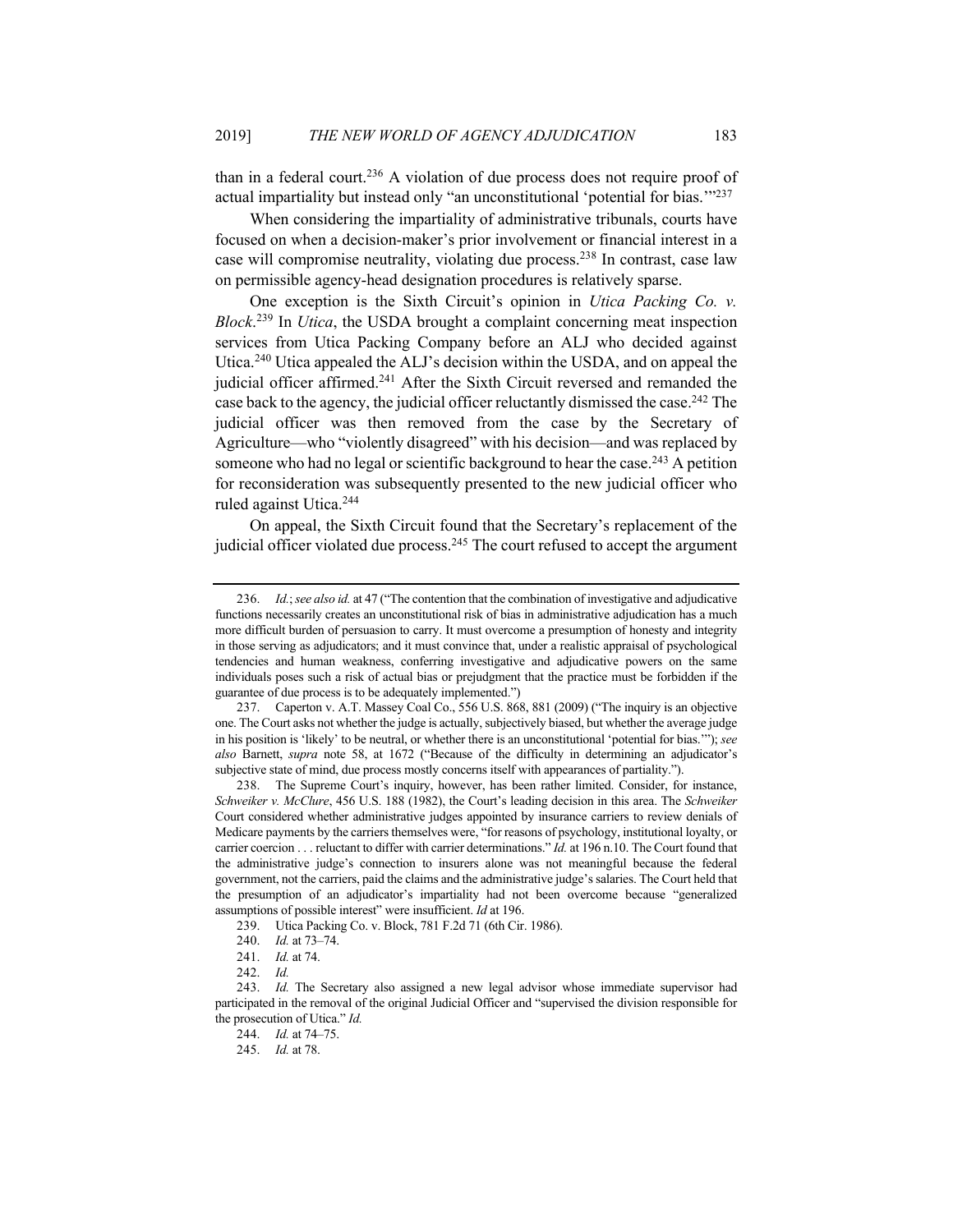that the Secretary, having delegated to the judicial officer the original authority to resolve certain matters, could reappropriate that power at will based on disagreement with the judicial officer's conclusions.<sup>246</sup> Instead, the court held, "[t]here is no guarantee of fairness when the one who appoints a judge has the power to remove the judge before the end of proceedings for rendering a decision which displeases the appointer."<sup>247</sup> The court concluded: "All notions of judicial impartiality would be abandoned if such a procedure were permitted."248

It is important to note the unusual nature of the adjudicative scheme at issue in *Utica*. Under statutory authority, the Secretary had delegated final decisionmaking authority over these types of USDA adjudications to the judicial officer.249 In other words, the Secretary originally had final decision-making authority under the statute. Therefore, the Secretary could have reached the substantive conclusion achieved by removing the judicial officer but for subdelegating by regulation such final decision-making authority to the judicial officer. The Sixth Circuit's finding of a due process violation thus turned on the Secretary's voluntary delegation of final authority to another agency official, such that "the Secretary's efforts to change the result by the methods described in this opinion cannot be permitted to succeed."<sup>250</sup>

Under the reasoning set forth in *Utica*, there is at least a colorable argument that the Director's designation procedures raise substantial due process concerns. "Because the neutrality of a panel selected to produce a particular result might be questioned," John Golden has argued, "constitutional constraints of due process . . . might limit that directorial power over rehearings so that this power is in fact narrower than the statute facially allows."251 Similar to the Secretary of Agriculture in *Utica*, the Director of the Patent Office effectively removes the original panel before the end of the proceedings when she designates an expanded panel that she hopes will arrive at a different substantive outcome. Although the Director does not technically replace any judge, the practical effect of adding a sufficient number of new members to reverse the original panel decision is functionally equivalent to the Secretary of Agriculture's removal of the judicial officer in *Utica*.

Indeed, in some ways, the Director's panel-stacking antics are more procedurally offensive than the Secretary's "manipulation of a judicial, or quasijudicial, system" in *Utica*. <sup>252</sup> After all, at least Congress had vested final

<sup>246.</sup> *Id.* at 79.

<sup>247.</sup> *Id.* at 78*.*

<sup>248.</sup> *Id.*

<sup>249.</sup> *Id.* at 72 (citing 7 C.F.R. § 2.35 (1985)).

<sup>250.</sup> *Id.* at 79.

<sup>251.</sup> John M. Golden, *Working Without* Chevron*: The PTO as Prime Mover*, 65 DUKE L.J. 1657, 1663–64 (2016). *But see* Benjamin & Rai, *supra* note 198, at 1588 ("[W]e are skeptical that interpreting the statute to give the agency head the effective ability to review decisions poses a due process concern.").

<sup>252.</sup> *Utica*, 781 F.2d at 78.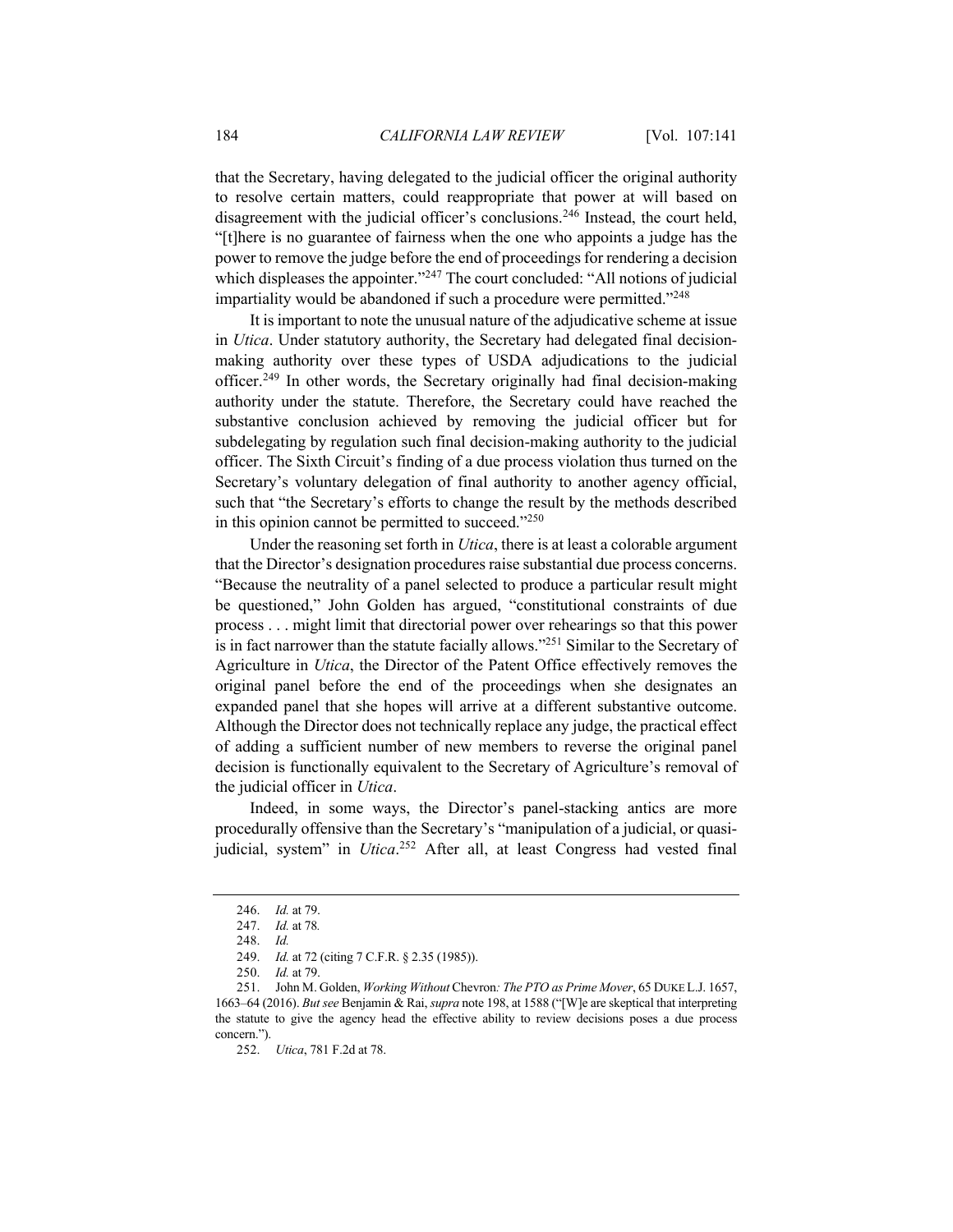decision-making authority in the Secretary, and the Secretary had merely delegated that authority via regulation to a judicial officer. By contrast, the AIA did not grant any final decision-making authority to the Director, such that her manipulation of the agency's processes to secure a different outcome seems even less fair to the losing party's rights. Therefore, it seems reasonable to conclude that *Utica* would compel the same result in the PTAB context, at least in the Sixth Circuit where *Utica* remains binding precedent.

That said, it does seem counterintuitive to conclude that it offends constitutional due process for the head of an agency to impose her policy preference when the "standard federal model" for agency adjudication contemplates that the head of the agency has final decision-making authority.253 Indeed, the APA expressly contemplates de novo agency-head review of ALJ decisions for APA-governed formal adjudications,<sup>254</sup> and the vast majority of Type B adjudications also provide for agency-head review.<sup>255</sup> This standard federal model embraces the principle that agency adjudication should ultimately be controlled by a political appointee who can help shape agency policy via adjudication and has at least some degree of political accountability.

So why are there no constitutional concerns raised when an agency head reverses an ALJ's decision? In many ways, the Director's ability to stack a panel with like-minded members is functionally equivalent to an agency head's ability to reverse an ALJ's decision on factual or legal determinations. If the Director is unhappy with the initial PTAB decision, she can expand the panel to help ensure that the adjudicatory board's decision aligns with her policy preferences just as an agency head who is unhappy with an ALJ's decision can reverse the decision on appellate review. In both scenarios, there is an initial decision (by either a three-judge panel or an ALJ) and a second opinion that reverses (by an expanded panel or an agency head) that delineates the reasons for the reversal, including the policy preferences of the agency.

One answer may be that, unlike the traditional appellate review model, the PTAB's expanded panel model arguably strips the adjudicatory board of its impartial nature and runs afoul of the requirement that the decisional function in administrative adjudication "cannot be performed by one who has not considered evidence or argument. . . . The one who decides must hear."256 While it is true that individual PTAB members decide the case without agency leadership directing APJs to vote a certain way, the ability of the Director to stack the panel to ensure the outcome of the PTAB decision as a whole is arguably predetermined and hence impartial. Put differently, because the expanded panel members are selected to reverse the original three-member decision, outcomes

<sup>253.</sup> Levin, *supra* note 7, at 412.

<sup>254.</sup> *See* 5 U.S.C. § 557(b) (2012); *see also supra* Part I.A.

<sup>255.</sup> *See supra* Part I.B.

<sup>256.</sup> Morgan v. United States, 298 U.S. 468, 481 (1936).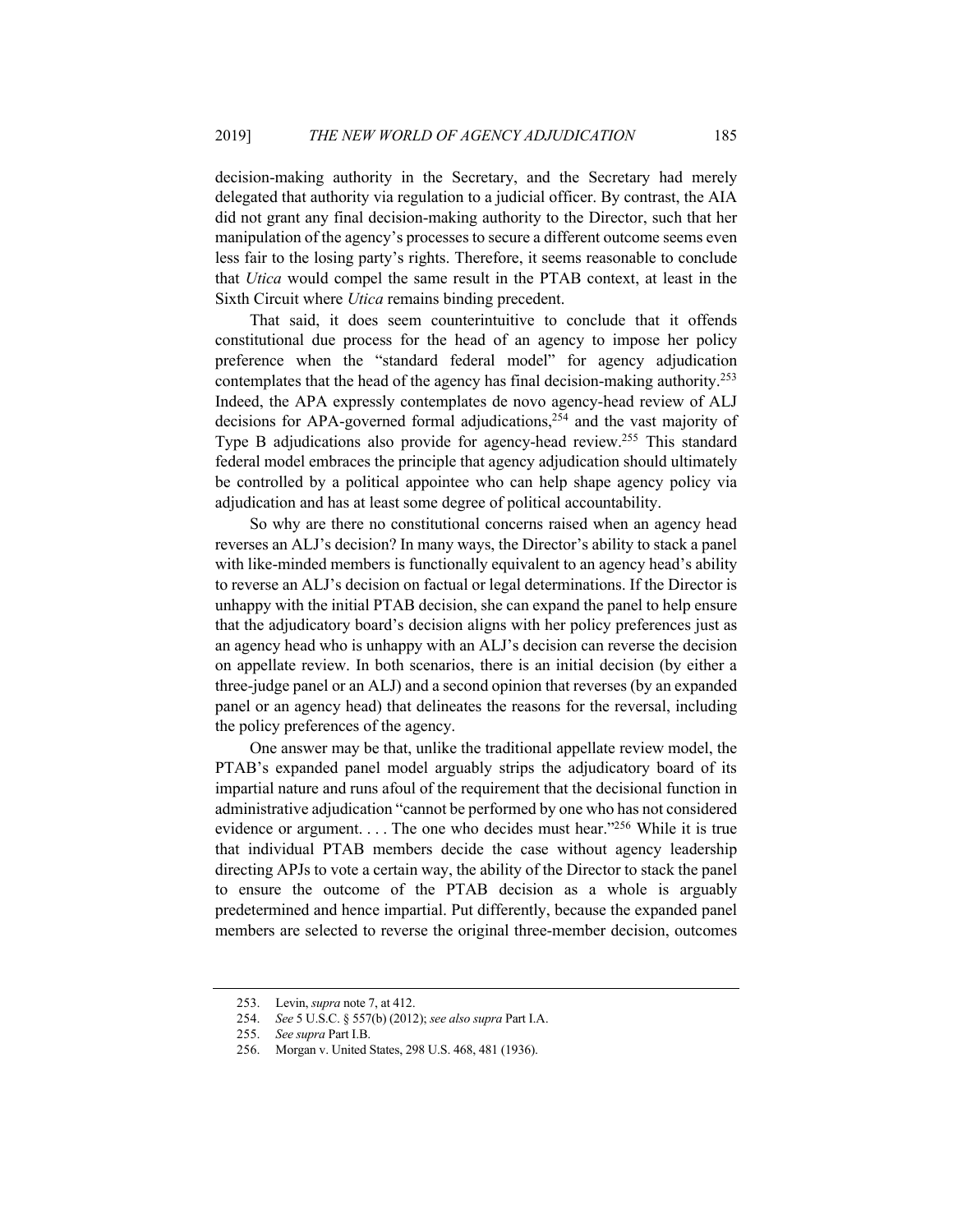are improperly put before the consideration of evidence and argument.<sup>257</sup> This theory, to be sure, stretches constitutional due process beyond existing precedent and could arguably be invoked whenever an agency head reverses an ALJ.

Alternatively, the answer could lie in the fact that Congress expressly grants final decision-making authority to agency heads in most agency adjudication contexts, but it has not done so in the PTAB context (and in *Utica*, the Secretary had delegated away that authority by regulation).<sup>258</sup> It would be odd for constitutional due process to turn on the scope of statutory authority granted to an agency. After all, Congress cannot cure a constitutional due process violation by granting the agency authority to violate the Constitution. Yet, it nevertheless seems grossly unfair for an agency official who lacks substantive authority to gain such authority by rigging the adjudicative process. That type of procedural concern seemed to be motivating the Sixth Circuit in *Utica*.

Even if the Director's panel-stacking practice falls short of an actual due process violation, Congress's decision not to grant the Director final decisionmaking authority may still limit the Director's ability to engage in panel-stacking on rehearing to secure a desired outcome that is contrary to the original panel's determination. After all, if a statute is susceptible to more than one reasonable interpretation, the modern doctrine of constitutional avoidance commands courts to construe the statute to avoid an interpretation that raises serious constitutional questions—even if the interpretation at issue is not actually unconstitutional.<sup>259</sup> The existence of serious constitutional questions is sufficient to eliminate a plausible interpretation. That is because the canon of constitutional avoidance "is not a method of adjudicating constitutional questions by other means," but instead "a tool for choosing between competing plausible interpretations of a statutory text, resting on the reasonable presumption that Congress did not intend

<sup>257.</sup> This due process theory would also implicate agency leadership's designation of the original three-member panel. Designating the original three panel members appears to be well within the powers granted to the Director by the Patent Act. While agency officials deny that any three-member panels are hand selected by the Director, there would be no way of knowing if this occurs and, if it does, how frequently.

<sup>258.</sup> In light of the fact that the Director lacks statutory final decision-making authority over PTAB decisions, perhaps the Director's use of panel stacking to effectively obtain final decision-making authority violates the APA. After all, the APA commands courts to invalidate agency actions that are, *inter alia*, "arbitrary, capricious, an abuse of discretion, or otherwise not in accordance with law," or "in excess of statutory jurisdiction, authority, or limitations." 5 U.S.C. § 706(2)(A)–(C) (2012). The problem with such an APA argument is that, as discussed *supra* in Part IV.B.1, the Director's panelstacking and rehearing practices seem quite consistent with the Patent Act, as amended by the AIA.

<sup>259.</sup> *See, e.g.*, Jones v. United States, 526 U.S. 227, 239 (1999) ("[W]here a statute is susceptible of two constructions, by one of which grave and doubtful constitutional questions arise and by the other of which such questions are avoided, [a court's] duty is to adopt the latter." (quoting United States *ex rel.* Attorney Gen. v. Del. & Hudson Co., 213 U.S. 366, 408 (1909))); Edward J. DeBartolo Corp. v. Fla. Gulf Coast Bldg. & Constr. Trades Council, 485 U.S. 568, 575 (1988) ("[W]here an otherwise acceptable construction of a statute would raise serious constitutional problems, the Court will construe the statute to avoid such problems unless such construction is plainly contrary to the intent of Congress." (citing NLRB v. Catholic Bishop of Chi., 440 U.S. 490, 499–501, 504 (1979))).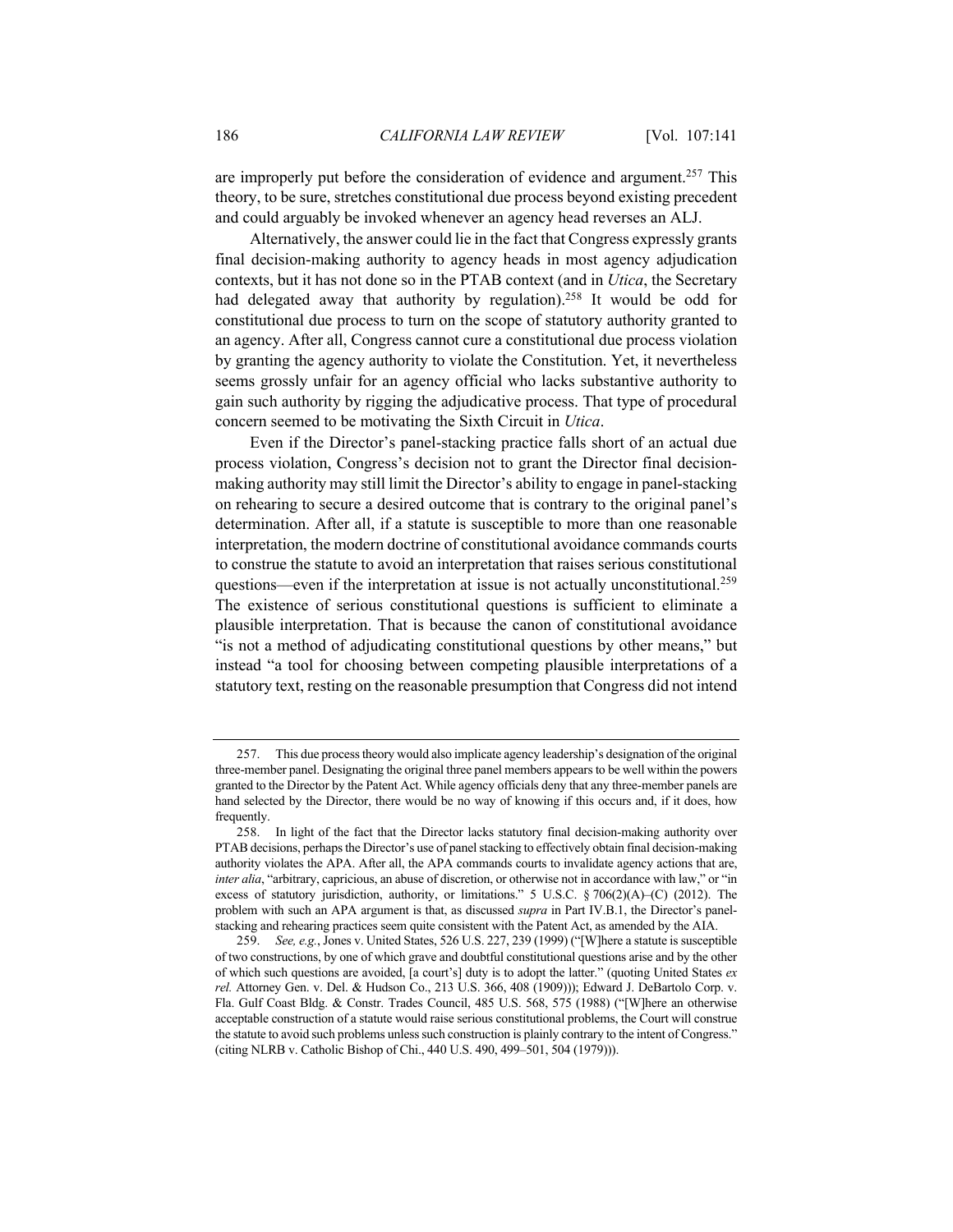the alternative which raises serious constitutional doubts."260 Although the Supreme Court has not been consistent in its approach, it has on occasion held that constitutional avoidance trumps *Chevron* deference, such that an agency cannot advance an otherwise reasonable interpretation of a statute if such interpretation raises serious constitutional questions.<sup>261</sup>

As detailed in Part IV.B.1, the Patent Act says nothing about who may act as the PTAB that votes to rehear a case. The Director has interpreted her statutory authority to designate the members of a PTAB panel<sup>262</sup> to include the ability to add members to an existing panel after the panel's initial decision. The Director does this in order to have enough votes on the panel to grant rehearing and then reach a different substantive outcome. We concluded in Part IV.B.1 that the Director's position is permissible in light of the Patent Act's text, structure, and purpose. Indeed, the legislative history seems to confirm the Director's position.263 But if the Director's position nevertheless raises serious constitutional questions, a court may read the statute to prohibit the Director's interpretation. Indeed, as noted in the Introduction, at last year's oral argument in *Oil States*, Chief Justice Roberts raised due process concerns with respect to the Patent Office Director's panel-stacking and rehearing procedures.<sup>264</sup>

To avoid constitutional due process concerns, perhaps the Patent Act's grant of authority to the Director to designate panel members should be limited so as to prohibit strategic panel-stacking. That could include requiring that the rehearing vote is limited to the original three-judge panel or, conversely, include the whole PTAB membership. In sum, even if one is not fully persuaded that the Director's approach to panel-stacking offends due process, the Director's approach could be precluded by the existence of serious constitutional questions as to the agency's statutory interpretation.<sup>265</sup>

<sup>260.</sup> Clark v. Martinez, 543 U.S. 371, 381 (2005).

<sup>261.</sup> *See, e.g.*, *DeBartolo*, 485 U.S. at 577 ("Even if [the agency's] construction of the Act were thought to be a permissible one, we are quite sure that in light of the traditional rule followed in *Catholic Bishop*, we must independently inquire whether there is another interpretation, not raising these serious constitutional concerns, that may fairly be ascribed to [the Act]."); *see generally* Christopher J. Walker, *Avoiding Normative Canons in the Review of Administrative Interpretations of Law: A* Brand X *Doctrine of Constitutional Avoidance*, 64 ADMIN. L. REV. 139, 144 (2012) (exploring the interaction between constitutional avoidance and the *Chevron* deference and arguing that constitutional avoidance should not trump the *Chevron* deference).

<sup>262.</sup> 35 U.S.C. § 6(c) (2012).

<sup>263.</sup> *See supra* text accompanying note 226.

<sup>264.</sup> Transcript of Oral Argument at 45, Oil States Energy Servs., LLC v. Greene's Energy Grp., 138 S. Ct. 1365 (2018) (No. 16-712).

<sup>265.</sup> Such an approach where the APJs have final decision-making authority may well raise a different constitutional concern. *See* Gary Lawson, *Appointments and Illegal Adjudication: The AIA Through a Constitutional Lens*, 26 GEO. MASON L. REV. (forthcoming 2019), https://ssrn.com/abstract=3105511 [https://perma.cc/7QVJ-A8HL] (last visited Dec. 21, 2018) (arguing that APJs are unconstitutional because they have final decision-making authority—and thus are principal officers under the Constitution—yet have not been appointed by the President with the advice and consent of the Senate).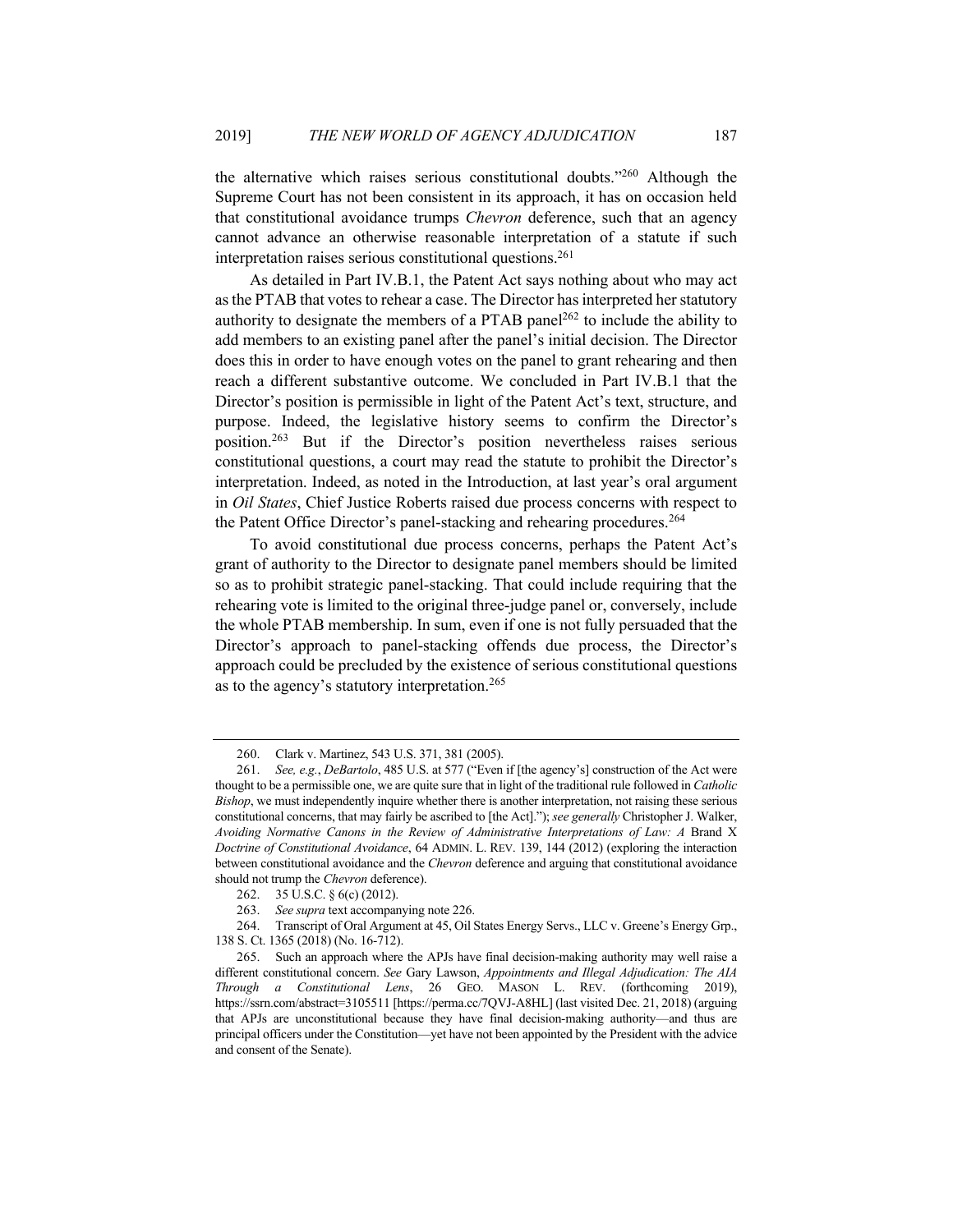# *C. Alternative Mechanisms for Increased Agency-Head Control of PTAB Adjudication*

The Director's designation practices raise serious constitutional questions and, at least under Sixth Circuit precedent, would likely be unconstitutional on due process grounds. But even if the constitutional (and constitutional avoidance) arguments ultimately fail, that does not mean the practices are otherwise fair as a matter of administrative justice. As Justice Scalia has famously quipped, "A lot of stuff that's stupid is not unconstitutional."266 Indeed, in the Article III context, scholars have noted that "the random assignment of federal appellate judges to panels has become a 'hallmark' of the system."267 If random assignment is a hallmark of Article III adjudication, it is even more important in the agency adjudication context, especially the agency adjudication of private or quasi-private rights or between two private parties. Adjudicators are already not guaranteed Article III's life tenure and salary protections, and the Roberts Court seems interested in formally cabining the powers of non-Article III adjudicators.<sup>268</sup> In light of these constitutional and fairness concerns, are there other mechanisms the Patent Office could utilize to consistently align PTAB decisions with its policy preferences? This following Subsection explores this question and suggests three main alternatives: (1) granting the Director final decision-making authority; (2) increasing the Patent Office's reliance on rulemaking; and (3) modifying the PTAB's precedential decisions designation process. Part IV.C.4 concludes with an overview of the September 2018 revisions to the PTAB's standard operating procedures to establish new "precedential opinion panel" and precedential-designation processes.

# *1. Grant Agency Leadership Final Decision-Making Authority*

Perhaps the most direct route to increase the Director's control over adjudicative outcomes would be to create Director review of PTAB decisions.<sup>269</sup>

<sup>266.</sup> Jennifer Senior, *In Conversation: Antonin Scalia*, N.Y. MAG. (Oct. 6, 2013), http://nymag.com/news/features/antonin-scalia-2013-10 [https://perma.cc/4UPN-L253].

<sup>267.</sup> Emerson H. Tiller & Frank B. Cross, *A Modest Proposal for Improving American Justice*, 99 COLUM. L.REV. 215, 216 & n.4 (1999). *But see* Adam S. Chilton & Marin K. Levy, *Challenging the Randomness of Panel Assignment in the Federal Courts of Appeals*, 101 CORNELL L.REV. 1, 13 (2015) (calling into question the empirical assumption of random assignment).

<sup>268.</sup> For instance, Chief Justice Roberts, writing for the Court in *Stern v. Marshall*, 564 U.S. 462, 489 n.6 (2011), significantly limited the reach of *Crowell v. Benson*, 285 U.S. 22 (1932) and related precedents concerning non-Article III adjudication of private rights. *See Stern*, 564 U.S. at 506 (Breyer, J., dissenting) ("My disagreement with the majority's conclusion stems in part from my disagreement about the way in which it interprets, or at least emphasizes, certain precedents" concerning non-Article III adjudication.).

<sup>269.</sup> At that time, the Director was referred to as the Commissioner. The passage of the American Inventors Protection Act of 1999 (AIPA) reorganized the Patent Office and elevated the position of the agency head of the Patent Office from Commissioner to Director. Pub. L. No. 106-113, § 4713, § 3(a)(1), 113 Stat. 1501, 1501A-575–I578 (codified as amended at 35 U.S.C. § 3(a)(1) (2012)). This Article does not engage with the larger policy question regarding the ideal structure of the Patent Office. That is, we take as a given that the head of the agency is a single individual who is a political appointee and do not,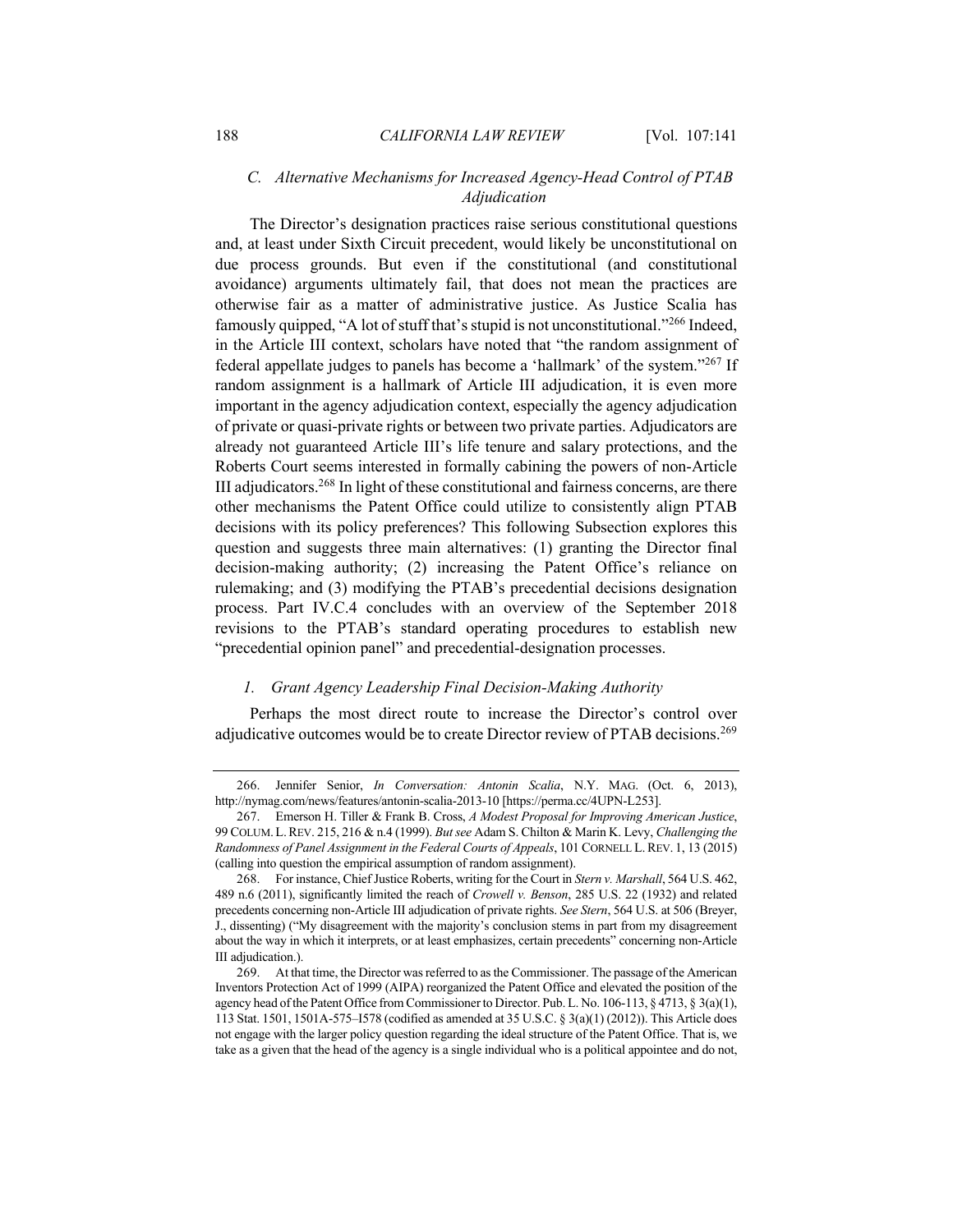Interestingly, the Director possessed such authority with respect to PTAB's predecessor until 1927, when Congress abolished the right to appeal the adjudicatory board's decision to the Director out of workload concerns.<sup>270</sup> In lieu of a guaranteed right of appeal to the Director, the 1927 Act created the blueprint for PTAB's rehearing structure and reconstituted the Patent Office's adjudicatory tribunal's membership to include the Director and other highranking officials.271 Given the increased popularity of the PTAB, mandated Director review of all PTAB decisions would likely overwhelm the agency head to a greater extent than anticipated in 1927. As a result, the Director's jurisdiction over PTAB appeals should be discretionary. Allowing the Director to review only those cases that she deems necessary to consistently align adjudicative outcomes with her policy preferences would minimize the Director's administrative burden while still allowing her sufficient policy control.

Congress could also consider creating an intermediate appellate board or a judicial office system that may be further subject to discretionary review by the Director (or another high-level political appointee serving in the Director's place). This intermediate level of review before discretionary Director evaluation could lessen demands on the Director by facilitating the identification of cases in which consistency and policy input are most necessary. The Director would also benefit from all cases being summarized and analyzed by two levels of decision-makers, freeing her to focus more on the policy issues and consistency of PTAB decisions.272 To further sharpen the Director's involvement in policy or novel legal issues, Congress could require the intermediate appellate board to certify questions to the Director, like it has with the Federal Communications Commission.273 This certification process could occur after requiring a public notice and comment period, providing the Director with further input to consider in making the policy or novel legal decision.

Of course, the drawback of granting agency leadership direct review over the PTAB is that it would require congressional action.<sup>274</sup> While this is likely the most straightforward way to consistently align PTAB decisions with its policy preferences, the rest of this Section considers alternative mechanisms to increase

for example, explore whether the Patent Office should have a commission, board, or body of agency heads.

<sup>270.</sup> P.J. Federico, *Evolution of Patent Office Appeals*, 22 J. PAT. OFF. SOC'Y 838, 857 (1940).

<sup>271.</sup> The 1927 change was technically directed towards patent rejections. In 1939, the internal appeal in interference cases was abolished. Act of Aug. 5, 1939, 53 Stat. 1212.

<sup>272.</sup> Of course, an additional layer of review would likely increase the costs of challenging a patent at PTAB and may frustrate the agency's ability to complete a trial in one year, as required by the AIA. 35 U.S.C. § 316(a)(11) (2012). As a result, if Congress creates an additional layer of review, it may want to revisit the one-year time frame for completing a trial.

<sup>273.</sup> Adjudicatory Re-regulation Proposals, 41 Fed. Reg. 14866 (Apr. 8, 1976). Notably, PTAB regulations allow for a panel or APJ to certify a question of policy to the Chief Administrative Patent Judge. 37 C.F.R. § 41.3(a) (2018).

<sup>274.</sup> Although the Patent Office created a Precedential Review Panel, see *infra* Part IV.C.4, which in essence is a type of intermediate appeal board, without Congressional action.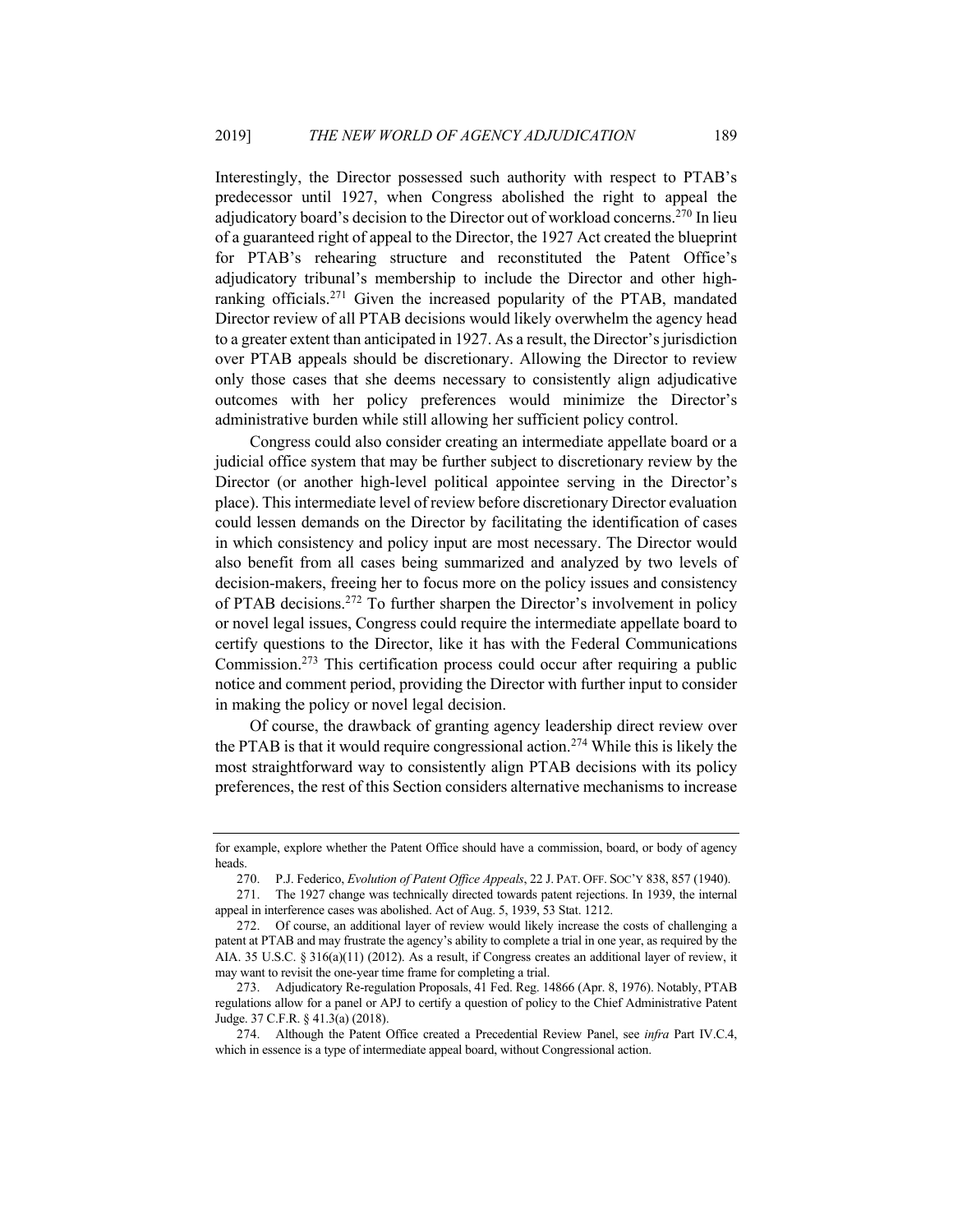homogeneity and consistency in PTAB outcomes that would not require an additional statutory grant of authority to the agency.

#### *2. Increase Reliance on Rulemaking*

One way the Patent Office could help homogenize PTAB decisions is to increase its reliance on rulemaking. Admittedly, the Patent Office's rulemaking authority is relatively circumscribed. Historically, the agency's primary grant of rulemaking authority gave the Patent Office the ability to make rules that "govern the conduct of proceedings in the Office."<sup>275</sup> The Federal Circuit has repeatedly interpreted this grant as primarily enabling the Patent Office to make rules on a variety of procedural matters.276 However, the AIA granted the Patent Office additional rulemaking authority with respect to the PTAB proceedings.<sup>277</sup> The Supreme Court has interpreted this new rulemaking authority to include both procedural and substantive components, although the grant falls short of enabling the agency to promulgate rules on the core patentability standards such as novelty.278 Thus, the Patent Office could more fully embrace its rulemaking authority to consistently align PTAB decisions with the agency's policy preferences, although not to the extent of agencies that possess broader substantive rulemaking authority.

Other agencies have followed this path. For instance, the Social Security Administration (SSA), which makes hundreds of thousands of disability determinations each year, has relied heavily on rulemaking to develop policy and guide its ALJs and hearing officers.279 Nevertheless, even though the Patent Office may benefit by relying more heavily on rulemaking to announce agency policy, the agency will likely still need some additional review of PTAB determinations to bring homogeneity to its outcomes. For example, while the SSA utilizes rulemaking to cabin ALJ decision-making, the SSA also relies on two other mechanisms to bring uniformity and consistency to ALJs determinations: (1) its Appeals Council, which serves as a review board to ALJs decisions, and (2) Social Security Rulings, in which the agency head designates certain adjudications as precedential.280 Moreover, legislative challenges and procedural requirements associated with rulemaking are nontrivial. The costs associated with rulemaking could be so prohibitive that the Patent Office may

<sup>275.</sup> 35 U.S.C. § 2(b)(2)(A) (2012).

<sup>276.</sup> Merck & Co. v. Kessler, 80 F.3d 1543, 1549–50 (Fed. Cir. 1996).

<sup>277. 35</sup> U.S.C.  $\S 316(a)(4)$  (2012) (granting the Patent Office the authority to issue "regulations . . . establishing and governing inter partes review under this chapter").

<sup>278.</sup> Cuozzo Speed Tech. v. Lee, 136 S. Ct. 2131, 2135 (2016) (noting that the agency's new rulemaking authority over PTAB proceedings "is not limited to procedural regulations").

<sup>279.</sup> Charles H. Koch Jr. & David A. Koplow, *The Fourth Bite at the Apple: A Study of the Operation and Utility of the Social Security Administration's Appeals Council*, 17 FLA. ST. U. L. REV. 199, 267–68 (1990).

<sup>280.</sup> *Id.*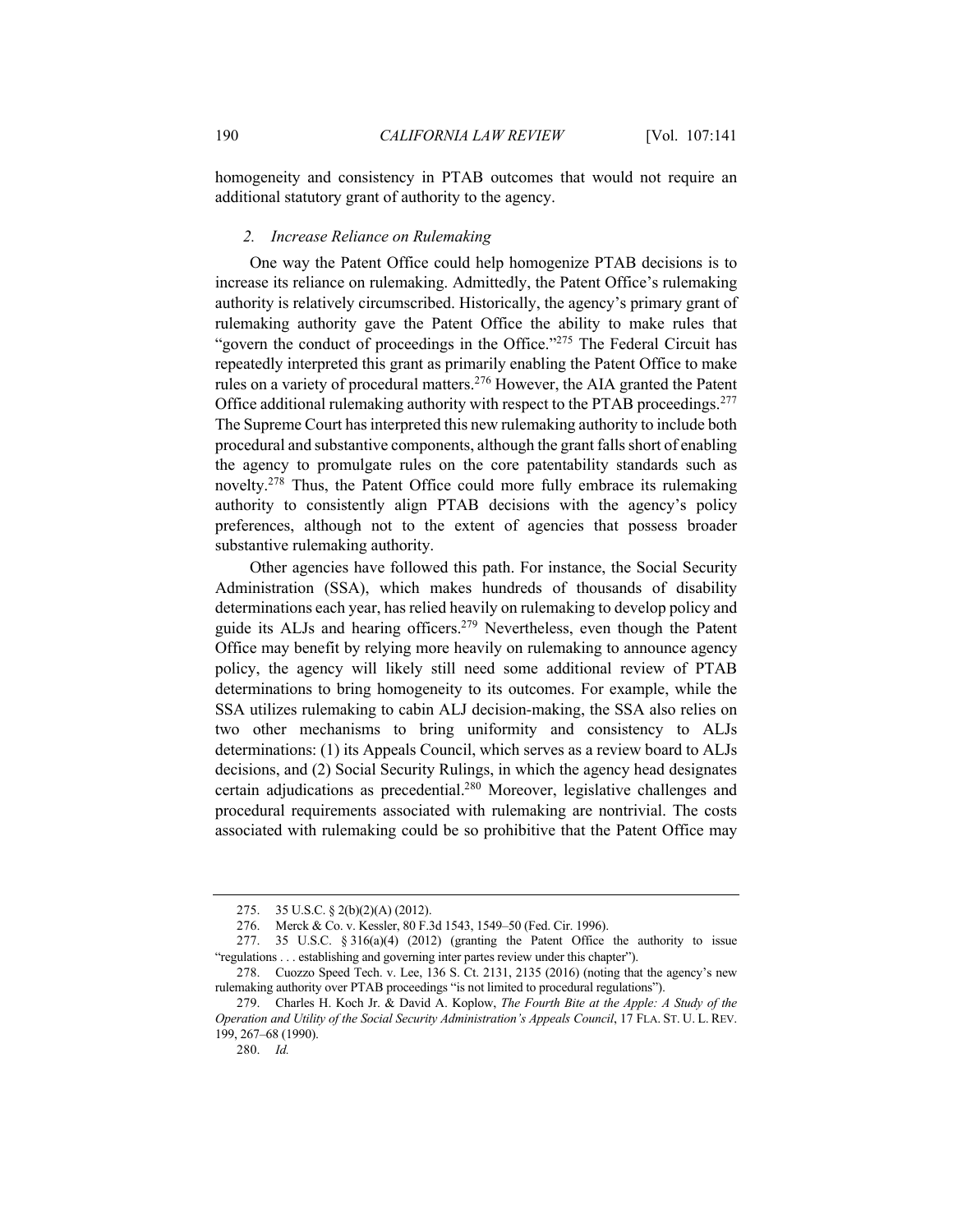not be able to rely solely on rulemaking to consistently align PTAB outcomes with the agency's policy preferences.<sup>281</sup>

Finally, it is important to acknowledge that the Supreme Court has made clear that an agency's choice of policy-making mechanism falls within the ambit of the agency's discretion. The Court has noted that there is "a very definite place for the case-by-case evolution of statutory standards,"282 and "the choice made between proceeding by general rule or by individual, *ad hoc* litigation is one that lies primarily in the informed discretion of the administrative agency."283 Besides financial considerations, there are a number of reasons why the Patent Office may want to proceed with adjudication rather than legislative rule. In particular, the agency may need to act quickly to clarify the law, and rulemaking may be too time consuming.<sup>284</sup> Thus, although it would likely benefit from increasing its reliance on legislative rules, the Patent Office may have legitimate reasons to rely on outside mechanisms to bring homogeneity to PTAB determinations.

#### *3. Modify the PTAB Precedential Decisions Designation Process*

How could the Director of the Patent Office ensure that adjudicative outcomes consistently follow agency policy preferences without solely relying on rulemaking authority? One promising alternative is the increasing designation of PTAB determinations as precedential. This pathway would likely require the Patent Office to modify the process by which PTAB decisions are designated precedential to give the Director or the Chief Administrative Patent Judge (CAPJ) greater control over this determination. Because precedential opinions are binding in all future cases before the PTAB until they are superseded by later binding authority, the Director could use the precedential-designation process to better align PTAB outcomes with the agency's policy preferences. Indeed, as discussed in Part IV.C.4, the PTAB recently amended its standard operating procedures to streamline the precedent-designation process.

Since the new adjudicative procedures have come to fruition, the PTAB has issued over fifteen hundred written decisions, but only thirteen have been designated precedential.285 This seems like an alarmingly low number given the

<sup>281.</sup> *See, e.g.*, JERRY L. MASHAW, RICHARD A. MERRILL & PETER M. SHANE, ADMINISTRATIVE LAW: THE AMERICAN PUBLIC LAW SYSTEM CASES AND MATERIALS 617–20 (6th ed. 2009) (describing institutional impediments to rulemaking).

<sup>282.</sup> SEC v. Chenery Corp., 332 U.S. 194, 203 (1947).

<sup>283.</sup> *Id.*

<sup>284.</sup> *See, e.g.*, Magill, *supra* note 9, at 1396–97 (exploring factors that influence whether an agency chooses adjudication or rulemaking to make policy); *see also* Aaron Nielson, *Beyond* Seminole Rock, 105 GEO. L.J. 943, 972–82 (2017) (arguing against adjudication as a substitute to rulemaking or agency policy-making).

<sup>285.</sup> U.S. PATENT & TRADEMARK OFFICE, PATENT TRIAL AND APPEAL BOARD STATISTICS (2017), https://www.uspto.gov/sites/default/files/documents/AIA Statistics\_March2017.pdf [https://perma.cc/ET4J-LC5Q] (last visited Dec. 22, 2018); *List of Precedential Decisions of the Patent Trial and Appeal Board*, USPTO, https://www.uspto.gov/patents-application-process/appealing-patent-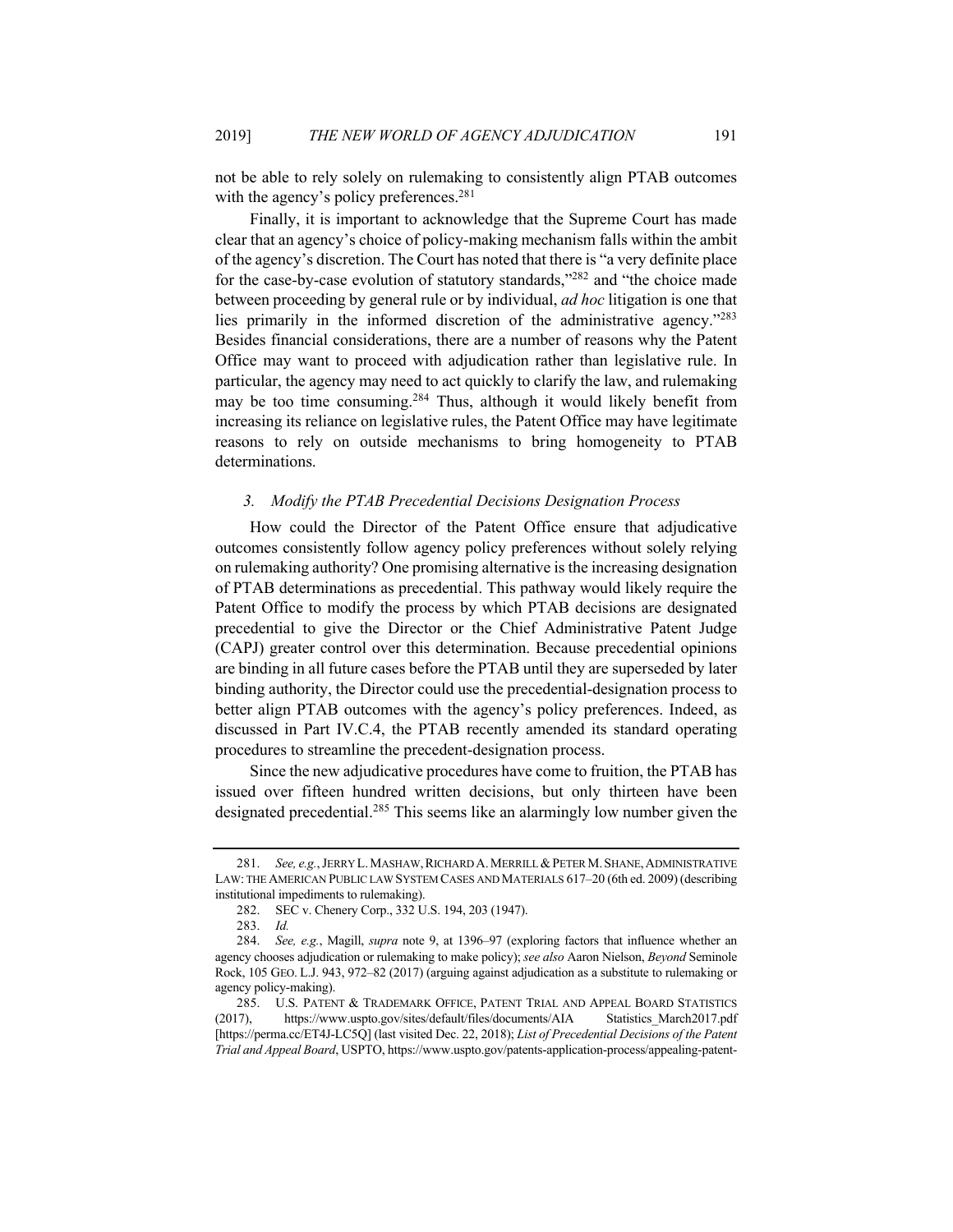number of novel legal questions the PTAB has faced since the passage of the AIA. The lack of precedential decisions is likely due, at least in part, to the Patent Office's cumbersome process for designating an opinion as precedential—a process that seems to be an artifact of when the Patent Office's adjudicatory tribunal constituted much smaller membership.

Prior to the September 2018 revisions to the PTAB standard operation procedures, the process began with a nomination of an opinion, which could occur by any member of the PTAB (including the Director), interested party, or member of the public.<sup>286</sup> The CAPJ received the nominations and each PTAB member could vote and comment in writing as to whether the opinion should be designated as precedential.<sup>287</sup> Only those PTAB opinions that received approval from the CAPJ, the Director, and the majority of APJs would be designated as precedential. Because no opinion could be designated as precedential without the Director's consent, she had veto authority.288

However, under the old guidelines the Director could not designate an opinion precedential without the consensus of the CAPJ and the majority of APJs (which is now close to three hundred). This cumbersome process greatly limited the Director's ability to consistently align PTAB outcomes with the agency's policy preferences.

An agency-wide survey of precedential designation procedures suggests there is wide variety in this area in the administrative state, but it also provides evidence that agencies with a high volume of adjudications more unilaterally rely on agency leadership to make precedential determinations. For instance, some adjudicative bodies, such as the National Labor Relations Board and the Environmental Appeal Board, do not provide any designation for their decisions.289 Other agencies, like the Patent Office, designate decisions as precedential and typically utilize a process that includes a majority vote by board members. However, these adjudicative bodies generally comprise substantially fewer members than the PTAB. Take, for example, the Board of Immigration Appeals (BIA), which has seventeen members.<sup>290</sup> The BIA, like the Patent

decisions/decisions-and-opinions/precedential [https://perma.cc/62LP-LUVS] (last visited Dec. 22, 2018) (citing thirteen trial opinions, which excludes *ex parte* patent denials and most opinions issued before 2011).

<sup>286.</sup> PATENT TRIAL AND APPEAL BD., STANDARD OPERATING PROCEDURE 2 (REVISION 9): PUBLICATION OF OPINIONS AND DESIGNATION OF OPINIONS AS PRECEDENTIAL, INFORMATIVE, AND ROUTINE (2014), https://www.uspto.gov/sites/default/files/documents/sop2-revision-9-dated-9-22- 2014.pdf [https://perma.cc/UG6Q-3DQU]. The public or any interested party had to nominate an opinion for precedential status within sixty days of the opinion's issuance. *Id.* at 2.

<sup>287.</sup> *Id.*

<sup>288.</sup> *Id.*

<sup>289.</sup> *See Cases and Decisions*, NAT'L LABOR RESOURCES BD., https://www.nlrb.gov/casesdecisions [https://perma.cc/Q59S-EV7E] (last visited Dec. 22, 2018); *EAB Decisions*, U.S. ENVTL. PROT. AGENCY, https://yosemite.epa.gov/oa/EAB\_Web\_Docket.nsf/Board+Decisions?OpenPage [https://perma.cc/JH5W-UZS8] (last visited Dec. 22, 2018).

<sup>290.</sup> *See supra* note 173 and accompanying text.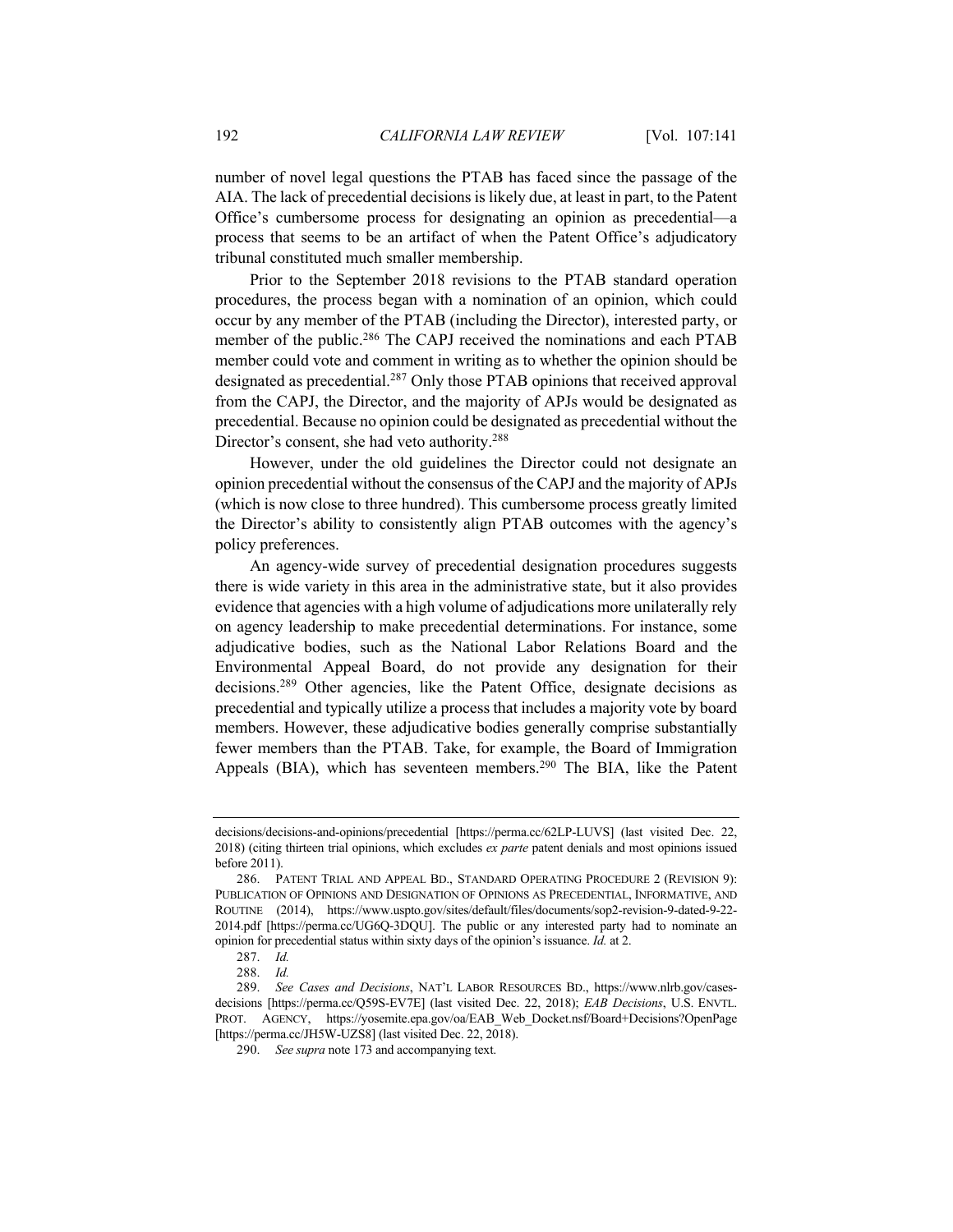Office, requires a majority-vote of permanent board members to designate an opinion as precedential.291 Moreover, unlike the Patent Office, the Attorney General can review BIA decisions directly. Thus, there is arguably less need to utilize precedential designation to control BIA decision-making.<sup>292</sup>

Perhaps most instructive are the designation practices of other agencies that adjudicate a high volume of cases. Here again, the Social Security Administration is illustrative. While the Patent Office comprises an initial decision made by a patent examiner, followed by review by the PTAB, the SSA comprises three stages of intra-agency review: the initial determination by a hearing officer, an appeal to an ALJ, and a subsequent appeal of the ALJ's decision to the Appellate Council.293 Unlike the PTAB, the Appellate Council does not designate its opinions as precedential (or any other status). Instead, the SSA has adopted a practice of issuing Social Security Rulings, which designate adjudications at any level as precedential and internally binding on all components of the SSA.294 These Social Security Rulings in effect provide the SSA Commissioner with the ability to designate Appellate Council and ALJ decisions as precedential unilaterally.295

Finally, the Patent Act appears to grant the Director legal authority to independently make precedential determinations. Even though the Act itself is silent both on whether PTAB decisions should carry different designations and on the process that should govern such a determination, the Patent Act provides that "[t]he Director shall be responsible for providing policy direction and management supervision for the Office and for the issuance of patents."<sup>296</sup> This language and broad statutory authority to promulgate rules that govern PTAB adjudication seem more than sufficient to empower the Director to modify the existing procedure on designating PTAB decisions, including shifting more control to agency leadership.

<sup>291.</sup> 8. C.F.R. § 1003.1(g) (2018) ("By majority vote of the permanent Board members, selected decisions of the Board rendered by a three-member panel or by the Board en banc may be designated to serve as precedents in all proceedings involving the same issue or issues.").

<sup>292.</sup> *See id.* § 1003.1(h). Koch & Koplow, *supra* note 279, at 219–24.

<sup>294.</sup> 20 C.F.R. § 402.35(b)(1) (2018) ("We publish Social Security Rulings in the FEDERAL REGISTER under the authority of the Commissioner of Social Security. They are binding on all components of the Social Security Administration. These rulings represent precedent final opinions and orders and statements of policy and interpretations that we have adopted."). There has been some controversy as to whether these rulings bind SAA ALJs. *See* Koch & Koplow, *supra* note 279, at 232– 33.

<sup>295.</sup> *Preface to Rulings: Social Security Rulings and Acquiescence Rulings*, SOCIAL SECURITY ADMIN., https://www.ssa.gov/OP\_Home/rulings/rulings-pref.html [https://perma.cc/268G-T887] (last visited Dec. 22, 2018).

<sup>296.</sup> 35 U.S.C. § 3(a)(2)(A) (2012).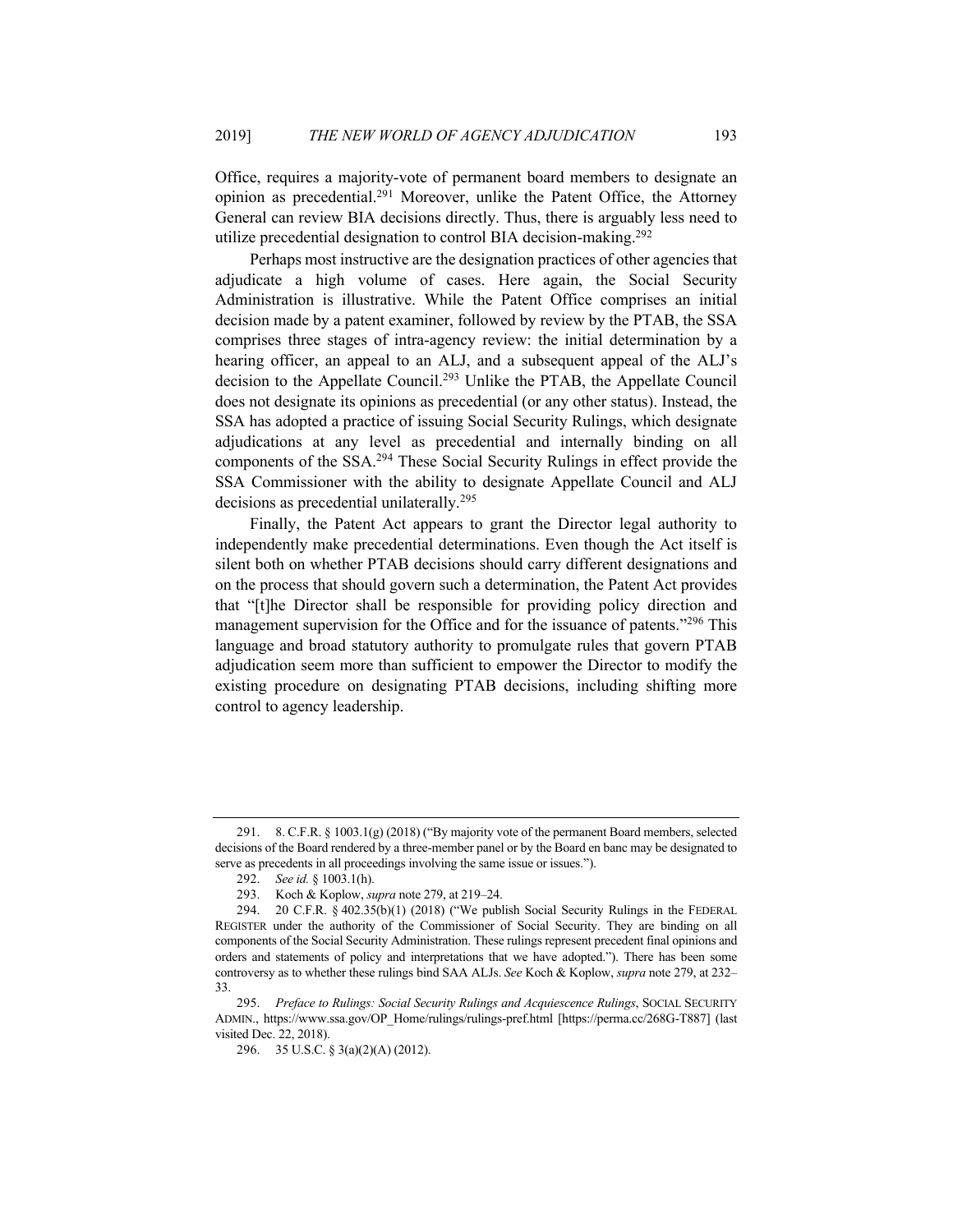# *4. Post-Script: Assessing the PTAB's New "Precedential Opinion Panel" and Precedential-Designation Processes*

No doubt motivated by the concerns addressed in this Section,<sup>297</sup> in September 2018, the PTAB substantially revised its standard operating procedures to set out two separate, but streamlined pathways in which PTAB opinions may be designated as precedential. These new procedures adopt some variant of our first and third recommendations regarding greater leadership control of final PTAB decision-making and an easier means for the PTAB to designate opinions as precedential.<sup>298</sup>

First, the new procedures modify the prior process discussed in Part IV.C.3 in which opinions are nominated and designated as precedential to afford the Director near unilateral authority in the designation decision. The procedures state that the Director retains sole discretion to designate an opinion precedential, but establishes an Executive Judges Committee, comprising the PTAB Chief Judge, Deputy Chief Judge, and the Operational Vice Chief Judges, to advise the Director in this role. <sup>299</sup> Similar to the prior procedure, any member of the public, interested party, or PTAB member may nominate a decision for precedential consideration.300 The Executive Judges Committee will evaluate and vote on whether to recommend designating the nominated decision as precedential.<sup>301</sup> If the Director accepts the committee's recommendation, the designation decision will be published following the public notice and comment.<sup>302</sup> Importantly, the majority vote by APJs is no longer a necessary condition for precedential status, which greatly consolidates the power of the Director to designate decisions as precedential. The new procedures also provide a similar process for dedesignating a precedential decision that the Director deems should no longer carry that designation.<sup>303</sup>

Second, these revisions establish a new Precedential Opinion Panel, composed of the Director, the Commissioner for Patents, and the Chief Administrative Patent Judge, which rehears issues in PTAB trials.<sup>304</sup> Similar to the modified procedure for designating opinions as precedential above, the Director has sole discretion to designate Precedential Opinion Panel opinions as

<sup>297.</sup> A draft of this Article was first made public on the Social Science Research Network on March 8, 2018. These developments at the Patent Office did not emerge until near the end of the editing process. We appreciate the *California Law Review*'s flexibility in allowing us to add this post-script to react to these new standard operating procedures.

<sup>298.</sup> *See* U.S. PATENT & TRADEMARK OFFICE, *Revisions to Standard Operating Procedures: Paneling and Precedential Decisions* (Sept. 20, 2018), https://www.uspto.gov/patents-applicationprocess/patent-trial-and-appeal-board/procedures/revisions-standard-operating [https://perma.cc/3WKH-VKWC].

<sup>299.</sup> *Id.* at 4.

<sup>300.</sup> *Id.* at 9.

<sup>301.</sup> *Id.* at 10.

<sup>302.</sup> *Id.* at 11 (citing 37 C.F.R. § 1.14).

<sup>303.</sup> *Id.* at 12.

<sup>304.</sup> *Id.* at 4.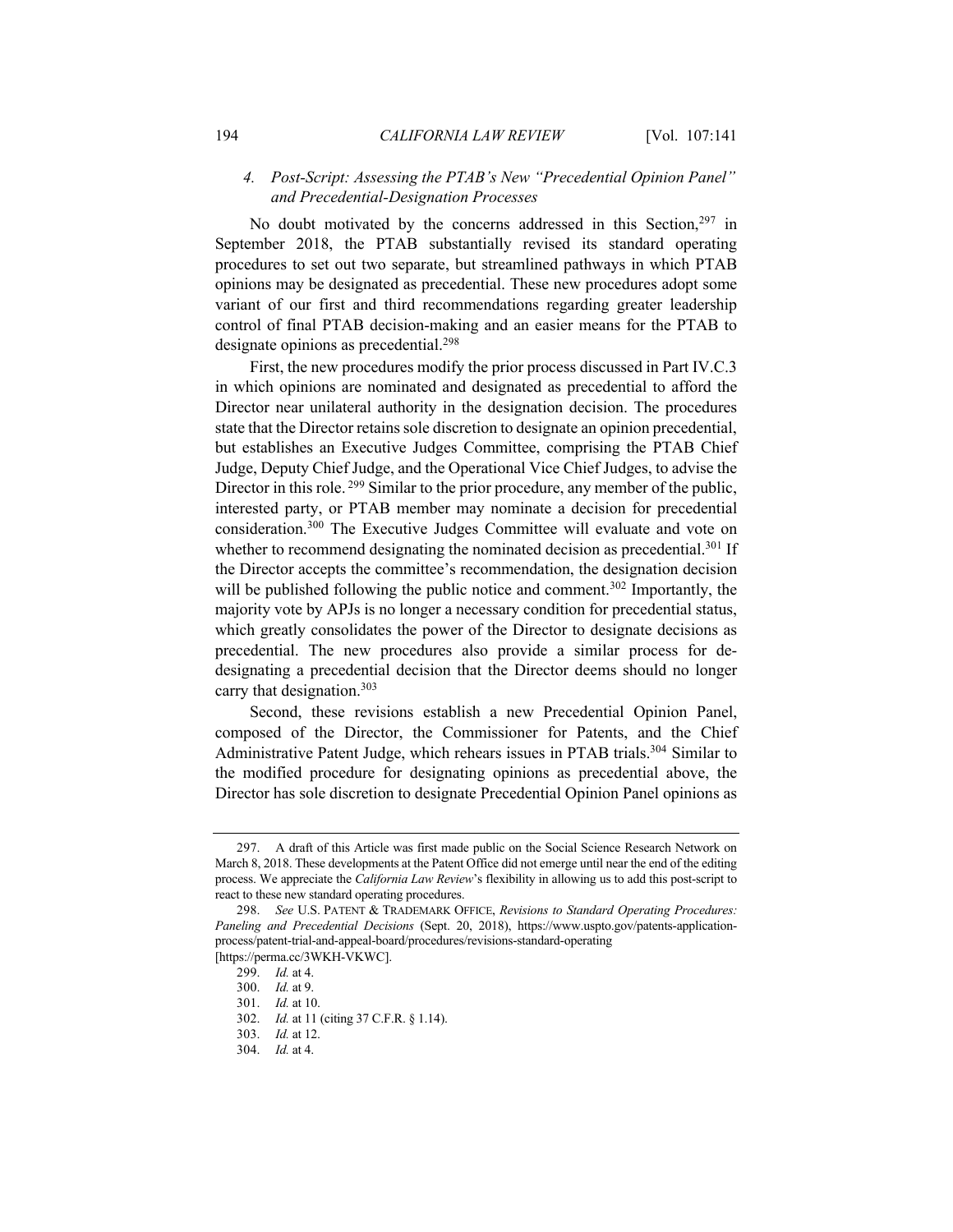precedential.305 According to the new procedures, the Precedential Opinion Panel is "to establish binding agency authority concerning major policy or procedural issues . . . in the limited situations where it is appropriate to create such binding agency authority through adjudication before the Board."<sup>306</sup> The procedures indicate it may be appropriate to create binding agency authority "to resolve conflicts between Board decisions [or] to promote certainty and consistency . . ."307 Such Precedential Opinion Panel review is discretionary and unreviewable.<sup>308</sup> The Director may convene the panel in a given case sua sponte, or any party or any other PTAB member may request such review.<sup>309</sup> To assist the Director in considering review requests raised by parties or other PTAB members, the new procedures establish a screening committee that makes recommendations to the Director.<sup>310</sup> If the Director decides to grant such review, the parties will be notified and may be given an opportunity to provide additional briefing.311

The Precedential Opinion Panel in essence replaces the Director's prior panel-stacking practice with a new rehearing process that arguably avoids the constitutional concerns of the prior practice while still achieving its objectives of greater agency-head control. Moreover, having a three-member board deciding precedent instead of a majority vote among the entire PTAB membership should simplify the precedent-making process. Streamlining the designation process to enable agency leadership to make this determination more unilaterally should result in increased reliance on precedential designations, improving the alignment of the PTAB's decisions with the agency's policy preferences. Other agencies, especially those that make high volume adjudicative decisions, already enable agency leadership to unilaterally make precedential determinations. In addition, it seems clear that the Patent Act grants the Director the ability to do so. Finally, unlike the old procedure by which the Director can select like-minded APJs to serve on panels, this new process by which PTAB decisions are designated precedential does not raise as serious due process or fairness concerns.312

312. Stuart Benjamin and Arti Rai have argued that precedential PTAB decisions are most worthy of *Chevron* deference. *See* Benjamin & Rai, *supra* note 198, at 1584–87; *accord* Christopher J. Walker, Chevron *Deference and Patent Exceptionalism*, 65 DUKE L.J. ONLINE 149, 153 (2016). On one hand, having the Director be the sole determiner of precedential status could enhance an argument that legal interpretations of ambiguous terms of the Patent Act announced during PTAB proceedings should warrant *Chevron* deference. To the extent that the PTAB must speak for the agency—that is, the Director—shifting power to agency leadership on the precedential determination further enhances a *Chevron* deference argument. On the other hand, removing APJs from the decision-making process of precedential status could cut against an argument for strong deference. To the extent that a *Chevron*

<sup>305.</sup> *Id.* at 8.

<sup>306.</sup> *Id.* at 3.

<sup>307.</sup> *Id.* at 4.

<sup>308.</sup> *Id.* at 6.

<sup>309.</sup> *See id.* at 5–6.

<sup>310.</sup> *See id.* at 6–7.

<sup>311.</sup> *Id.* at 7.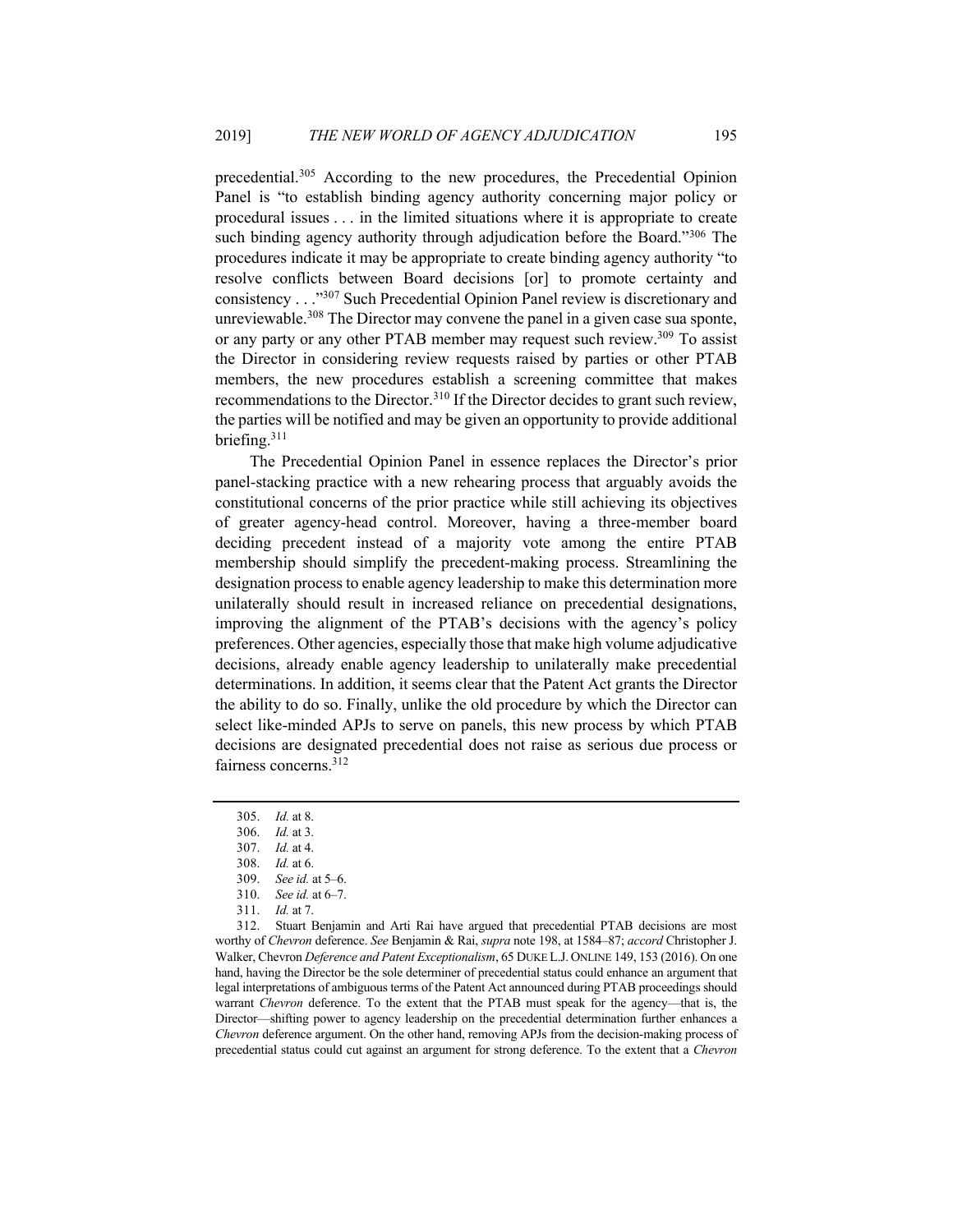In sum, although the Director still lacks unilateral final decision-making authority over PTAB decisions, these revisions to the PTAB's standard operating procedures address many of the concerns discussed in this Section. The Precedential Opinion Panel review process should allow the Director to exert more control over PTAB adjudicative outcomes, and the new precedentialdesignation process should empower the Director to better shape policy-making and consistency in PTAB adjudication. It will be interesting to see how these processes shape agency adjudication at the Patent Office in the years to come.

## **CONCLUSION**

When the Supreme Court heard oral argument in the constitutional challenge to the PTAB last year, various Justices raised concerns about this novel agency tribunal, including concerns about how the Patent Office Director had attempted to overcome her lack of final decision-making authority by stacking panels on rehearing with APJs who share her substantive inclinations.<sup>313</sup> Attempting to address those concerns, the Deputy Solicitor General referred to the Patent Office Director as the "chief judge." This flummoxed Chief Justice Roberts. He noted that "[w]hen we say 'judge,' we usually mean something else": an Article III federal judge, not an "executive employee."314 Justice Kagan came to the rescue with a seemingly friendly clarifying question: "There are administrative law judges all over this country, aren't there?"315

Justice Kagan's reference to ALJs reflects the lost world of agency adjudication—the formal adjudication set forth in the APA that Justice Kagan no doubt taught in her administrative law classes. Today, however, most formallike agency adjudication occurs outside of the APA—not before ALJs but a variety of other administrative judges, hearing officers, and other agency personnel. PTAB adjudication is one such example. Within this new world of agency adjudication, PTAB adjudication is not that unusual. But it lacks one critical feature that exists in both the lost and new world of agency adjudication: agency-head final decision-making authority. As we argue in this Article, this deficit at the Patent Office can and should be addressed by internal agency practices, agency rulemaking, or even statutory amendment.

Failure to bring PTAB adjudication within the mainstream of agency adjudication could prove problematic for the future of patent adjudication within the Patent Office. Indeed, if Gary Lawson is correct, the Director's lack of final decision-making authority could raise a separate constitutional problem. Under

inquiry considers the procedural protections that lead to good decision-making—that is, formal adjudication and rulemaking often warrant *Chevron* deference for this reason—then removing APJs from precedential determination could weaken an argument that legal interpretations of ambiguous terms of the Patent Act announced in precedential PTAB decisions merit strong deference.

<sup>313.</sup> Transcript of Oral Argument at 45–47, Oil States Energy Servs., LLC v. Greene's Energy Grp., 138 S. Ct. 1365 (2018) (No. 16-712).

<sup>314.</sup> *Id.* at 46.

<sup>315.</sup> *Id.*